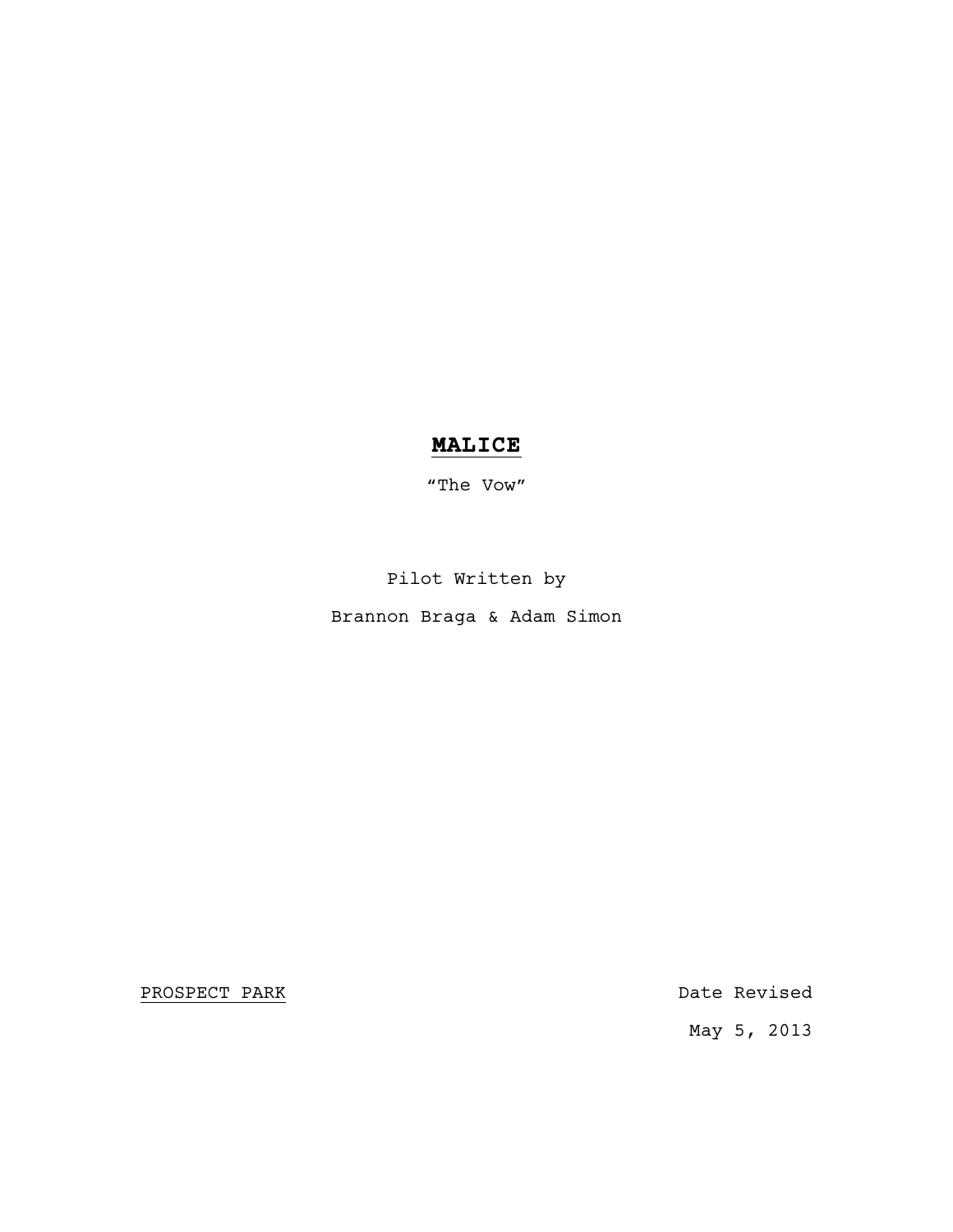### **MALICE**

"The Vow"

# **ACT ONE**

FADE IN:

A TEENAGE BOY AND GIRL

bend to kiss the worn, black leather cover of a BIBLE held out by an equally leathery hand. It could almost be a wedding ceremony, until we see their crudely SHAVED HEADS and IRON SHACKLES. REVEAL --

EXT. SALEM - COMMON - NIGHT

The two teens are kneeling by heavy WOODEN STOCKS. Standing before them are several black-clad men, the SELECTMEN of Salem. Their leader, GEORGE SIBLEY, holds the bible.

> BOY I, Isaac Walton, have gazed upon the nakedness of Abigail Cooke. And did kiss her.

> > SIBLEY

And  $--$ 

The boy mumbles incoherently. Sibley slaps his face.

SIBLEY And committed the sin of Self-Pollution --

**BOY** -- And committed the sin of Self-Pollution.

Sibley nods to the Bailiff.

#### SIBLEY

Ten hard ones.

A LARGE CROWD looks on with a mixture of fear and fascination as the Bailiff WHIPS the boy's naked back, sending flecks of flesh into the young faces forced to bear witness front and center.

> SIBLEY (to the crowd) This is not Sodom! But Salem! We do not tolerate -- abominations. (to the teen prisoners) (MORE)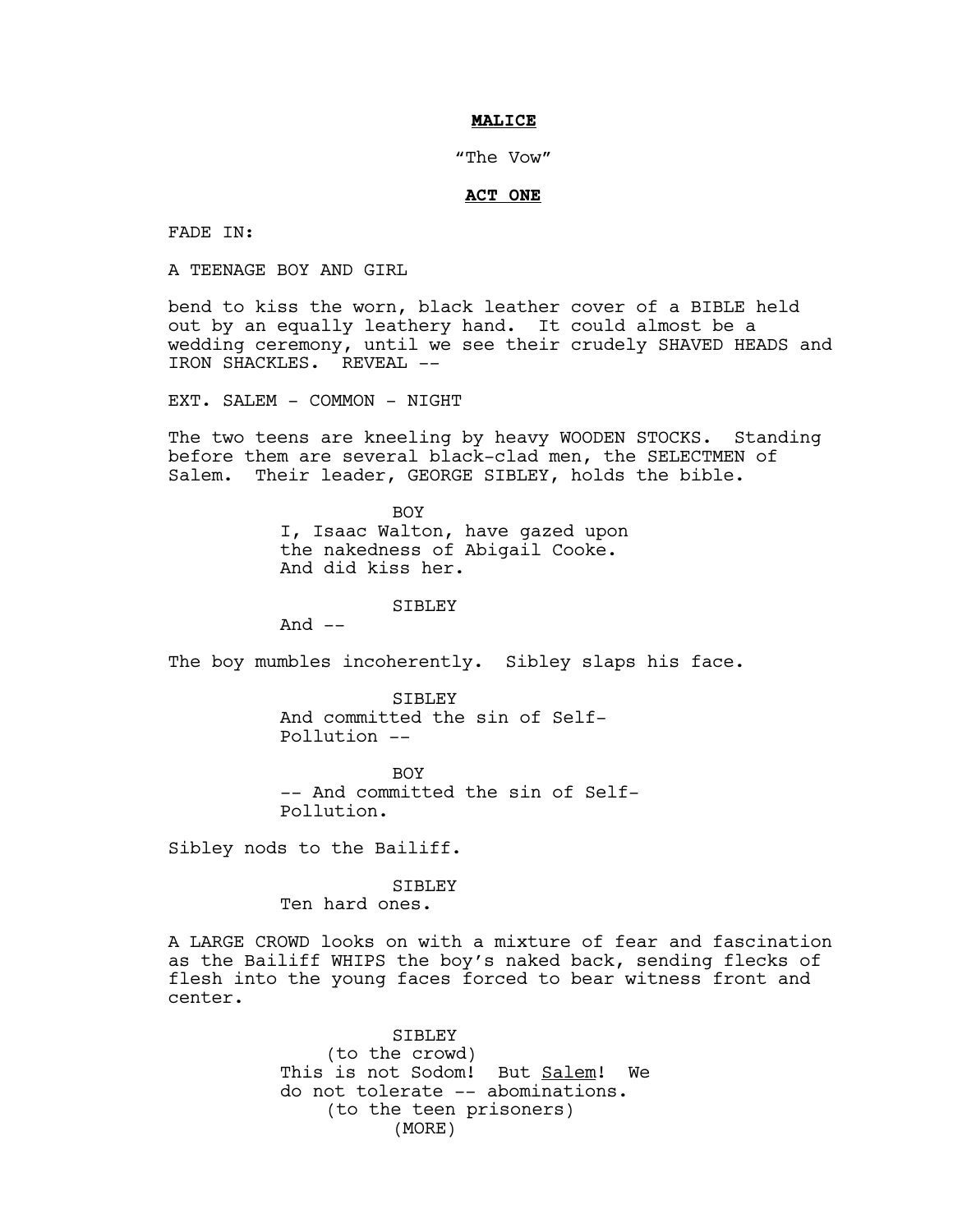Nor those who commit them. You two will hang in the stocks overnight. And you, boy, shall bear the mark of your crime for the rest of your life. SIBLEY (CONT'D)

Sibley pulls a heavy IRON BRAND from a grate of coals. The Boy jerks back from the heat. One of the Selectman, MAGISTRATE HALE, seems a less severe sort. He shifts uncomfortably.

> HALE For God's sake, Sibley, the stocks are punishment enough.

Sibley ignores him and presses down the brand. The boy screams in agony as an **F-shaped scar** is seared onto his forehead.

> SIBLEY (for all to hear) *Fornicator!*

He glares at the pale and frightened juveniles, until he sees one face staring daggers at him --

YOUNG JOHN ALDEN

is neither pale nor frightened. His face burns with rage at Sibley -- who simply looks away with a righteous sneer.

Alden turns to find MARY, 18, in the crowd. It's clear they have a connection. Alden gives Mary a pointed nod, some sort of signal. She nods in return, tempting fate...

EXT. SALEM - ALLEYWAY - NIGHT

Behind a row of houses lit only the wavering light of a lantern in the hands of the NIGHT WATCH, black-clad morality police, making their rounds.

When the coast is clear, the servants' door to one large house opens a crack. A cinnamon face peers out, then opens the door wider. Mary slips past the slave girl, TITUBA.

> MARY Tituba. Promise you'll wait up.

TITUBA (slyly) I'm your servant. Do I have a choice?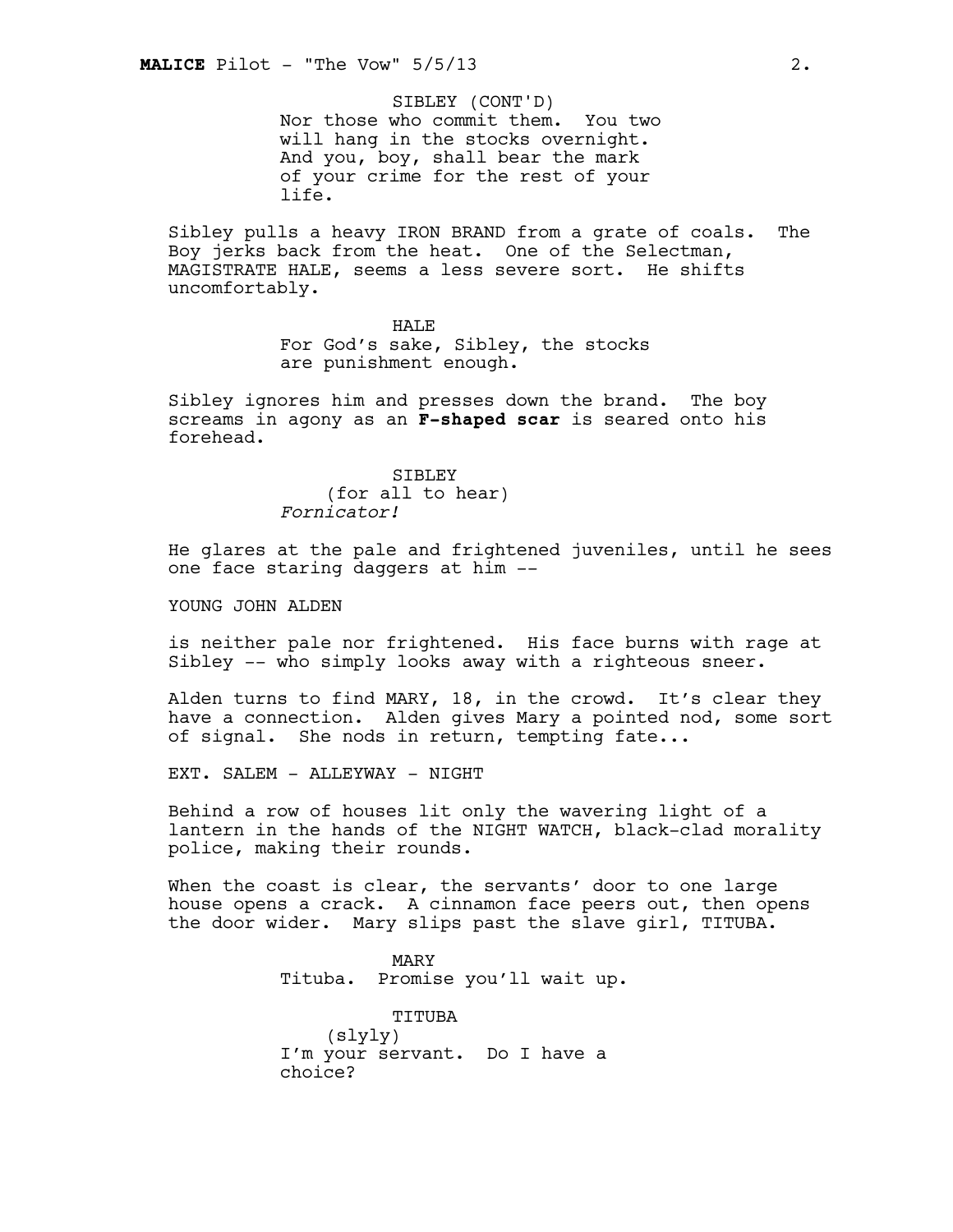A shared look hints the two girls are friends as Mary disappears down the alleyway...

EXT. SALEM - COMMON - NIGHT

The two teens still hang in the stocks, shivering from the cold, covered in rotten eggs, fish, and human shit.

YOUNG MARY crouches in the darkness. The houses all dark except the enormous, seven-gabled SIBLEY MANSION.

Sibley himself stands tall on the balcony, looking down over *his* town. Satisfied, he disappears inside and Mary takes off through the shadows...

EXT. SALEM - GRAVEYARD - NIGHT

Mary cautiously enters the headstone forest, winged skulls, and other Puritan symbols of death. She nearly screams when she's grabbed from behind --

It's Alden, who pulls her behind a large monument. An urgent kiss between them, then Mary pushes him back.

> MARY Didn't you learn *anything* today?

ALDEN Leviticus 20. The Lord brought us to this land of milk and honey and all he asks is that I not fuck my father's sheep. Or anything else.

MARY

Seriously.

ALDEN Seriously? If I spend another night under the same stars as that bastard Sibley I'll kill him.

Mary kisses him again. If only to shut him up.

MARY Sibley knows that. Someday it'll be you in the stocks.

ALDEN

No day soon.

Mary fights back tears.

MARY You're really going this time.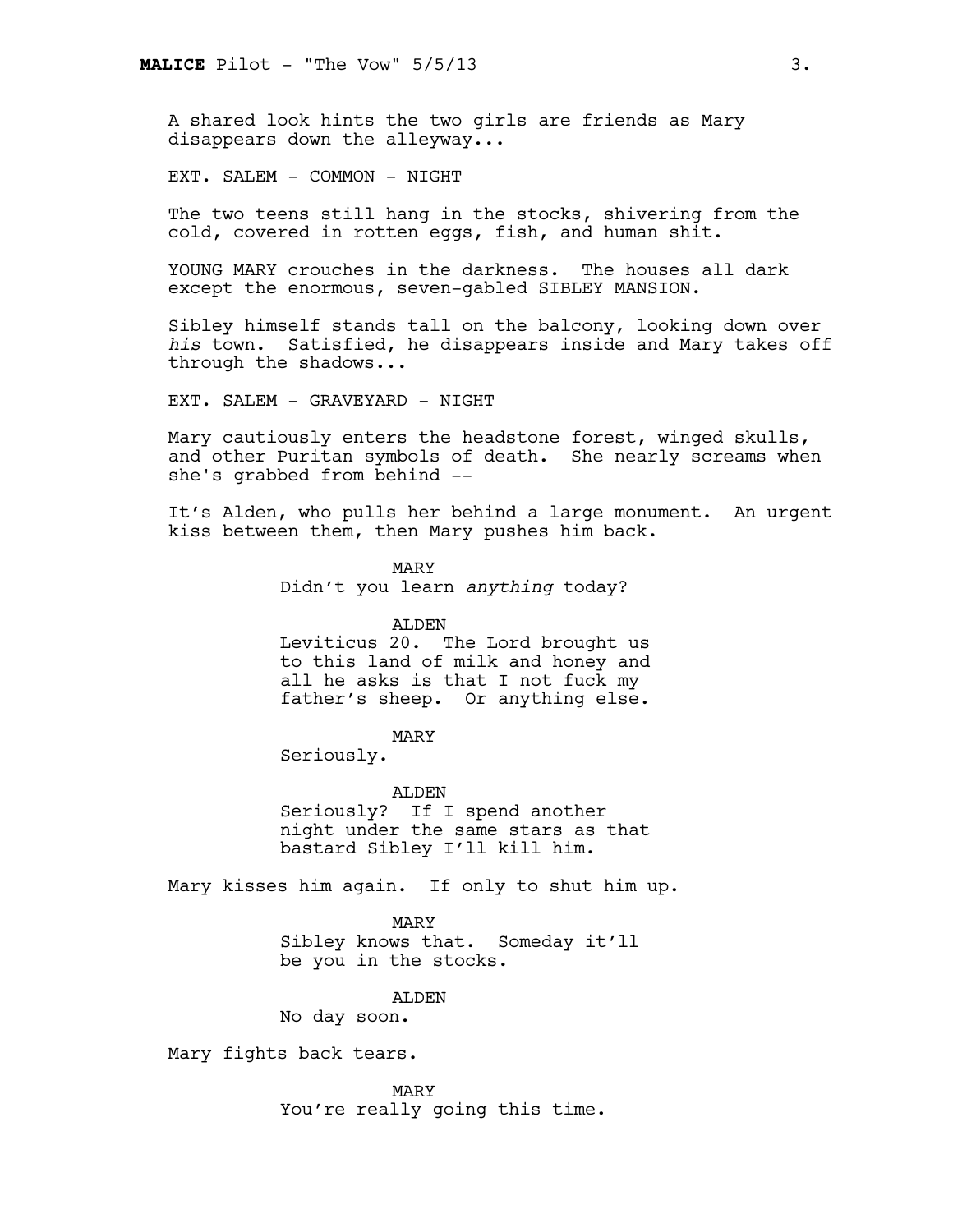Alden nods and pulls out a deerskin bag stashed behind the gravestone.

#### ALDEN

This town killed my mother, just sucked the air from her lungs. Don't know how my father can even look at the bastards, let alone serve with them. Me, I got a better chance against the French and Indians than Sibley and his Puritans. And I'd rather die fighting than being pissed on by the good souls of Salem.

MARY

(holding him tighter) I'd rather you didn't die at all.

#### ALDEN

No man can promise that. But I'll promise you *this*: I was born here. We were some of the first. I mean to die here one day. With you.

MARY

You promise?

ALDEN What's stronger than a promise?

MARY I don't know. A vow, I guess.

He shows her a soft, old SILVER COIN.

ALDEN

Then *this* is my vow. Worth a year's wages. My father gave it to me, to see me through the war.

He bends the soft metal back and forth until it tears in two pieces. He hands half to Mary.

ALDEN

The war won't last a year. And this coin'll be one again, like us.

Mary kisses him like it's his last night on earth. The two slip to the soft grass behind the monument, and lose themselves in each other one last time...

DISSOLVE TO: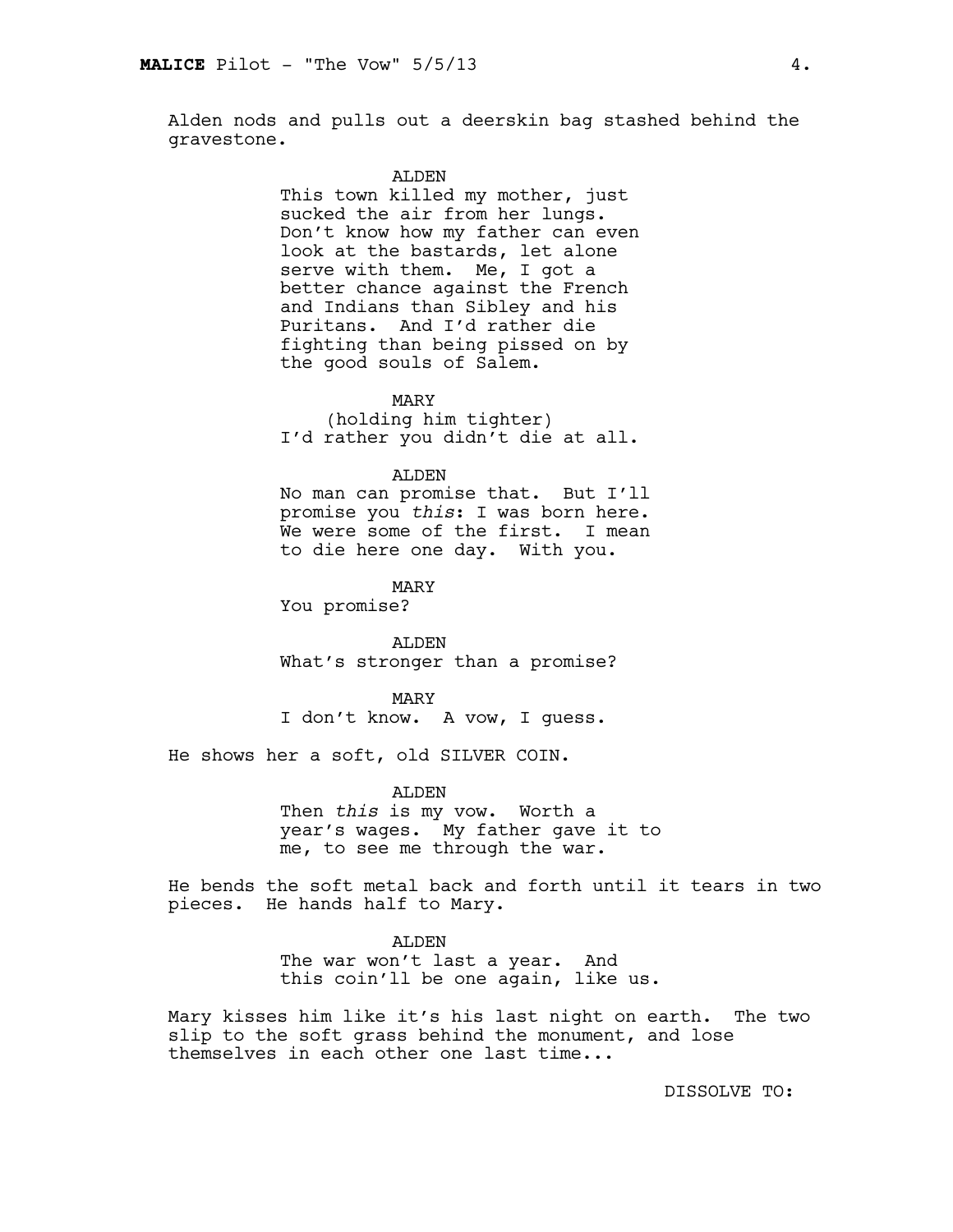THE MONUMENT

The SEASON HAS CHANGED and leaves have fallen. RISE now from the gravestone to see --

EXT. SALEM - MEETING HOUSE - DAY

Part church, part town hall.

INT. MEETING HOUSE - CONTINUOUS

The people in the pews obey the social hierarchy of Salem: descending row by row from the very richest to the poorest.

MARY sits with her family at the end of a hard wooden pew in the middle rows. She reacts to a sudden pain in her stomach -- desperate for the REV. LEWIS' interminable sermon to end so she can get out.

And as the last 'Amen' still echoes, Mary clutches her stomach and bolts from her seat to exit --

-- Only to be forcefully YANKED back into her hard pew by her stern FATHER.

> MARY'S FATHER Wait your betters, Girl.

Mary can only grind her teeth in pain as her superiors exit first -- led of course by the Sibleys.

Mary's finally allowed to rise, helped by her family servant Tituba, who whispers into her ear --

TITUBA

*Tonight*.

CUT TO:

A WILD FOX

darts through moonlit trees, when -- KWAP! Snared by a steel trap. REVEAL we're in --

EXT. SALEM - WOODS - NIGHT

Tituba leads a fragile Mary through the hushed woods.

MARY You sure this is the only way?

TITUBA

Shh.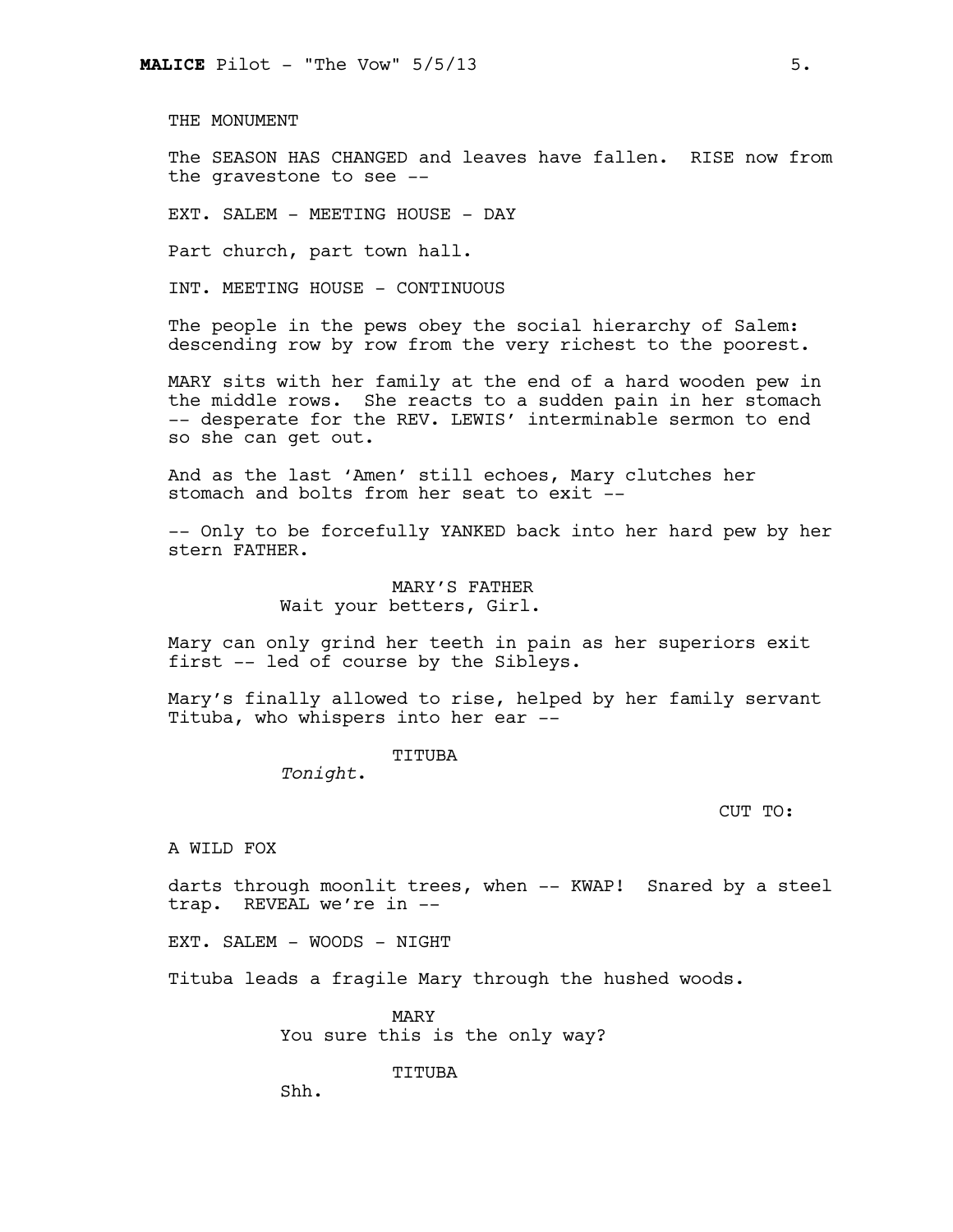EXT. CLEARING - A BEAT LATER

A restless wind moves the spidery branches as Tituba unbuttons Mary's gown and lays the naked Mary on the damp earth.

Tituba rubs ointment onto Mary's lips, inserts her fingers into Mary's mouth. Then begins sensuously rubbing her glistening hands down her neck and shoulders, over her breasts -- until she reaches Mary's *pregnant belly*.

> MARY (anxiety rising) I can't do this. Please...

TITUBA No choice, Mary. They'll hang you if they find out. You want to live? Lie still.

Tituba rubs the ointment onto Mary's swollen belly. As the glistening ointment absorbs into her naked skin, Mary turns to see the darkness between the trees filled with SILVERY EYES peering out at her. She braces herself in the earth, but the earth itself shifts and seethes around her.

SWARMS OF STRANGE INSECTS spill out of the rich, dark decay of the forest floor:

BLACK SHINY BEETLES and LONG FAT CENTIPEDES, GLISTENING SLUGS and HAIRY SPIDERS seethe up and onto her arms and breasts --

Mary's body heaves with the pain inside, but when she looks down there are no bugs on her oiled skin.

She looks up in fear to Tituba, who bends low over her, stroking her forehead.

> TITUBA Say it. This is what you want.

# MARY

Yes. Yes. Yes.

Mary clenches her fist at sudden pain in her stomach and she screams louder. And then we hear a BABY'S CRY -- or was it the shriek of an animal?

The wind dies and Mary's hallucinations have gone with it and the pain. Her head falls back and her fist opens. We see she's been squeezing the silver half-coin Alden gave her.

Tituba buries a blood-soaked burlap bundle. Behind her, Mary sobs. Tituba gently kisses her and whispers: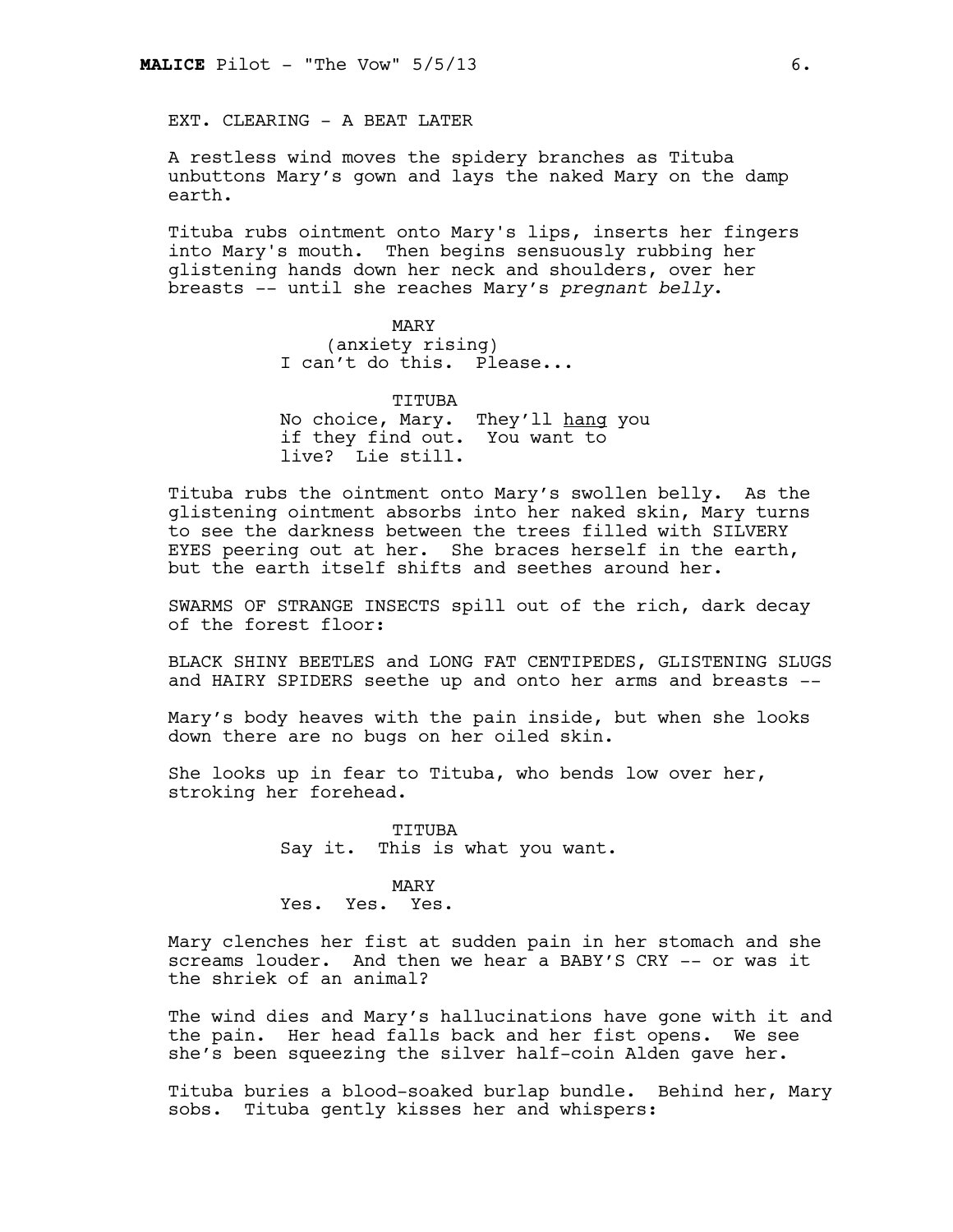TITUBA All the world shall be yours in return.

CUT TO BLACK.

## **SUPER: 10 YEARS LATER**

FADE IN:

THREE CORPSES

hang from a bent tree along the main thoroughfare into Salem. Birds hover and peck at the bodies. Rubberneckers take pot shots at the swinging corpses with flintlocks while an old BAILIFF wearily waves the slow parade on:

> BAILIFF Save your powder for the Indians - let the birds eat the damn witches.

ANGLE - TRAFFIC JAM

Horse-drawn wagons, passenger coaches, etc. Horns, cursing, road rage. One wagon carries two well-dressed women -- PRUDENCE HALE and her 17-year-old daughter ANNE.

As the wagon rounds the bend, we see the three bodies hanging from the trees: an OLD WOMAN, a ONE-LEGGED MAN, and a YOUNGER WOMAN clearly marked with what we call DOWN'S SYNDROME.

> ANNE Why that's Silly Sara. What in God's name did they hang her for?

> > BAILIFF

A bill as long as your arm, Miss. Made cows give milk clogged with white worms. Swelled old Hutchins' leg like a tree trunk. And she bewitched the Reverend's daughter.

MRS. HALE

(fascinated) Mercy Lewis? *Bewitched* by her?

BAILIFF

(nods) Confessed to Cotton Mather she was a witch -- said her own mother and father brought her to the woods where she kissed the devil's red ass and signed his black book. They're hanging right with her.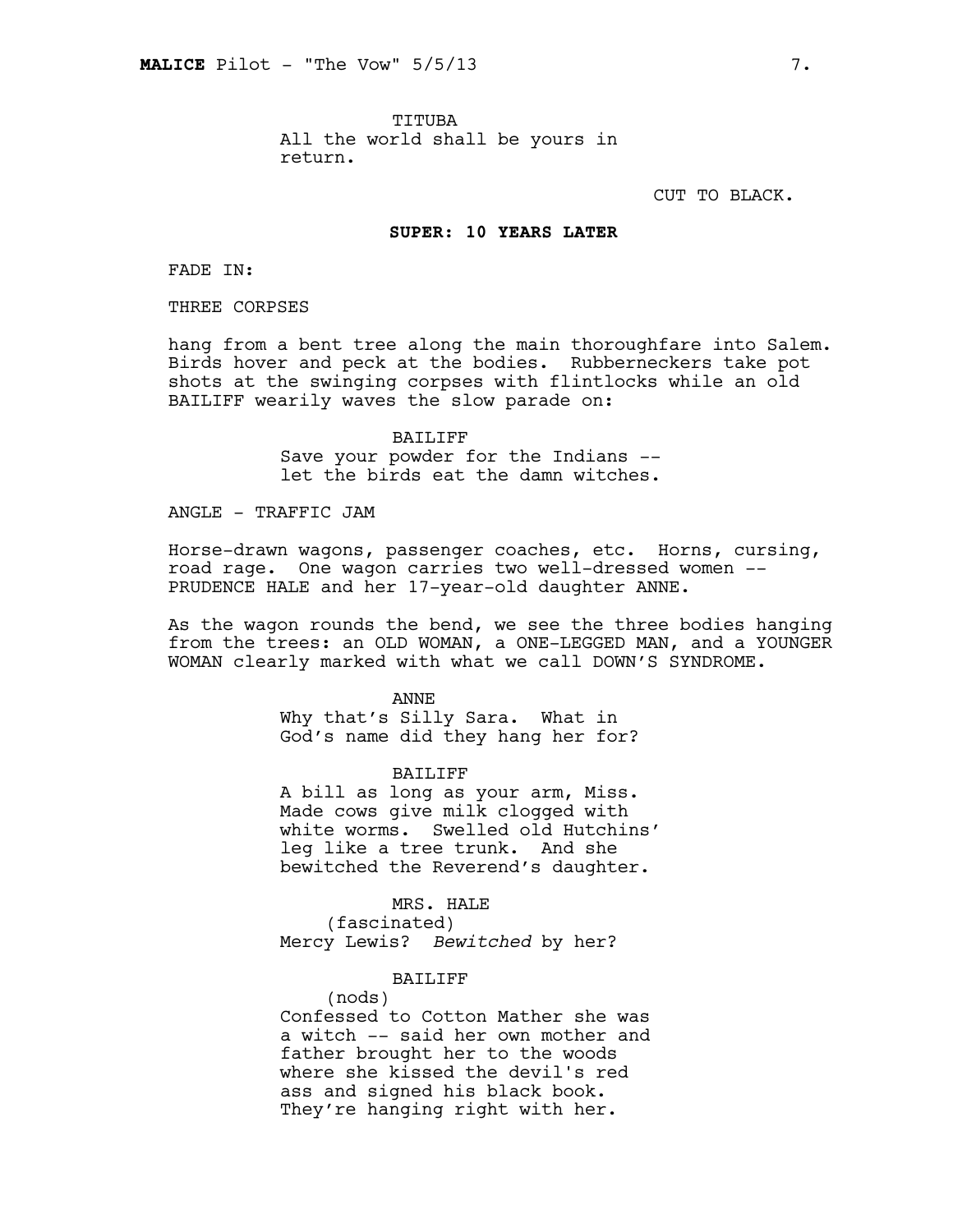ANNE Nonsense. That poor girl couldn't write her own name, how could she sign the Devil's black book?

Mrs. Hale urges the driver on.

MRS. HALE Isaac, get us out from under these... *things*.

ANNE

People*,* Mother. They were people.

Mrs. Hale waves off her daughter's youthful prattle. But someone else notices Anne's bold attitude:

Another passenger -- a man in the back of the wagon -- tips up the brim of his hat.

It's JOHN ALDEN. Now a hardened veteran at 27, the bright fire in Alden's eyes has worn to a charcoal glow. He seems a little surprised, and a little impressed, by this bold girl who is making thumb sketches of the bodies in a note book.

> MRS. HALE Anne! Stop that this instant. Your father indulges your childish scribbles as a method of studying the Lord's creation, but --

> > ALDEN

(the hanging witches) -- isn't *that* part of your Lord's creation? Or is he not *fully* in charge?

Anne suppresses a laugh. Mrs. Hale doesn't quite understand but can tell when she's being mocked.

#### MRS. HALE

(to her daughter) We should have stayed in Boston. Cotton Mather says Witches can take on any face. They could be anyone.

She looks around -- and lands on Alden, as if to say "case in point". The Driver (ISAAC, 20's, long hair) looks over his shoulder and squints at Alden.

> ISAAC I can vouch for him, Mrs. Hale. He's a local boy. Let me introduce the late John Alden.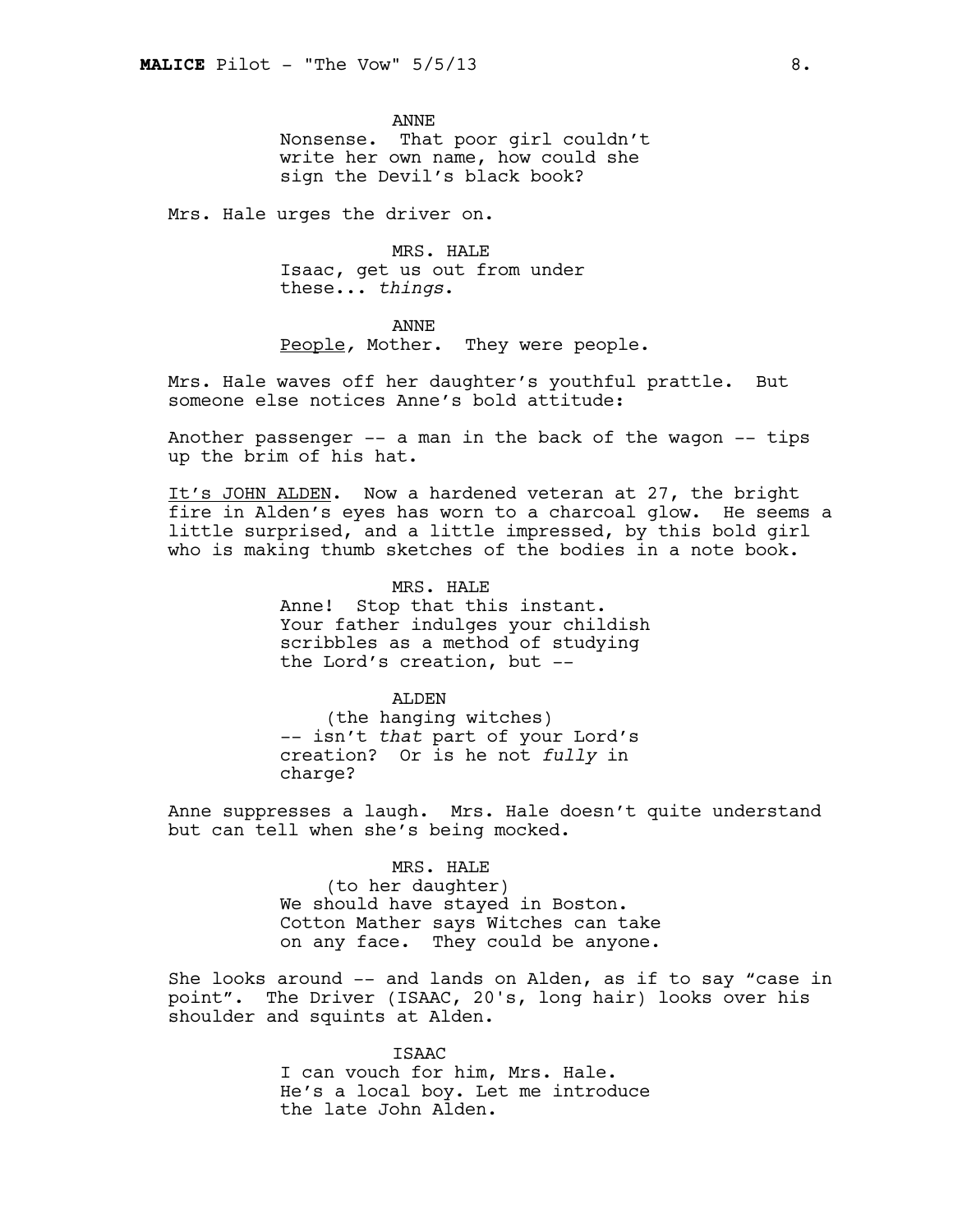ALDEN Late for what?

ISAAC You ain't heard? You died a glorious death -- when was it, two summers ago? Battle of the Great Swamp? Believe that's what folk said. And bravely too.

Anne looks impressed by this; her mother decidedly less so.

ALDEN Sorry to disappoint. Not dead. Not a hero.

EXT. SALEM - MAIN SQUARE - SHORT TIME LATER

Isaac's wagon rolls through Salem. The once grim little port has blossomed into a colorful, prosperous chaos.

Alden surveys all the ships lined up to unload, all the construction and rolling carts overflowing with goods -- and laughs a little bitterly. Ten years of war have been kinder to Salem than they have to him.

But Alden is surprised  $--$  and by the look of it, pleasantly  $-$ by the color and chaos of the crowded, colonial melting pot his hometown has become.

AT THE DEPOT

Alden notices a man wearing A PRIMITIVE SANDWICH BOARD covered in the latest one-sheet sensations -- the original Tabloid newspapers -- a few bold words and a crude woodcut:

-- One headline: **MERCY!** Above a disturbing drawing of a girl with her head turned wrong-way round, clinging to a ceiling like a spider.

-- Another headline screams: **BLACK SABBATH!** and shows a man and a woman kneeling and kissing the exposed ass of a monstrous Devil.

Alden watches the walking tabloid wobble through the throng, collecting pennies and distributing the one-sheets in return.

> ALDEN (to no-one in particular) Hardly recognize the place.

While behind him, Anne Hale watches *him.* Paying close attention to his broad shoulders and strong ass.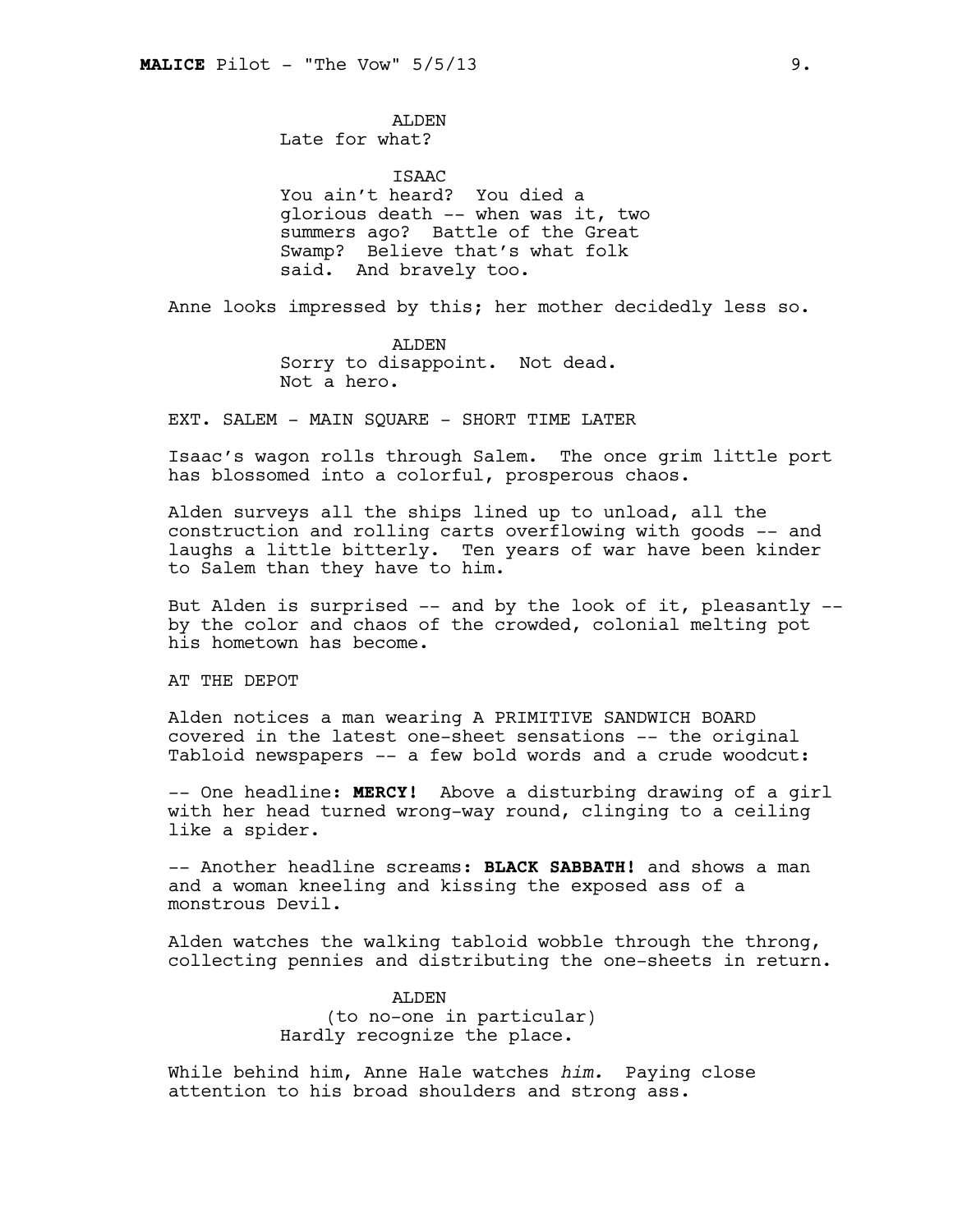ANNE Well if you ever need a guide to the *new* Salem --

Mrs. Hale yanks her daughter along before she can finish.

EXT. SALEM - ALLEYWAY - LATER

Alden carries his old deerskin bag, behind a row of houses. He stops at the very one where we saw Young Mary sneak out for their secret rendezvous. The back door flies open, and for a moment Alden's face lights up --

-- but he steps back quickly to avoid the bucket of slop that a servant tosses out the back door.

> ALDEN Does Mary Walcot still live here?

SERVANT Never heard of her.

The door slams shut.

EXT./INT. ALDEN FARM HOUSE - DAY

Alden walks up to the porch of an old shuttered house at the top of a hill. The door's only tied shut, so Alden cuts it open and enters.

Sheets cover the furniture. Sheets of dust cover the sheets. Alden opens a window to let in the air and light then walks back out to the porch --

-- and straight into the black hole of a Matchlock rifle big enough to down a bear.

> GILES (O.S.) Come on. One more step. Save me the trouble of aiming.

Alden steps out to face GILES COREY, 65. He has a half a dozen small woodland animals hung to various belts on him, and a bloody burlap bag filled with heavier catch.

> ALDEN Seems a harsh way to say welcome home.

The Old Trapper's eyes suddenly go from flint to flood --

**GTLES** *Johnny*? It can't be. I heard you--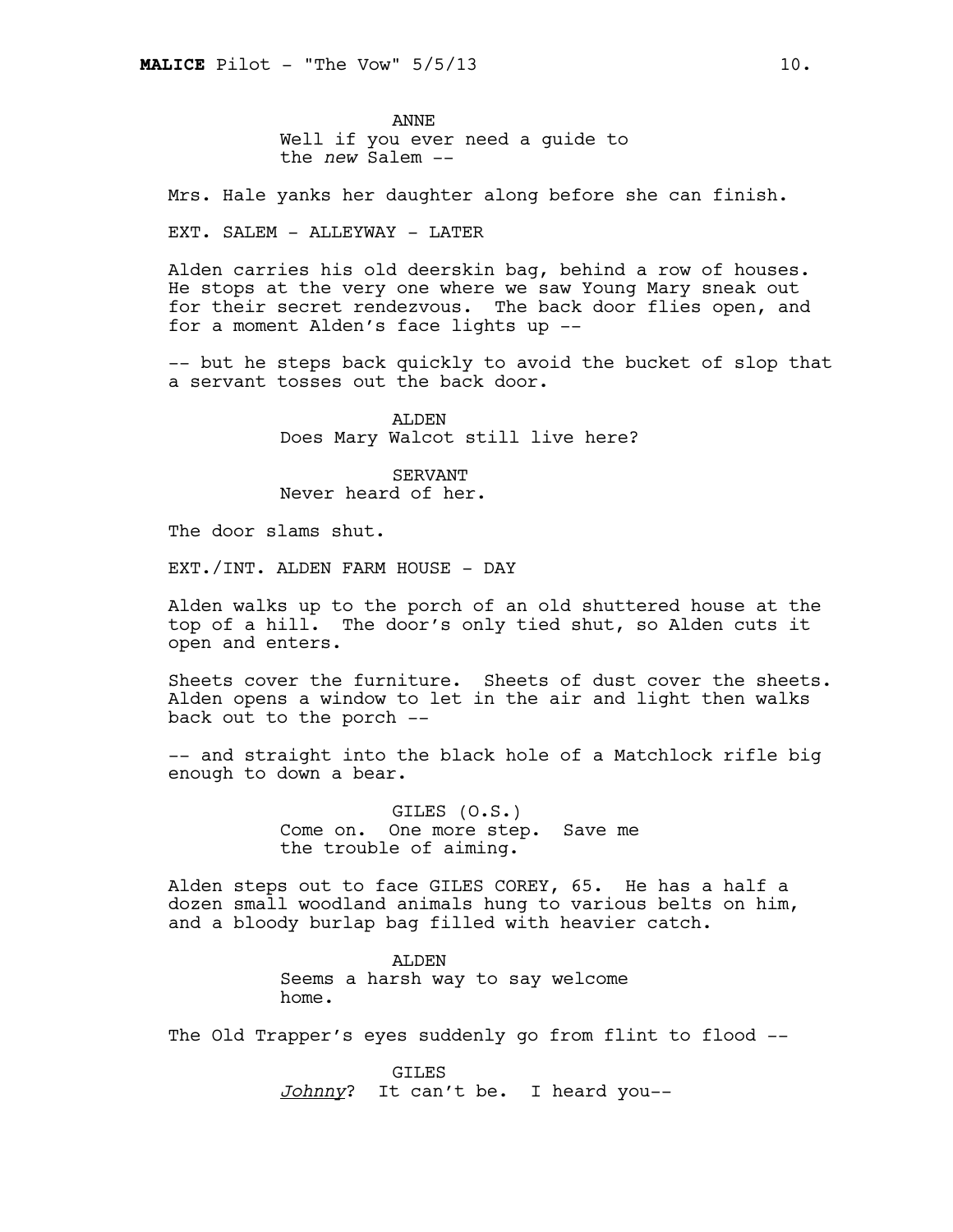ALDEN Don't tell me. Died a hero in the Great Swamp.

GILES Drunk between the legs of a New York whore, more like it.

A WEASEL lurches up from Giles' belt, still alive. He beats it back down with the butt of his rifle.

INT. ALDEN FARM HOUSE - MOMENTS LATER

The reunion continues at a bare table. The two old friends sharing Giles' clay pipe and flasks of his home brew.

> ALDEN Saw three bodies strung up on the way into town. What the fuck is that?

GILES *That* my friend -- depending on who you ask -- is either a mighty blow against the army of Satan, or a crapulous piece of ass-foolery. Either way it's Good Old Fashioned Puritan Leadership at its finest.

Giles walks to the open door, which looks out over Salem to the SEA, or the other way to the sea of trees -- the deep WOODS.

> GILES You know why Increase Mather *really* picked this spot to be his New Jerusalem -- our Salem?

ALDEN Can't say I do.

GILES (pointing to the sea) What's that?

## ALDEN

The sea.

GILES (shakes his head.) First safe open harbor between England and the Caribbean with all her sugar and rubber and slaves. (MORE)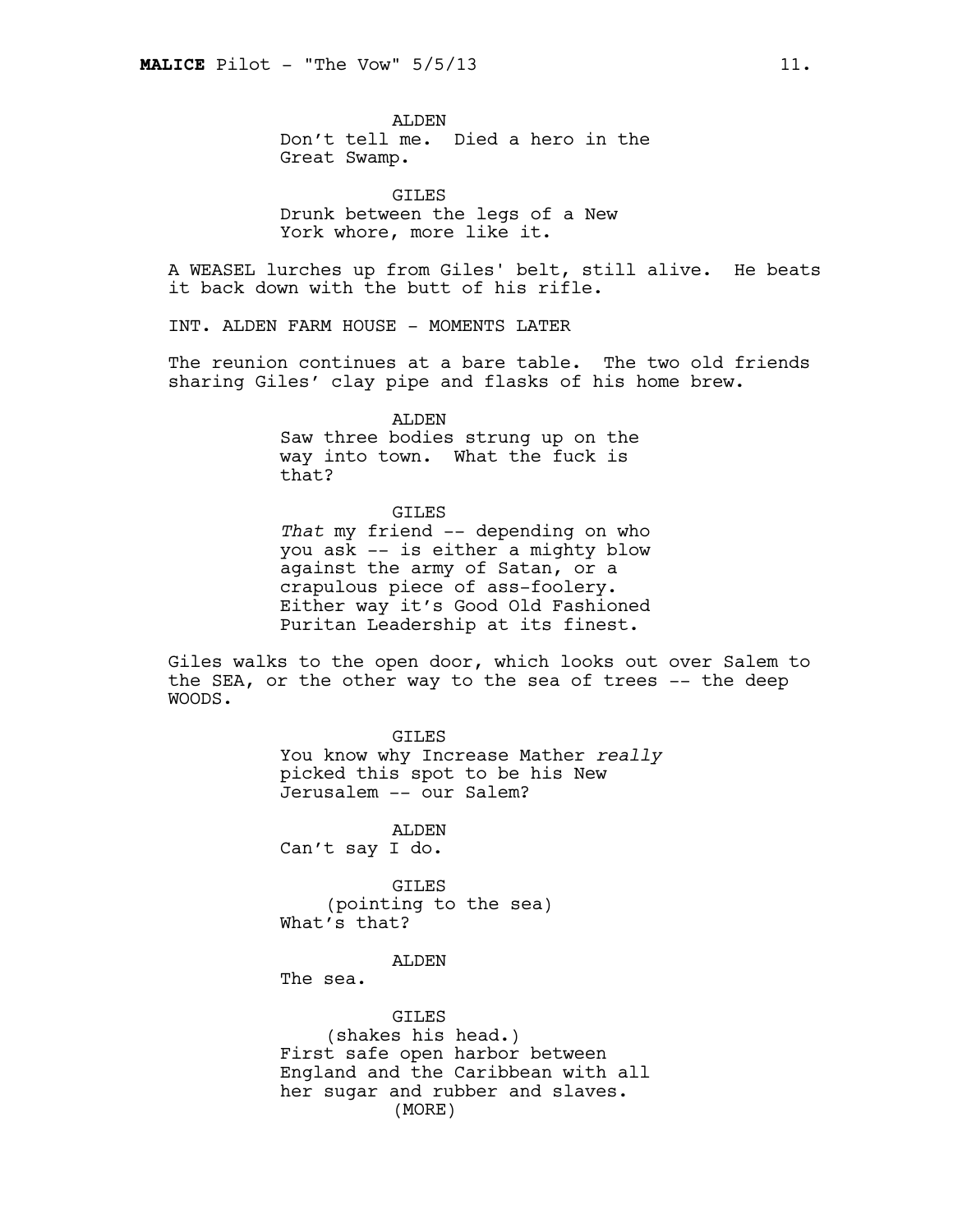(the other way, the woods) And that? GILES (CONT'D)

ALDEN

Trees?

GILES Ships. Bridges. Great houses. Wagons. More untouched, old growth timber than in all of England.

Giles shakes his head while taking a swig.

GILES

Precious Salem. Caught up in a stinking Witch Panic. And who do the big wigs send to put out the fire? The Great Increase Mather? No. His son, Cotton. And not even a chip off the old block. Barely a splinter.

The grizzled Trapper spits and repacks his pipe.

GILES And what's Junior accomplished in the week he's been here? One family of idiots hanged, and the whole town so twisted with fear they'd hide up their own assholes if they could find a way in.

Alden seems on the verge of asking something  $--$  but doesn't. Giles smiles like the old fox he is.

> GTLES Who'm I kidding? You didn't come back to hear bout this horseshit. Or for *this* charming old man.

Alden just sips and raises his brows. Giles's grin widens.

GILES You know you're dying to ask. (off his silence) Yup. She's still here. Your Mary. Truth told, she's even finer at 26 than she was at 16 -- and she's the richest woman in Salem. And why not? She's Mary Sibley now.

Alden at first only registers confusion --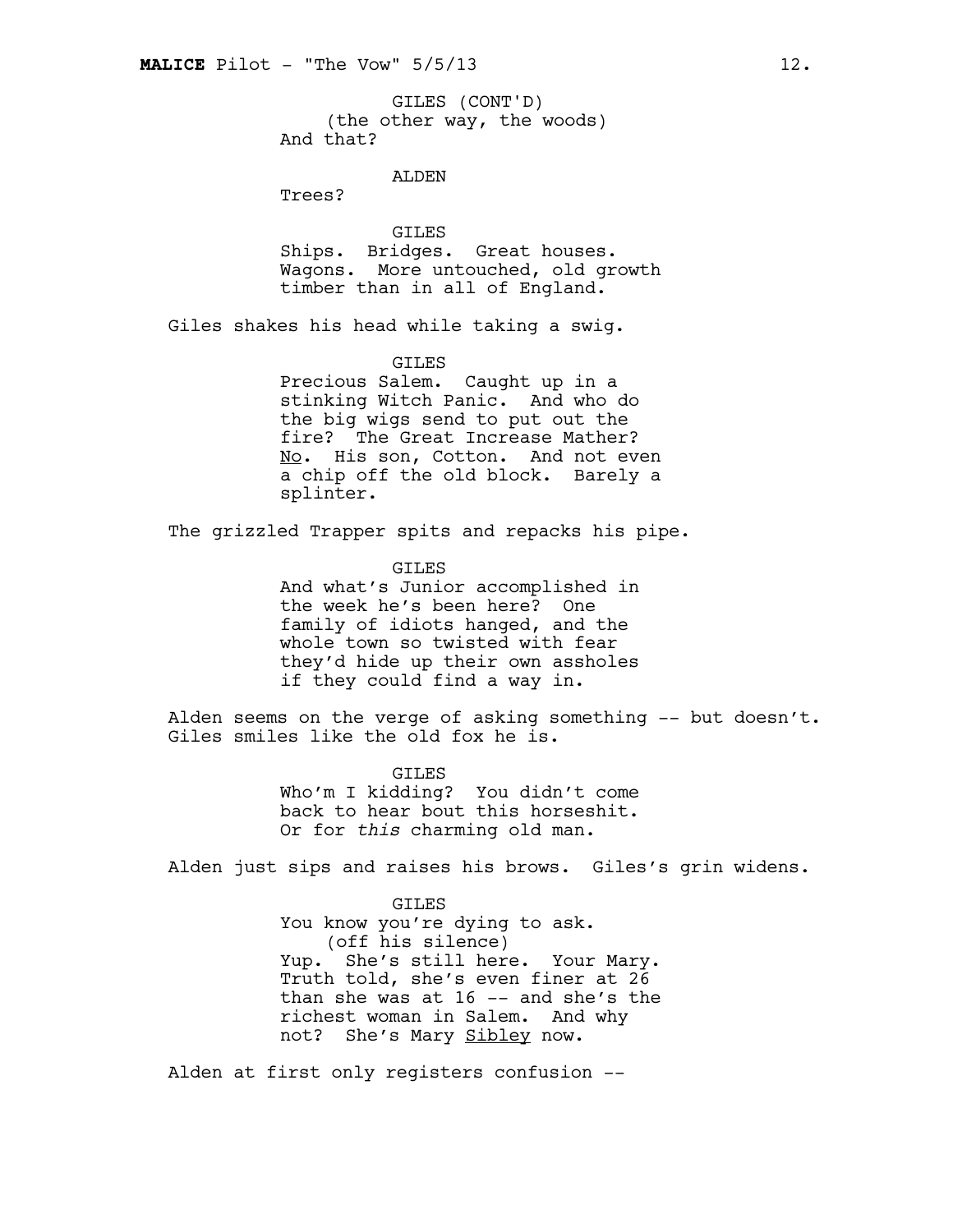ALDEN

Sibley? Old Sibley didn't have a son. Or a brother. And his wife --

**GILES** -- Died five years ago. Leaving him an even greater fortune than the Good Lord in his infinite Wisdom had already rewarded the sanctimonious prick with.

Giles watches it sink in.

**GTLES** 

You've been gone a long time. And Mary wasn't just the prettiest girl in Salem. She was -- and is -- the smartest.

We can almost see the cracks in Alden's granite face -- like he's just had the worst sucker punch in the world but will not show it.

# GILES So you be smart too. Keep your powder in your bag. Life is long. And someday your Mary will be the richest widow in the country.

CUT TO:

EXT. SALEM - SIBLEY MANSION - NIGHT

The old house still dominates the town. But it is not Old Sibley who surveys his domain from the balcony it's --

MARY SIBLEY

She's come far from the delirious 16 year-old girl we saw lying in the woods. She stands ramrod straight, if such curves can be called straight. As if poured into the tight black silk she wears, radiating confidence, beauty, power.

INT. SIBLEY MANSION - PARLOR - CONTINUOUS

From inside, a MAN-SERVANT discreetly coughs, calling Mary's attention from the balcony.

> SERVANT Driver's in the kitchen with some packages for you, Ma'am.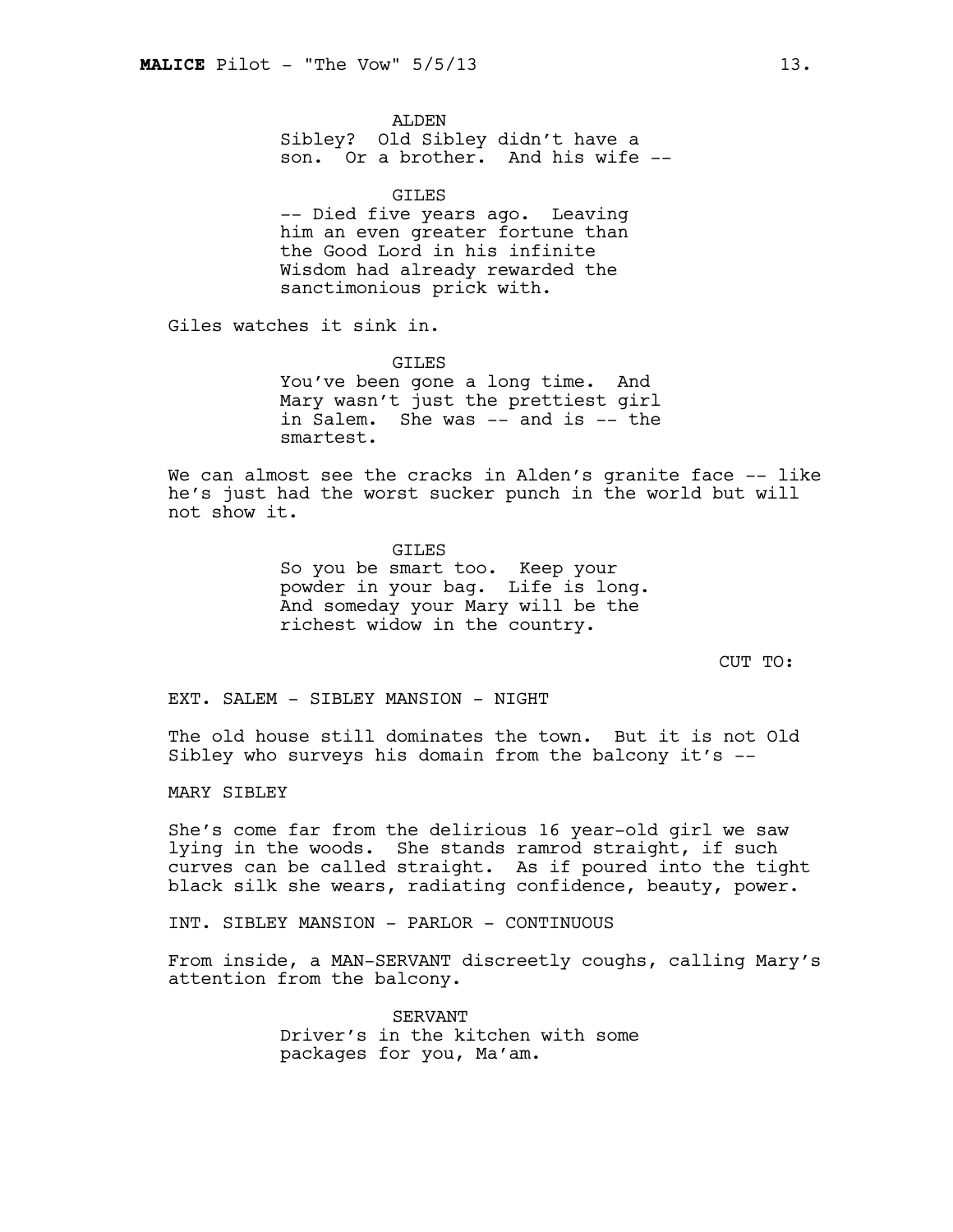MARY Send him in. And Nathaniel. Take Mister Sibley with you. Time for his bath.

The Servant steps deeper into the room, and we now see what has become of the once proud and mighty GEORGE SIBLEY:

Immobile and obese, he breathes heavily and noisily, and with the amphibious glaze over his eyes it's hard to be sure he's fully conscious.

As her husband is wheeled out, Mary sits down at a desk and picks up a piece of needle point.

Isaac the Driver keeps his head lowered, black greasy hair over his face, as he hands two paper-wrapped parcels to the Grand Lady of Salem.

Mary looks at the odd little fellow with genuine sympathy and presses a gold coin into his hand. But when he looks up to acknowledge her generous tip -- she's back to her needlework.

> MARY Now, Isaac, tell me some news of the world.

ISAAC A soldier hitched a ride on my wagon. Home from the war.

#### MARY

Who?

From beneath his hair, Isaac watches for a reaction -- as her long fingers move the sharp needle with almost preternatural speed and dexterity --

# ISAAC

John Alden.

-- her needle misses a stitch and plunges into her fingertip, instantly drawing blood.

CUT TO:

## EXT. SALEM COMMON - CONTINUOUS

John Alden stands by the bare stocks, looking up at the vast seven gabled Sibley house and at the shiny black doors behind which lies *everything* he came home to find.

His Mary. In *there*. The very last place on earth he could have imagined her.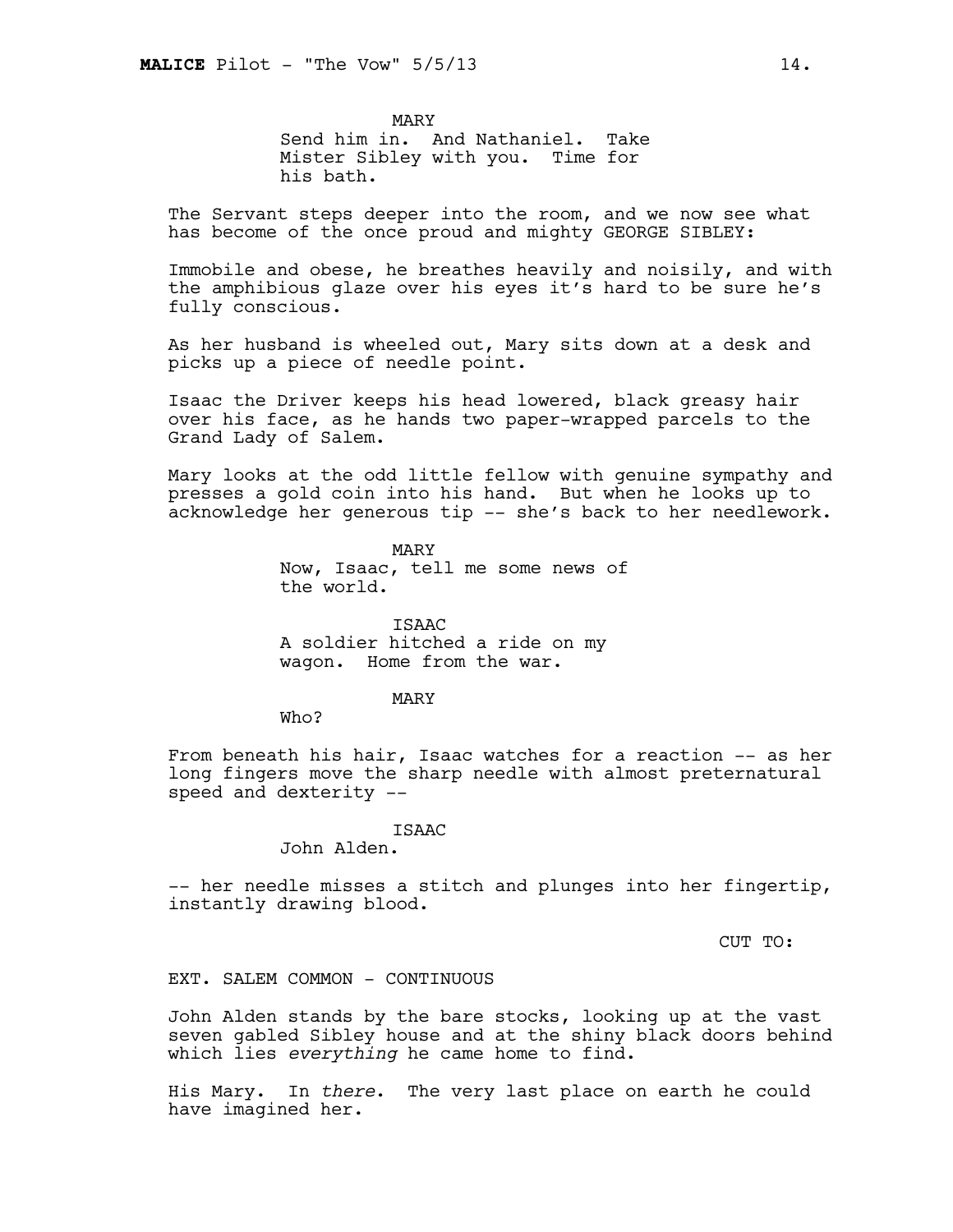INT. PUBLIC HOUSE - LATER

Smoke, dust, and piss. A simple bar and old wood tables and in the corner a barber chair where the barber surgeon, HAROLD LAMB, shaves a drunken man. John Alden. He stares at the man wielding a razor over him.

#### ALDEN

I remember you. Lamb. My father always said you weren't an idiot.

**T.AMB** 

High praise from the Sheriff.

The door to the bar flies open: a tall man with fine, pale features, clutching a black book --

COTTON MATHER, 29, strides in, opens the book on the bar, and whips out an ingenious portable pen of his own invention. His hand shakes and spatters ink on the page.

> BARKEEP Rum, Gin, or Ale?

**COTTON** (looking at shaking hand) Yes.

The barkeep pours all three and Cotton downs them.

LAMB (in Alden's ear) Salem's Savior, the great Cotton Mather.

Cotton scrawls notes in the book as if the entire bar weren't staring at him. Then turns to face the room.

> COTTON I need three strong men.

## ALDEN

For what?

Cotton glances down at the dirty floor -- a crumpled onesheet showing the crude print of "Mercy" the spider girl.

> COTTON To subdue a child.

EXT. SALEM - PARSONAGE - MOMENTS LATER

REV. LEWIS leads his family in prayer as Cotton strides back with Alden, a burly ANCHORSMITH, and a ruddy INDIAN SLAVE.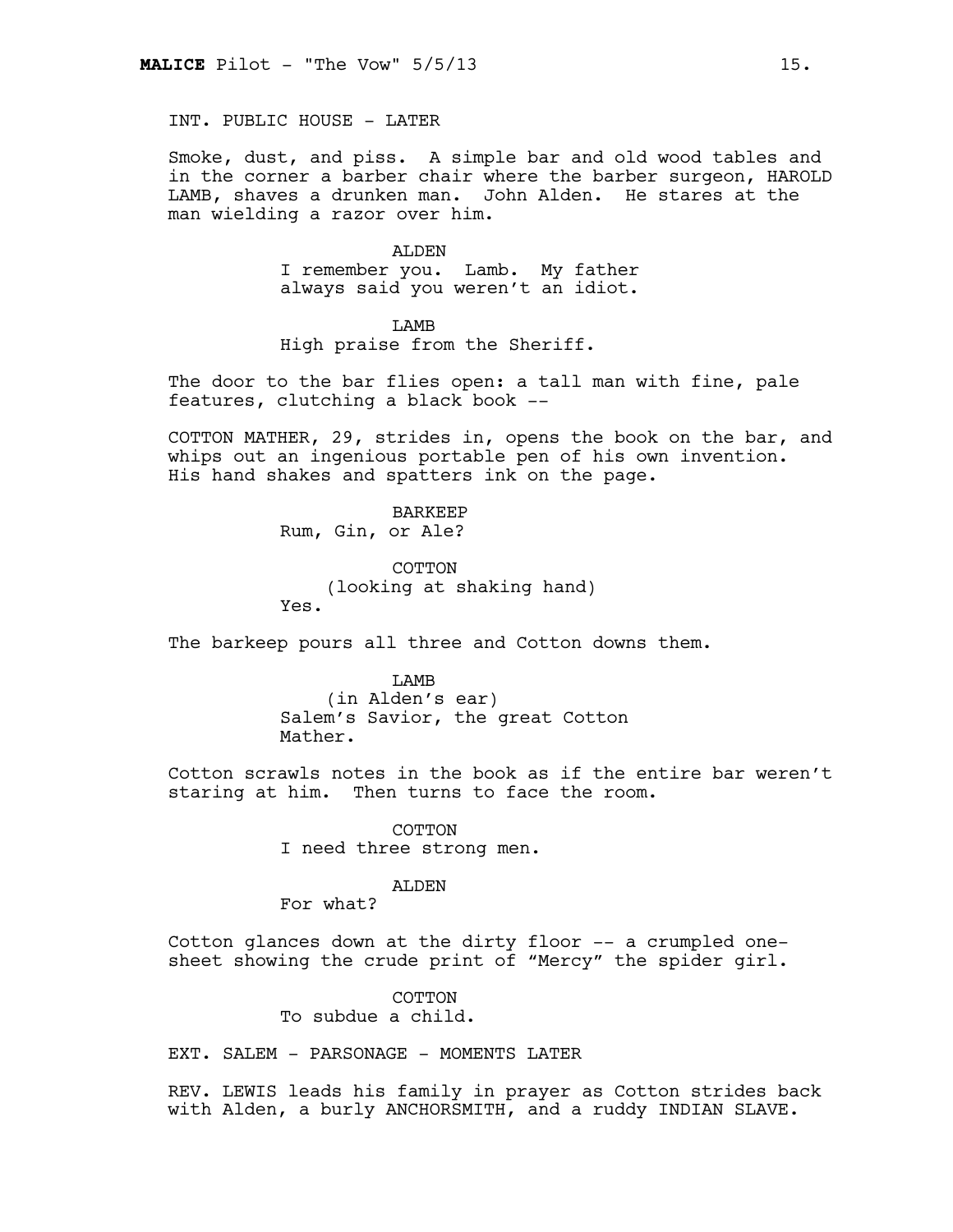HUMAN SHRIEKS -- ANIMAL NOISES from within the house. Alden looks at the second floor window, where the shadow of a child flits by. He looks back at the Reverend and his terrified family -- all this, from a child?

But then Alden notes the deep gouges around the Reverend's bloodshot eyes.

> COTTON Watch out. She goes for the eyes.

> > SMASH CUT TO:

MERCY LEWIS -- SCREAMING and LAUNCHING herself from her bed!

INT. MERCY'S BEDROOM - NIGHT

Cotton, Alden, and the other men try to keep the thrashing girl pinned down. Mercy latches onto the Anchorsmith and digs her nails into his skin. He screams in pain and terror. The other men shove her back down on the bed, where she struggles for several intense beats, then goes eerily quiet.

Cotton examines Mercy. Her face is covered with scratches, her lips bleed as if gnawed on, arms covered in bites.

> COTTON Mercy... who's doing this to you?

MERCY She's... here... now.

COTTON

Who?

MERCY The... Hag. (craning her neck) She's standing *right there*.

Alden looks around the room -- *nothing*. But Mercy stares in abject terror -- a terrified little girl.

Mather pulls a small sachet of white powder from his pocket, mixes it into a cup of water, and brings it to Mercy.

> COTTON A simple physic. To sleep.

Once he's assured she's relaxing into sleep, he turns and quietly ushers the other men from the room -- but he's blocked by Alden -- his very posture demands explanation.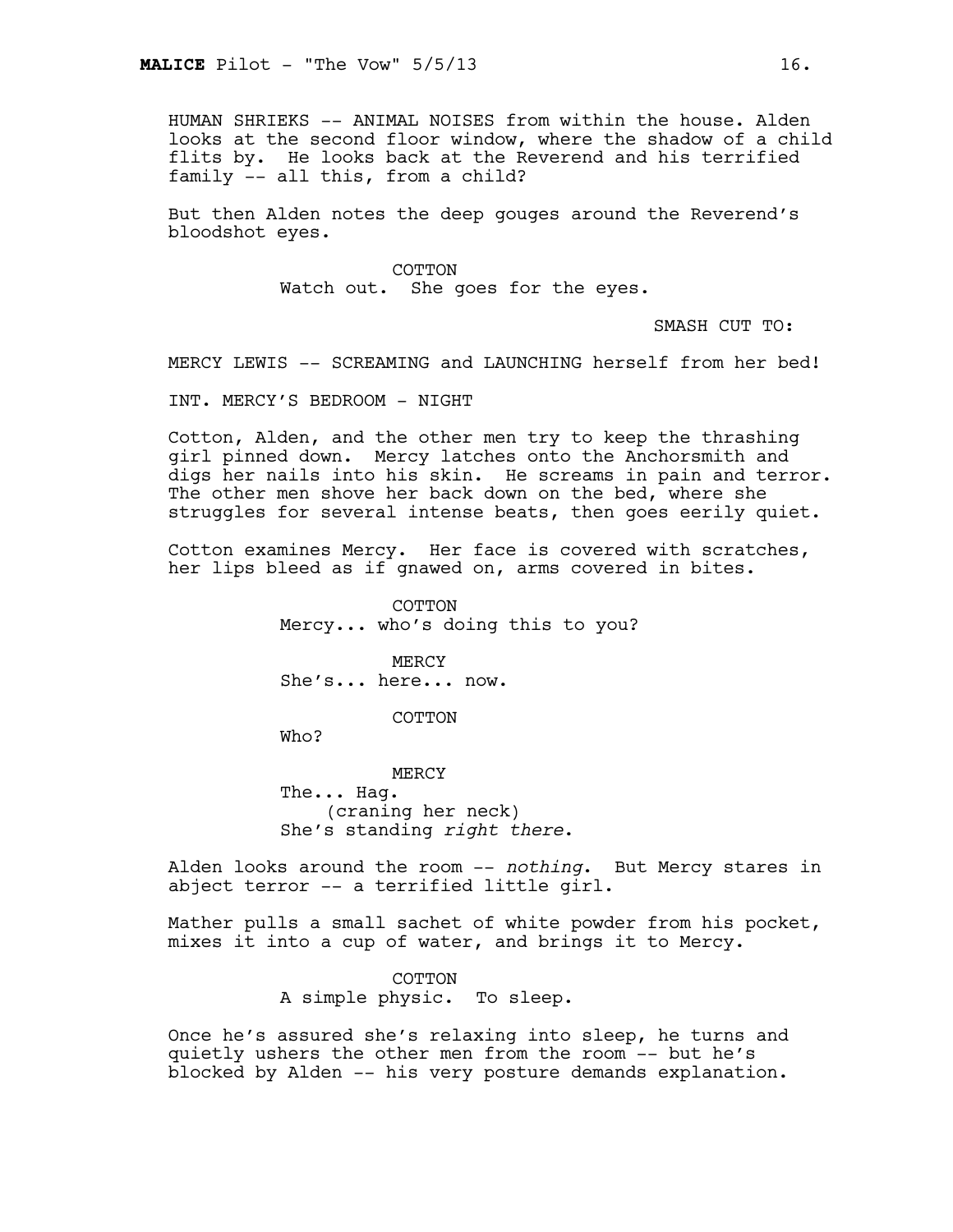COTTON We call it a *spectral* attack.

ALDEN I call it bullshit. She's clearly touched in the head, and I don't know *where* you're touched, but --

Alden walks away in disgust. Cotton attempts to restore his dignity, waves the others to precede him down the stairs.

We remain in the darkened room, alone with sleeping Mercy.

No -- not alone.

Out of the dark corner beside the tall cabinet, a deeper darkness steps.

LEPROUS LEGS crisscrossed with bulging varicose veins, ankles feet and toes so swollen, yellow, and covered in white fungus they might be made of rotten wood, slowly slide forward.

As the old naked HAG reaches Mercy's bed, we see her FACE. Hideous and covered in make-up -- rouge, eye shadow, lipstick -- caked-on and garishly applied. She's drooling and licking cracked lips with a quick-flicking reptilian tongue.

With horrific vitality for one so decrepit, the Hag LEAPS onto the bed and straddles Mercy -- deflated tits dangling, blood-rimmed eyes staring down at her. The Hag leans down and BITES HARD on Mercy's shoulder. Mercy SCREAMS.

CUT TO BLACK.

# **END OF ACT ONE**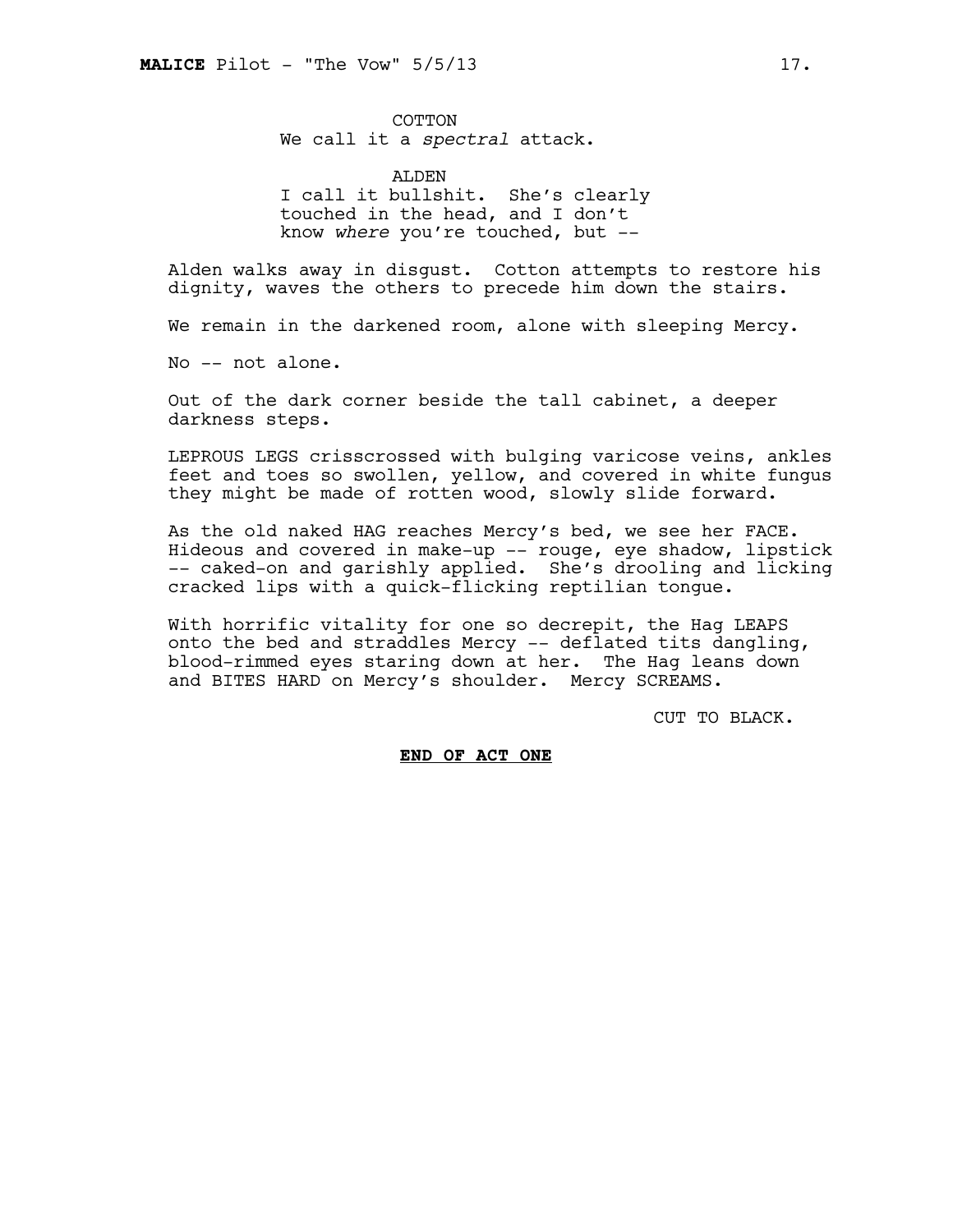## **ACT TWO**

FADE IN:

EXT. SALEM - MEETING HOUSE - DAY

Anne Hale walks with youthful impatience, leading her mother and her father. We recognize him as MAGISTRATE HALE. Hale nods and greets his "constituents" on the way to Meeting.

Anne's about to enter the Meeting Hall when her mother unceremoniously grabs her dress, halting her --

MARY SIBLEY stares coldly, as if willing Anne to step back and make way. Anne obliges, and her mother nearly bows. Mary responds with a cool nod and enters the Meeting House followed by a servant wheeling her infirm husband.

Hidden in a throng waiting patiently for their betters to enter the meeting house, ALDEN watches all this.

> COTTON (O.S.) *Fear no man's war. For only a war from Hell can destroy Salem.*

INT. SALEM - MEETING HOUSE - BEAT LATER

A packed and restive house listens to Mather.

COTTON

My father said that. And he was right. The Devil was never going to let a promised land be built here without a fight.

# ON ALDEN

standing in a crowded corner, eyes fixed on MARY SIBLEY. She sits by her infirm husband and the other Selectmen of Salem.

> COTTON And *Witches* are the deadliest weapon in that fight, that war for the body and soul of the nation.

And Mary subtly scans for Alden. She hasn't seen him yet.

COTTON Even a single Witch in Salem is enough to destroy everything we've built and ever hope to build here.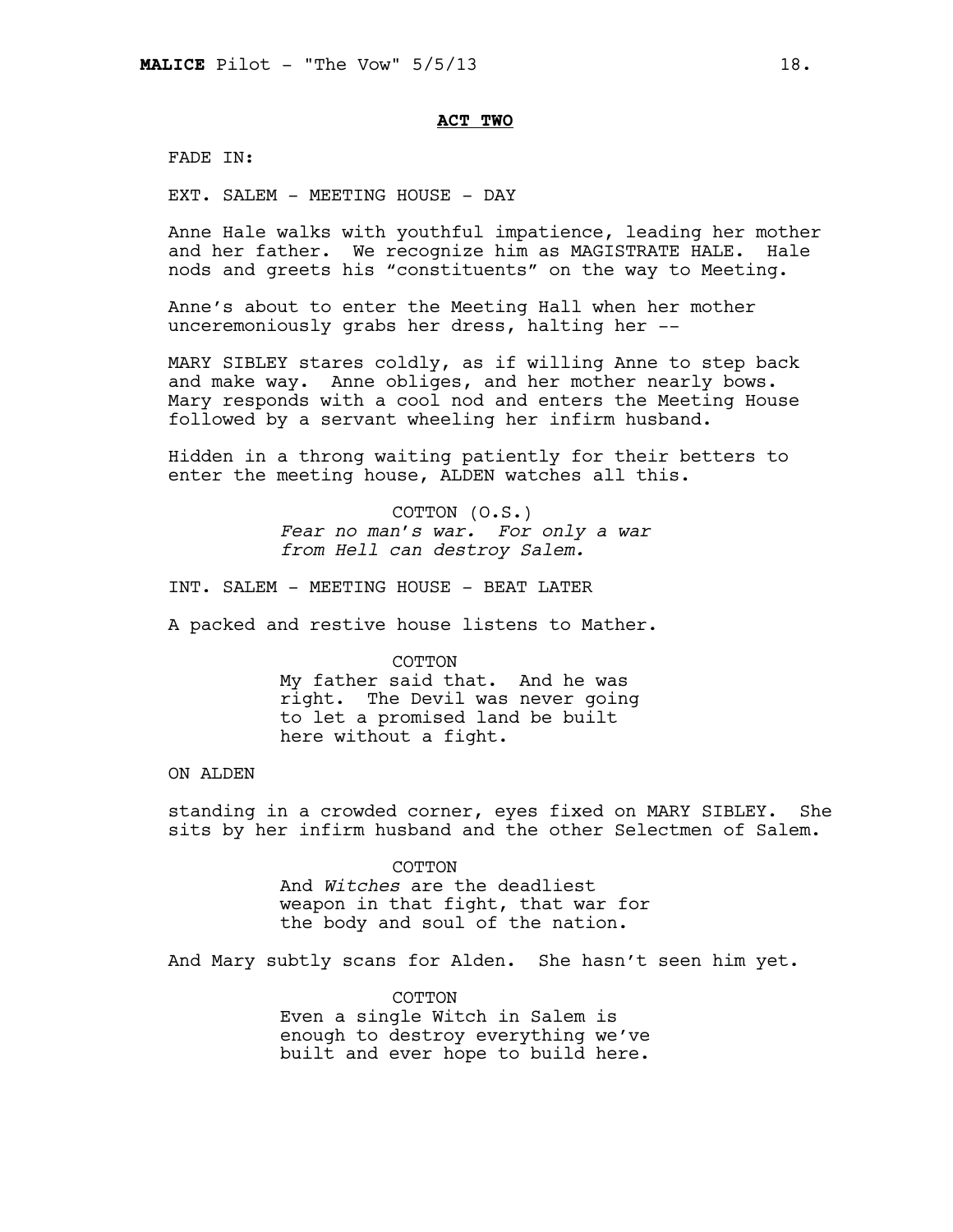Suddenly something flies from the back of the room and SMASHES on the floor at Cotton's feet -- a bottle filled with curdled milk squirming with white worms.

> ANGRY FARMER All my cows still dying! Udders swollen with milk filled with worms! Y'already hung three witches and that didn't stop it --

Two militia men drag the Angry Farmer out. This ignites the crowd, who begin to shout their conflicting opinions.

> COTTON (trying to reason) Imagine fighting a foe you barely understand, possessed of weapons unknown to us. With the ability to shift faces as we change clothes.

A loud clear voice cuts him off.

HALE (O.S.) Then how can you ever hope to identify the *correct* culprit?

Anne's Father, Magistrate Hale, steps forward. He's matured into a self-appointed lion of liberty, a Colonial Joe Biden.

COTTON

Have you seen the child, Sir? Even now Mercy Lewis bleeds from hundreds of wounds, some *impossible* to self-inflict. She's the one who will tell us who does this.

HALE

Oh -- I see. The ravings of a poor, sick child will help you see what your reason fails to deliver.

COTTON

My Father --

HAL<sub>E</sub>

Yes. Of course. Your father. Did your father, whom we all so respect, have any advice when he sent you in his stead to our aid?

Cotton is turning hitherto unseen shades of uncomfortable.

COTTON He -- advised caution.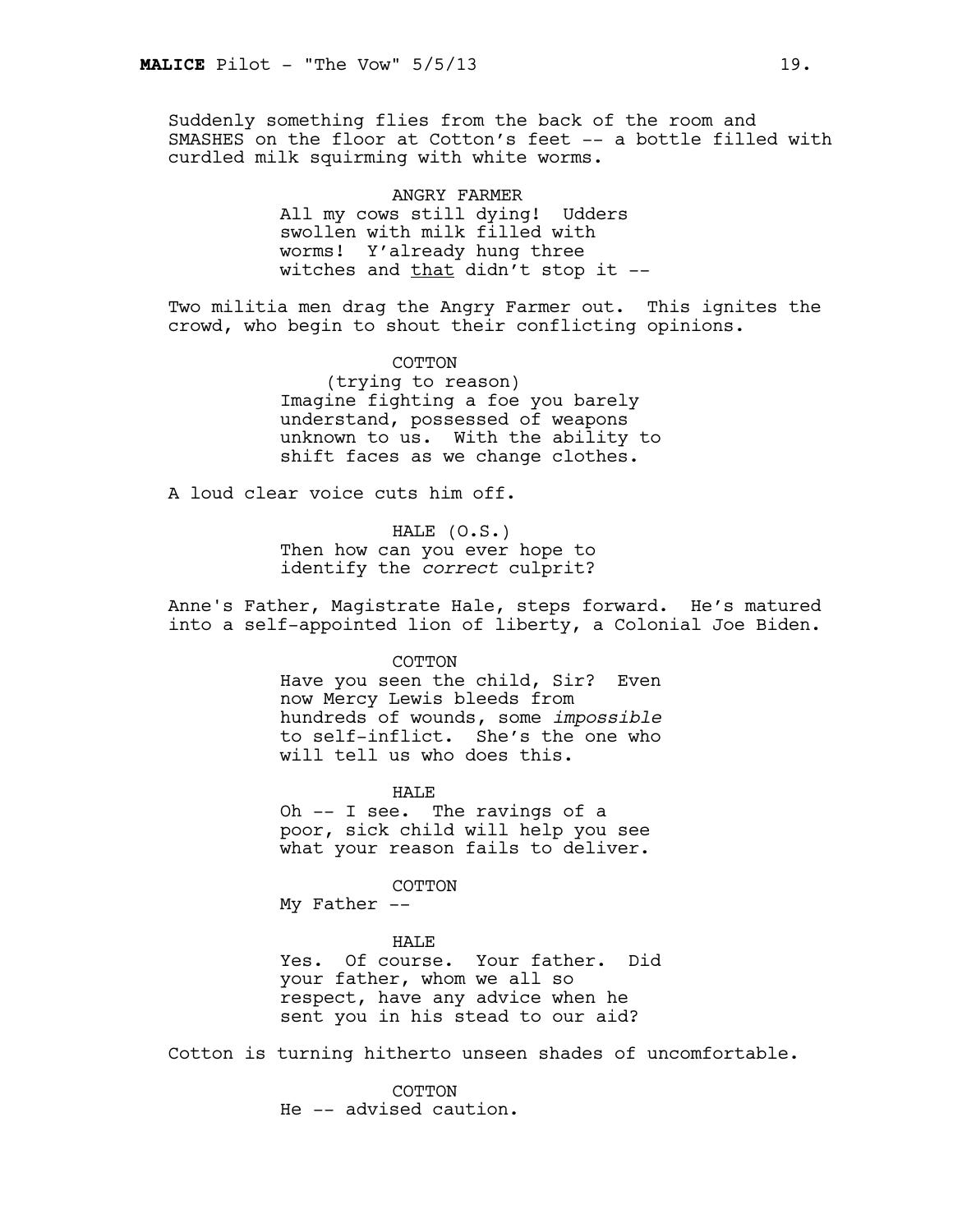# HAL<sub>E</sub>

Caution.

Hale turns to Mary and the other Selectmen.

HALE

And we are to take three people hung as the measure of Mather *Junior*'s caution? Think of what you're doing -- there could be nothing worse for us, worse for Salem, for the country, than a Witch Hunt!

A LOUD COUGHING/CHOKING SOUND silences the room.

It's George Sibley. Mary bends to her husband, wipes the foam from his lips, and bends her ear to his inaudible wet whispering. Then Mary rises -- all eyes and ears on her.

> MARY Indeed, as my beloved Husband, the head of your Selectmen, reminds me, there is something worse than a Witch Hunt. A Witch.

A voice from the back of the hall --

ALDEN (O.S.) *A witch? Sure, that's bad. But how bout an Ogre? Or a Goblin?* 

All eyes shift to Alden, who steps forward.

ALDEN Why not a Dragon? Long as we're talking about Fairy Tales.

The effect on Mary is electric.

HALE

And you are --

#### MARY

John Alden. His father sat on this very board and served it well as High Sheriff. His family is well known to Mister Sibley. And I. (pointed) We all welcome Captain Alden home from his long, *long* service in our defense.

The two of them lock eyes, a volcano of unspoken emotions.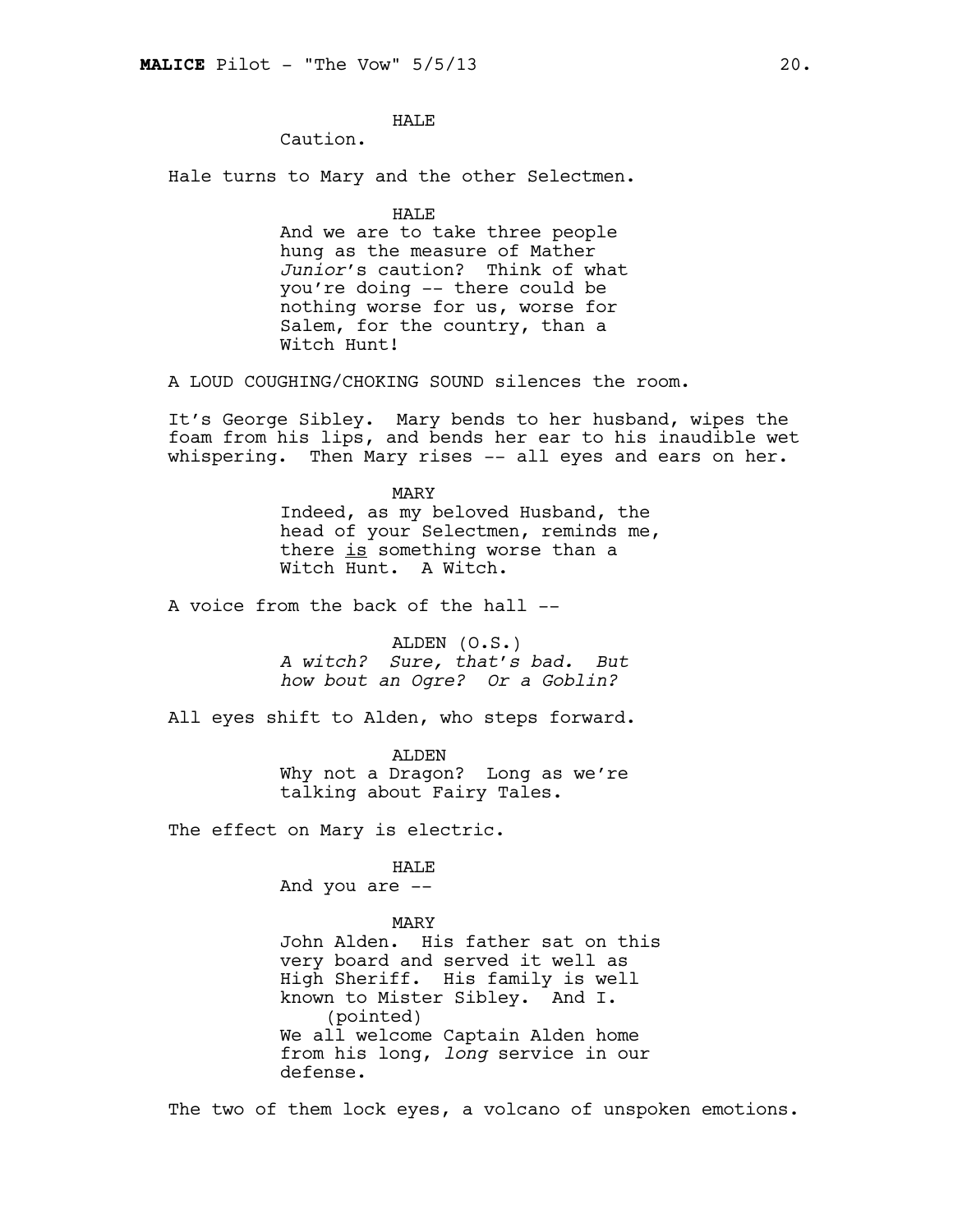EXT. SALEM - MEETING HOUSE - LATER

The crowds of people have fallen into tight knots, discussing, arguing, even fighting over what they heard.

ANGLE ON Alden and Giles watching this and the other signs of a community beginning to unravel.

> GILES Puritans know their day is passing. But nothing like a new Enemy, or better yet, a new Old Enemy, to get people behind you.

Mary wheels her chair-bound husband up as Giles walks away...

MARY

Captain Alden. Reverend Lewis called for a day of fasting and prayer for the recovery of his daughter. Mister Sibley and I are hosting a small dinner to break the fast tomorrow night. We'd be - *honored* -- if you'd join us.

Alden looks into her eyes -- even after all these years, he could lose himself. He tears his eyes from the woman who once was nearly his, to look instead at the drooling old man she married.

> ALDEN Don't know about you Mister Sibley, but I haven't the stomach for prayers -- or fasts. But I do believe in dinner.

Alden looks up from Sibley's glazed, unseeing eyes to the darkly shining eyes of Mary --

#### ALDEN

(to Mary) -- I'll be there.

Mary stares after him, her emotions unreadable.

But then we see her notice someone else -- someone also watching Alden.

It's Isaac. Seeing he's noticed by her, Isaac bows to Mary and hurries on his way -- while keeping a steady eye on --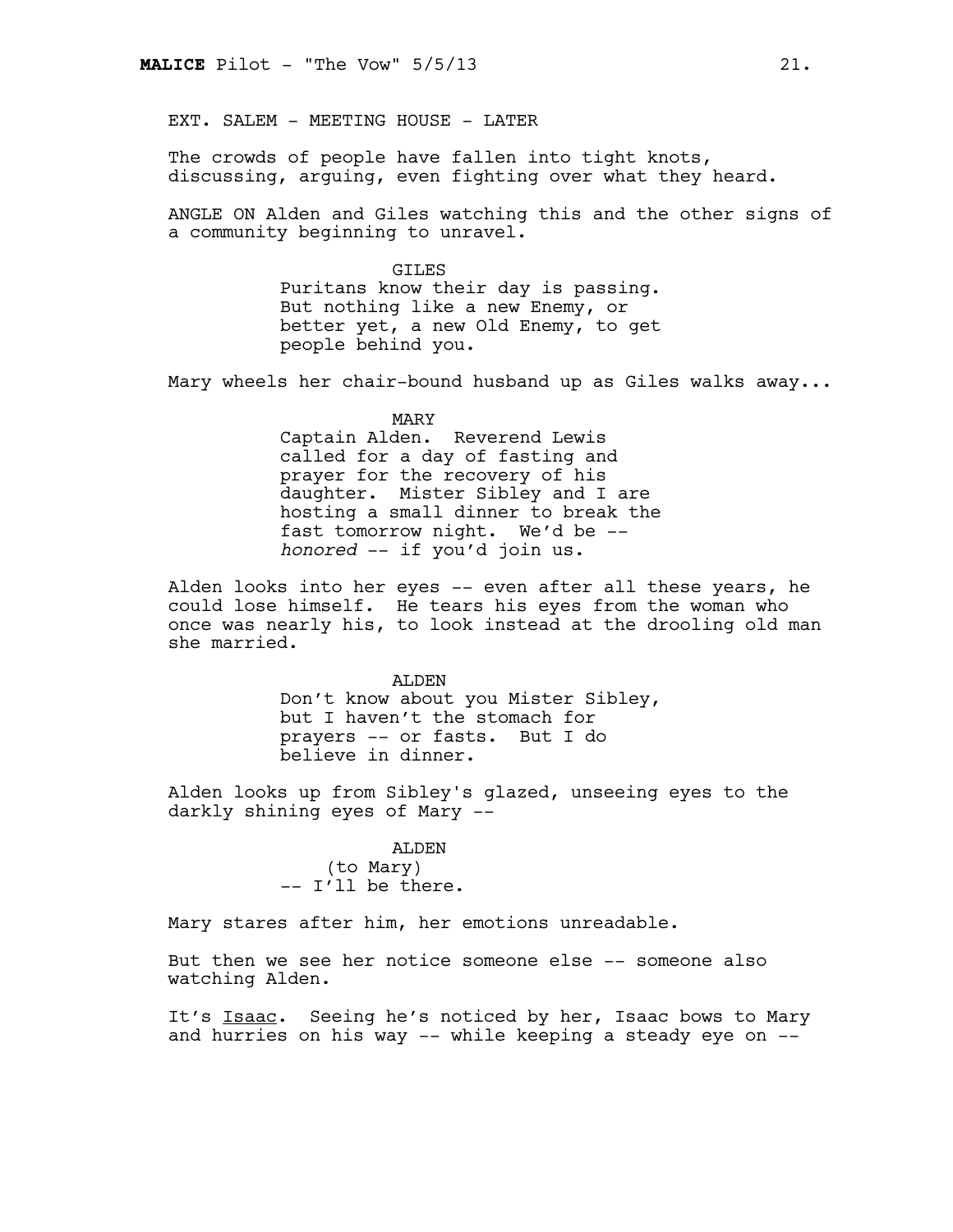ALDEN

walking across the Common, past a gaggle of CHILDREN playing a duck-duck-goose type game. The "Witch" picks her victim with an elaborately folded paper cootie-catcher and then they all explode into raucous screams as the chase is on.

It's unsettling. And somehow as the girl playing the Witch chases the other children, they all end up encircling Alden.

The Witch child shoves the folded paper into his face.

WITCH CHILD You! It's for you!

Alden takes the dirty paper from the dirtier little hand.

ALDEN For me? Who says?

WITCH CHILD (giggling) Can't tell.

And as quickly as they've circled him, the Witch girl leads the gaggle back across the Common, leaving Alden standing in the empty Common staring at the paper.

He unfolds it to find a flyer for the local Pleasure Garden, *Knocker's Hole*. All the latest attractions. Bear baiting and everything. Probably just a way of drumming up business.

Alden's about to toss it when he notices the little girl staring at him from across the Common. She grins and points her witchy finger at him.

CUT TO:

THICK BLONDE HAIR FALLS AWAY FROM SHEARS

As a woman's hands clip Mercy's hair away to the scalp.

INT. MERCY'S BEDROOM - DAY

She's awake and calm. A MIDWIFE is gently shaving the girl's head. Almost lost in the darkness of the corner, Cotton sits with his book open on his lap, taking notes as he observes. Standing beside him, Mercy's father shakes his head.

> REV. LEWIS (whispering to Cotton) Is this really necessary?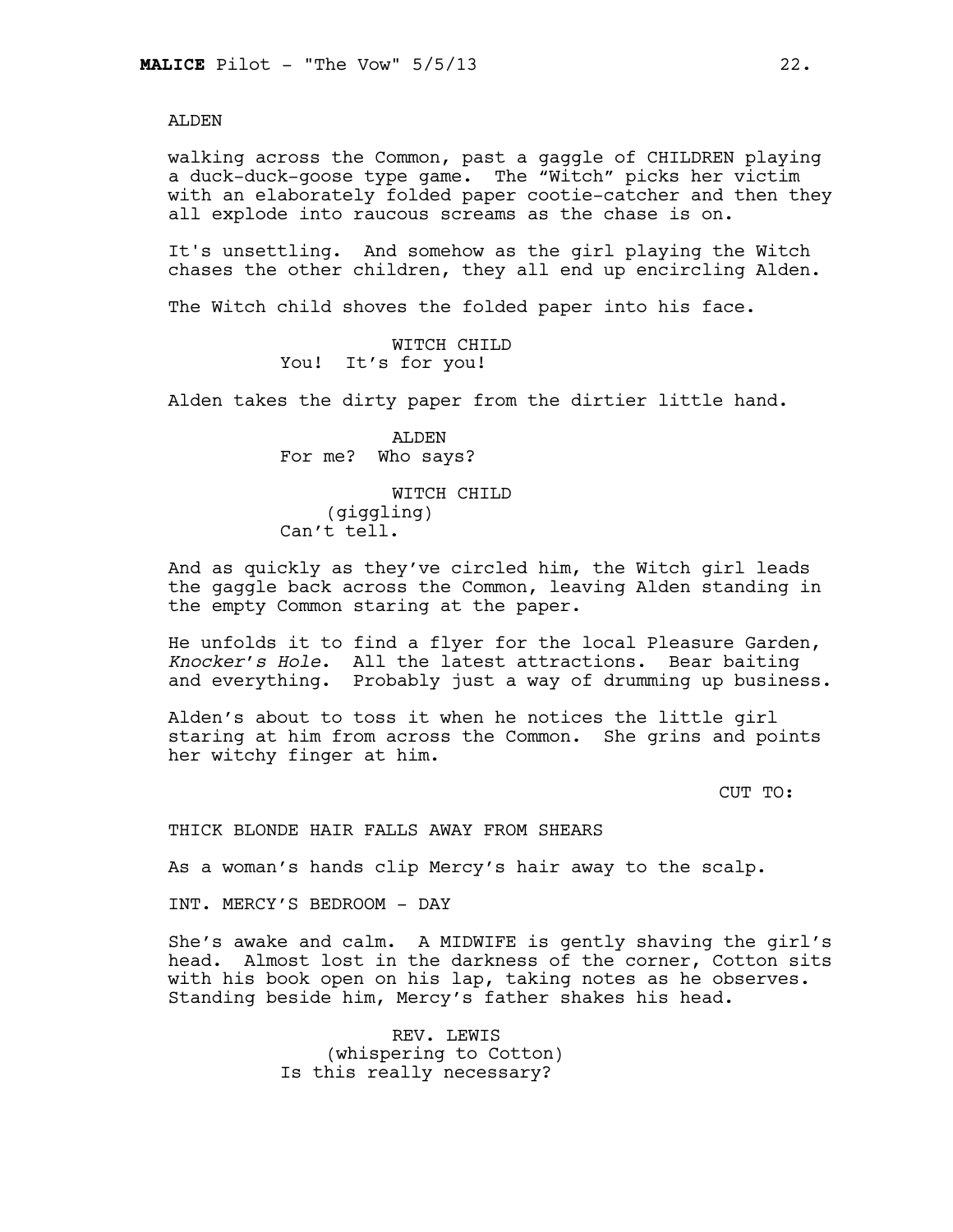COTTON (without ceasing writing) A Witch's familiars -- demons, usually in the form of an animal. A cat. A rat. A bird or a toad. -- they perform all sorts of useful tasks. As long as they're fed...

He looks up to watch the Midwife's progress as she moves from the girl's bald head to her body.

> COTTON You heard what she told us. She was forced to feed their familiars. She must be searched for the marks. Teats. Where she suckled them.

Rev. Lewis seems to swallow back his queasy bile at the thought of his daughter *suckling* some demonic thing. The midwife raises Mercy's arm to shave the small patch of blonde hair there. Her father can't bear it and leaves the room.

> MERCY (re: her father) They don't believe me. They pretend to. But you do.

> > COTTON

Yes.

He watches the midwife as she gently shaves the fine blonde hairs from Mercy's calves.

> MERCY Do you want to know what it feels like?

The midwife lifts Mercy's shift up over her hips and soaps the remaining hair in the valley between Mercy's legs.

#### COTTON

(tensing) Yes.

We can't see, but we hear the soft scraping of the midwife's blade across Mercy's skin.

> MERCY Like I was flying. In a dream. But I wasn't dreaming. I could see my body still lying here. In this bed. But I wasn't there anymore. (MORE)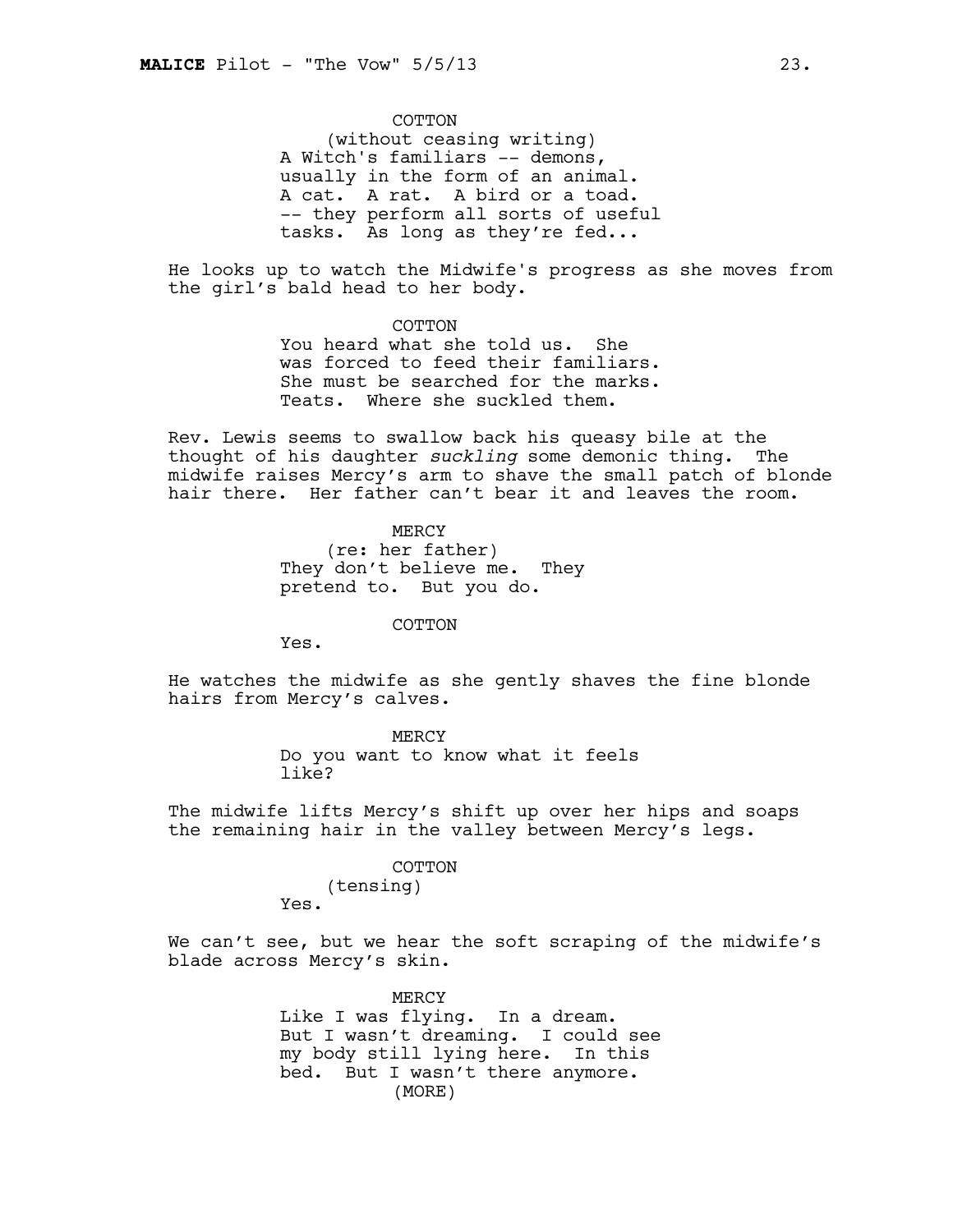I was already halfway to the woods, the air whipping my face as if I were on a fast horse. MERCY (CONT'D)

Cotton looks up at the midwife who's now finished the shaving and awaits his instructions.

> **COTTON** Now search. With your eyes and your fingertips.

Cotton is transfixed as the older woman's fingers glide down Mercy's stomach and thighs. *Is he becoming aroused?* Cotton averts his eyes, disgusted with himself. Over this:

> COTTON (O.S.) "-- *Woe to the inhabitants of the earth and of the sea!*"

> > CUT TO:

# COTTON'S FACE

flushed with lust and disgust. Repeating the Biblical phrase like a mantra:

> COTTON "*Woe to the inhabitants of the earth and of the sea! For the Devil is come down unto you --"*

REVEAL Cotton is at full throttle, vigorously fucking a buxom redhead from behind in an attempt to vent his sins.

> COTTON "*-- having great wrath, because he knoweth that he hath but a short time.*"

He collapses on the lightly-freckled back of the lusciously tressed GLORIANA in the velvet love nest of an expensive room in Salem's secret brothel. We are --

INT. DIVINING ROD - CONTINUOUS - NIGHT

COTTON (out of breath) Revelations. Chapter 12. Verse 12.

Gloriana, glorious as her name, rolls Cotton and mounts him.

GLORIANA I see the end of the world urges you to greater efforts.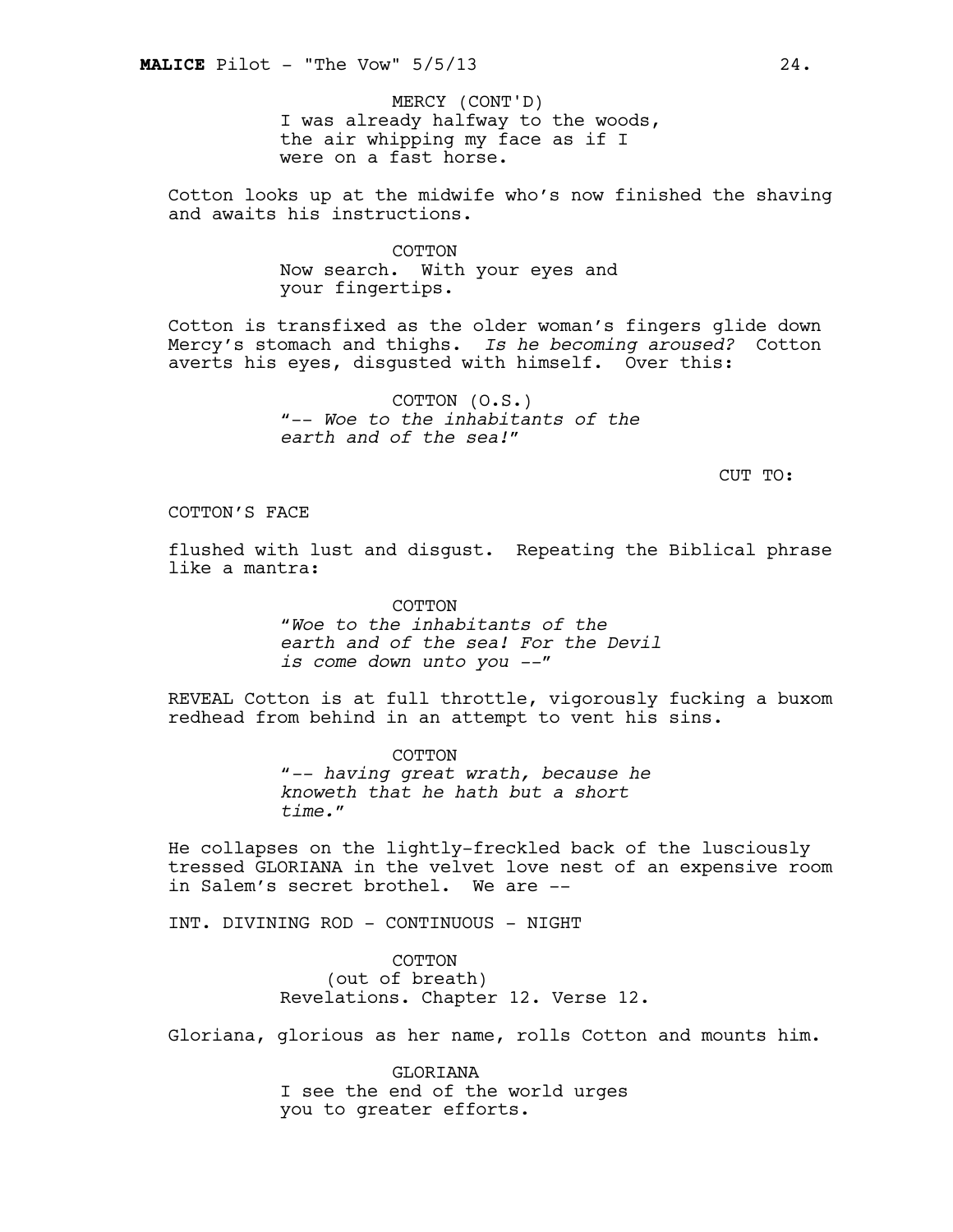COTTON Hmm, as it must us all.

GLORIANA My old Granny used to scare us silly with stories about Witches. Though she said we girls had naught to fear from them. But my brothers she'd really terrify. Told them Witches could steal a man's --

She snakes her long fingers between his legs.

COTTON -- would you like that Gloriana? Without the bother of the Man attached?

Gloriana grinds her hips down on him, while clamping her hand over his mouth.

> GLORIANA I can imagine the benefits.

EXT. SALEM - BECKETT AND CREEK STREETS - NIGHT

The lowest part of Salem -- in every sense. Labyrinthine alley ways spread between the docks where the ships load and unload. This is Salem's night town.

INT. KNOCKERS HOLE - NIGHT

Gambling den, bar, sport and entertainment venue. A kind of 17th century Vegas. Alden surveys the vast array of distractions on offer -- from blow-jobs to bear-baiting. We can almost see him wondering if any of them might take his mind off *Her*.

And then it isn't distraction he's feeling -- but that old 'being watched' feeling. His wary, woods-trained eyes survey the place anew -- not vetting distractions, but dangers.

Alden sees no cause for his unease -- until he glimpses a half-familiar face staring at him, which quickly turns away.

It's ISAAC.

But by the time Isaac looks back where Alden glanced from --

Alden is gone.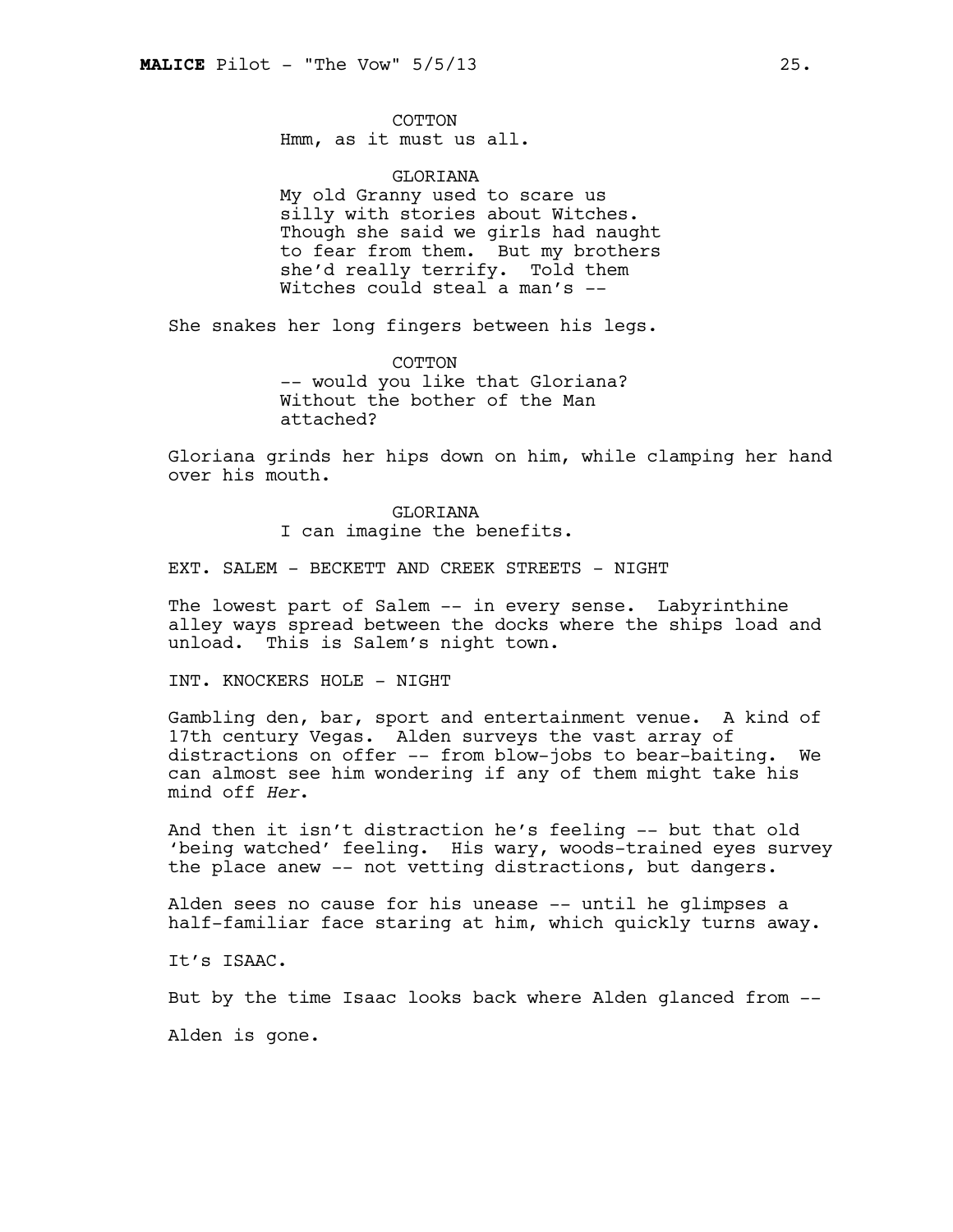EXT. KNOCKER'S HOLE - A BEAT LATER

Isaac steps out of the smoky passage into the alley and looks both ways. No sign of Alden.

He's about to step back in when out of the shadows a massive hand grabs him by the throat and pulls him in.

Alden slams the cowering driver against a rough stone wall. He pins him there, by the throat, at his own eye level - letting Isaac's crooked legs dangle above the ground.

#### ALDEN

What do you want with me?

Small parties head in and out of Knocker's Hole -- none bothering with the large man choking the smaller man to death. It's not an unfamiliar sight.

Alden looks at the little man who can clearly do him little harm -- and opens his fist, letting him drop in a heap.

> ALDEN I don't even know you.

> > ISAAC

Yes you do.

Isaac brushes his long hair back from his face, off the usually obscured forehead scar. It's more of a burn -- and it's healed badly, in the unmistakable shape of the letter **F**.

> ALDEN You're Isaac.

> > **TSAAC**

(bitter rasp) *Isaac the Fornicator!* Hide your wives! Hide your daughters! Hell, your sheep!

# ALDEN

(not unkind) Well I got no wives. And I got no sheep. So what do you want with me, Isaac?

ISAAC Ain't just you. Bout *her* too.

ALDEN (suspicious) Her? Who?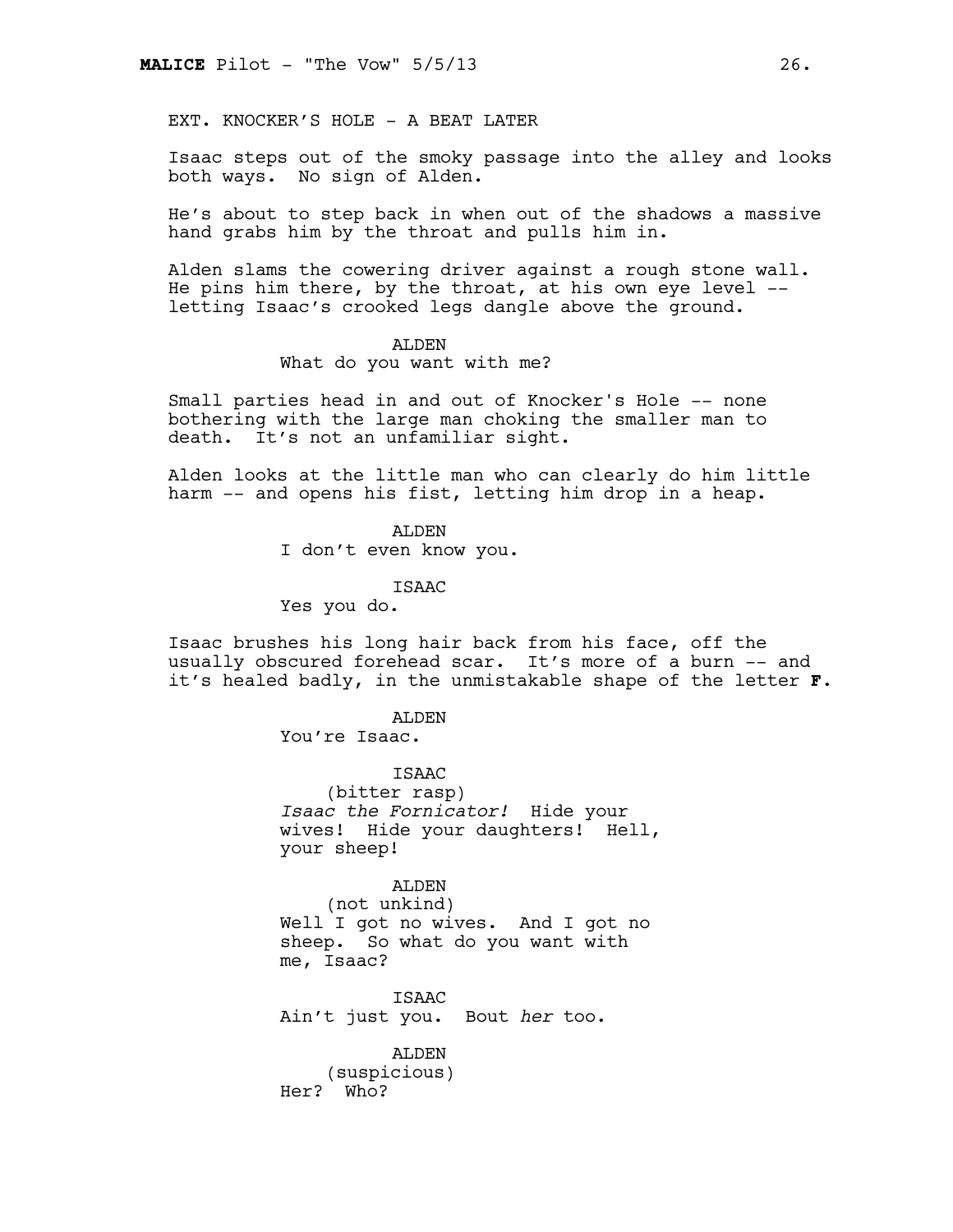Isaac just looks at him -- who's he kidding.

#### ISAAC

Only one ever called me Isaac without adding -- you know. All these years. Your Mary's the only one ever done me a good turn.

# ALDEN

She's not *my* Mary now.

# ISAAC

Funny thing bout being a marked man. Half the time -- it makes you invisible. I get to watch people. You know things that way. I know she still loves you.

Alden does his best not to react -- given the source. But he's still listening to the fool.

> ISAAC And I know something else. She's in danger.

ALDEN Danger from what?

ISAAC Listen to me, John Alden. Coming home to Salem to get out of a war --

Isaac picks himself up off the ground. Dusts himself off.

ISAAC -- that's like jumping in the ocean to get out of the rain.

# ALDEN

Talk sense.

#### ISAAC

They're here. They're -- *Evil*. They want Salem. And won't stop 'til they fixed us all.

ALDEN (trying to follow) They? Who?

ISAAC

*Witches*.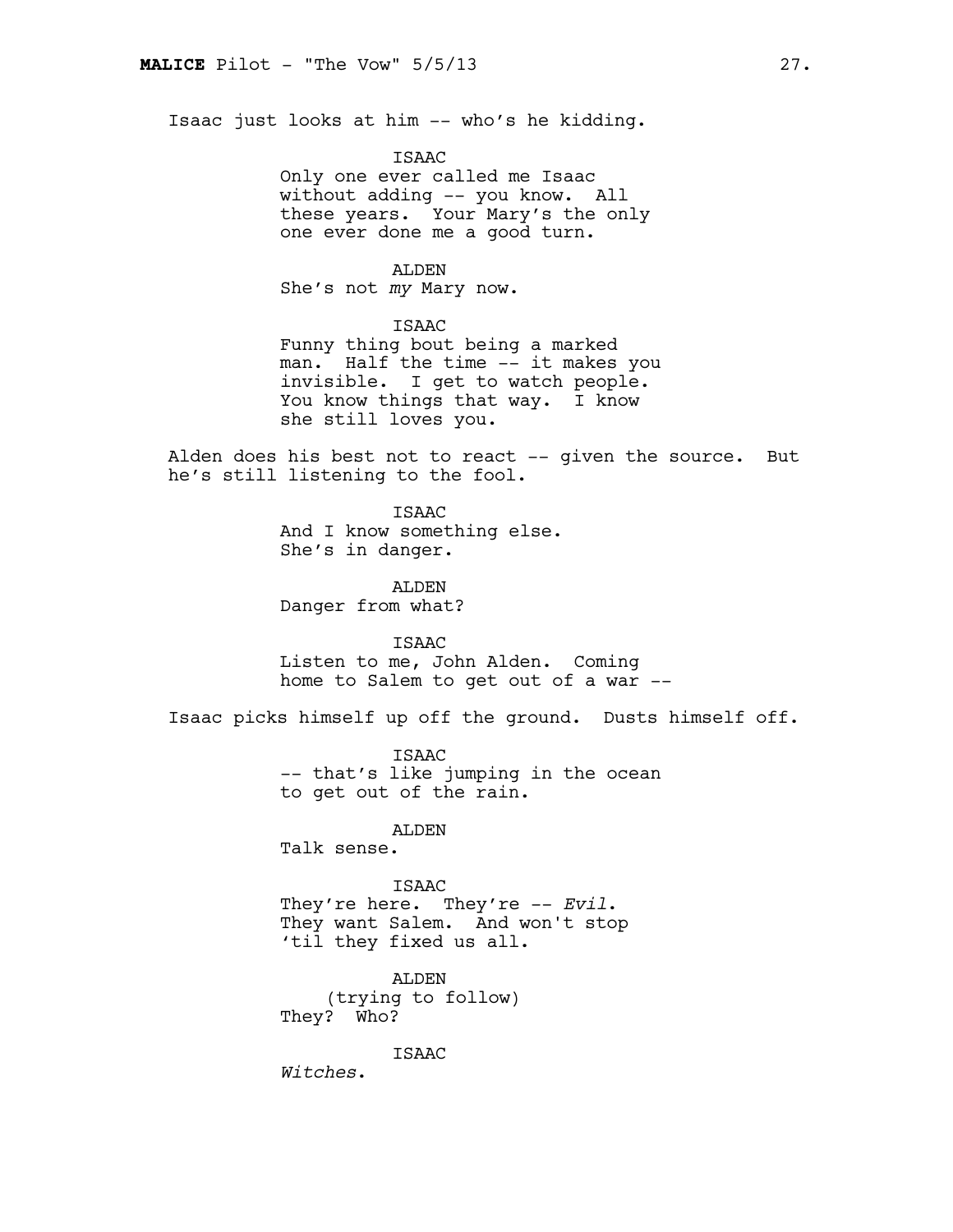ALDEN (almost relieved) Witches? That what this is? You just another of Mather's idiots?

ISAAC No. You don't get it. The witches are in charge.

ALDEN In charge of what?

Isaac suddenly looks spooked. Like the night itself, and the scent of the woods on it, might be listening.

> ISAAC The witch hunt. The foxes are guarding the henhouse. And hanging the chickens along the road!

Alden just squints. Like he's really trying to understand - then catches himself. Nonsense upon nonsense.

> ALDEN (walking away) Night, Isaac. Been a long time. Probably gonna be longer.

But this time the crooked man reaches out his crooked hand and grabs Alden's arm.

> **TSAAC** Please. Don't walk out on us - again.

We see Alden feel that. He tries to shake it off as easily as he does Isaac. He finally turns back into the darkness of Knocker's Hole for some distraction after all...

EXT. BECKETT AND CREEK STREETS - LATER THAT NIGHT

A crooked door to a crooked house opens, and Cotton leaves the Diving Rod Brothel. Behind him, the TOOTHLESS MADAME sees him out. Cotton pulls his hat low with a scowl that says he'll never be back, but the Old Bawd knows better.

> OLD BAWD See ya next time, G'vnor.

As Cotton steps out into the street, head down, he runs smack into Alden -- who is walking a bit unsteadily himself.

The two men stare awkwardly at each other.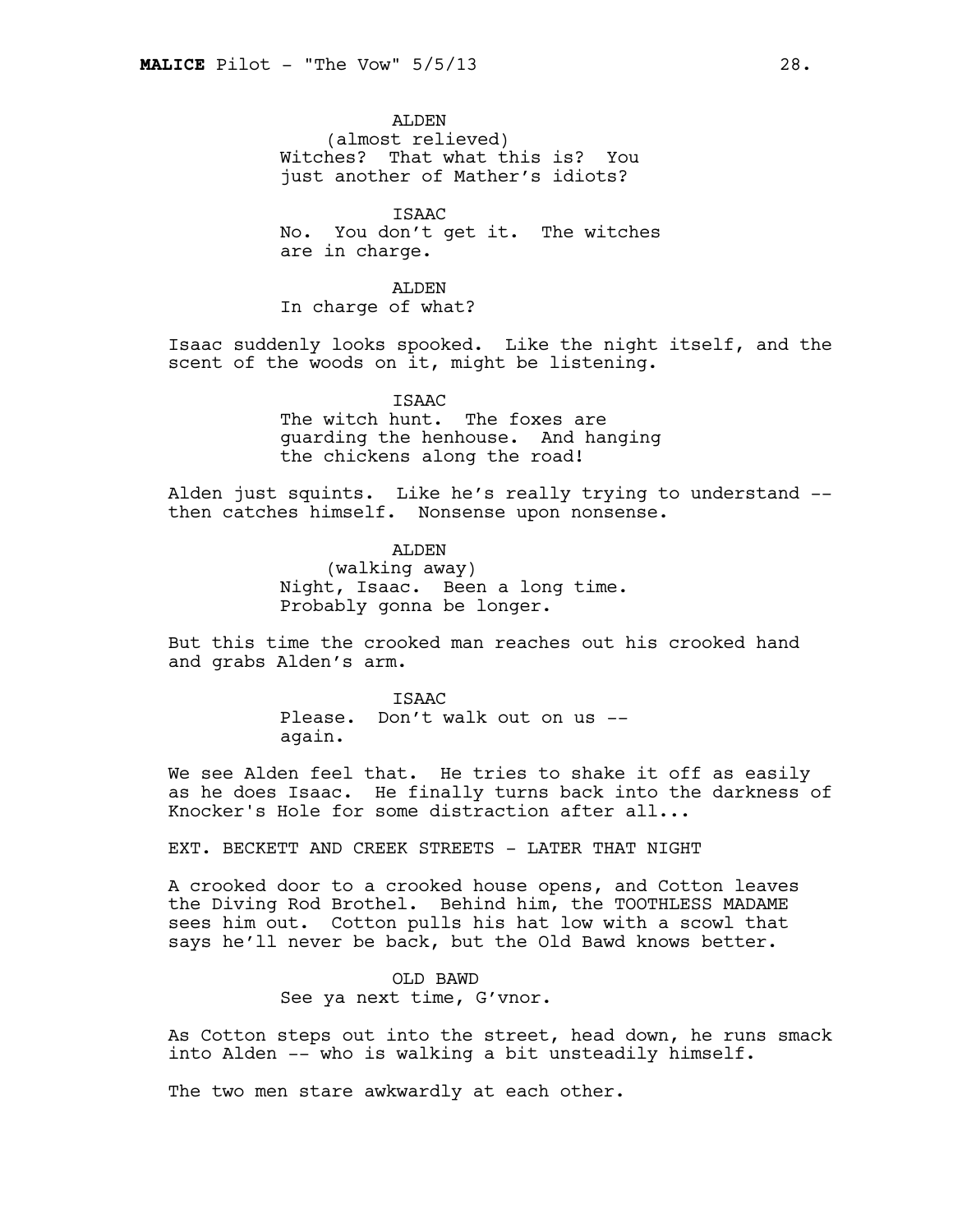COTTON Just attending to the Poor. And Poor in spirit.

ALDEN (noting the crooked door) Hard work. Somebody's got to.

Headed the same direction they walk together -- stiffly.

COTTON Captain Alden, right?

ALDEN Right or wrong.

COTTON You know, my father knew yours. At Harvard.

ALDEN Your father knows everyone.

COTTON Rather expected to meet you there myself. Surprised to hear you'd run off like a servant and joined the militia.

ALDEN Didn't think several years counting angels on the heads of pins was much preparation for life. Not any life I would lead.

They've arrived where their paths diverge -- literally.

COTTON Pity. I owe everything to my education.

Alden about to walk away, to walk it off, but something in Mather's tone stops him. Gets his drunken, wounded gander.

> ALDEN Taught you all about witches?

COTTON That's more of a family matter. My grandfathers burnt scores back in Essex. And I've read everything written on the subject -- (a bit defensive) -- in eight languages.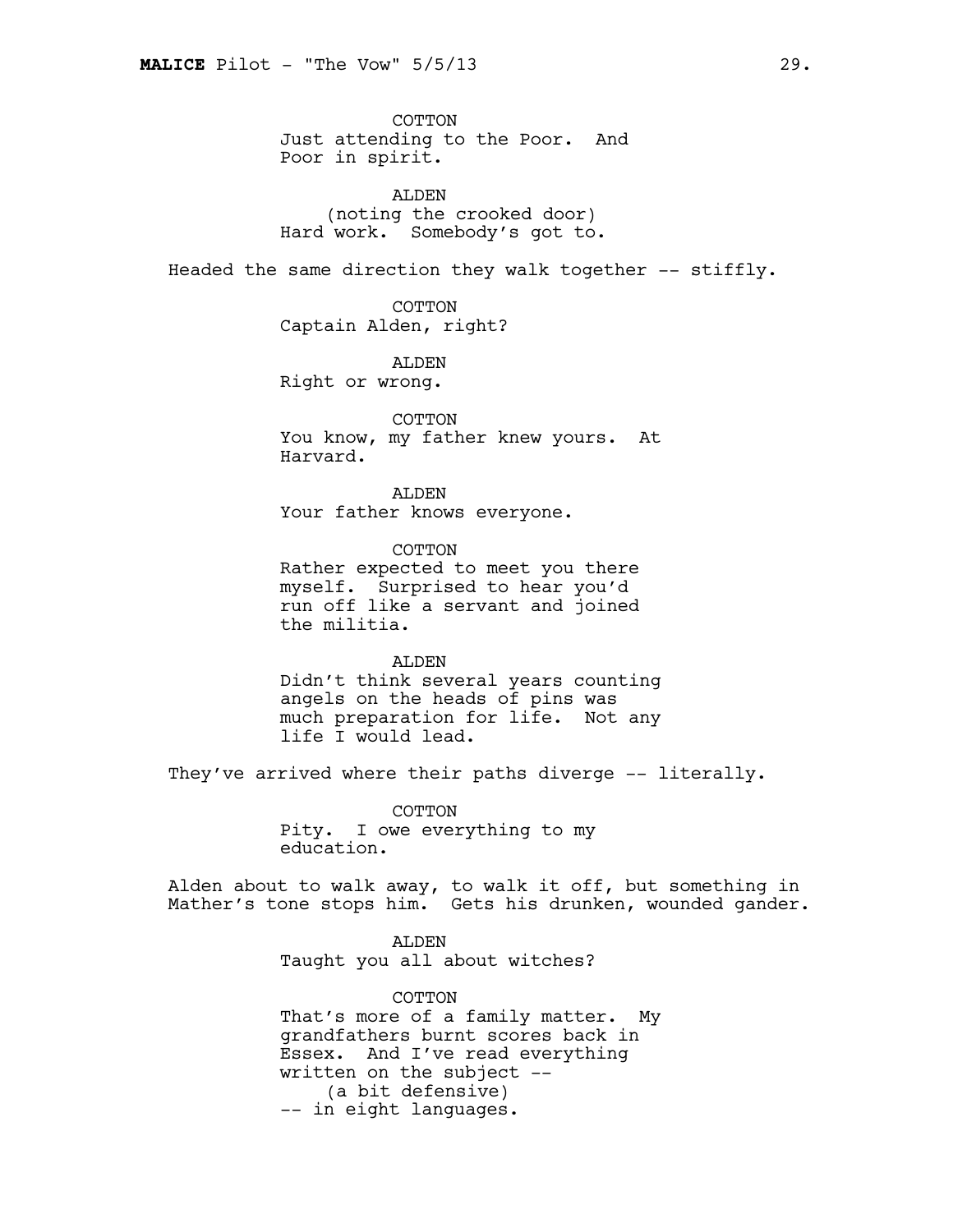ALDEN Well, seeing how you are the expert then. Let me ask you. How do I know *you* aren't a witch?

> COTTON (a joke?)

What?

ALDEN Like you said. Could be anyone. And I have it on very high authority -- the witches are running the whole show.

Alden steps into Cotton's personal space.

#### ALDEN

And seems to me, *you're* running the show. So I'll ask you again. How do I know you aren't a Witch?

Alden's tone, not to mention the very short distance between their noses, threatens. And then breaks in an easy smile.

ALDEN

How do I know? Cause there aren't any such things. G'night, Harvard.

And he walks away, leaving Cotton frozen for a moment at the impertinence of the suggestion -- Cotton Mather, *a witch*?

EXT. SIBLEY MANSION - NIGHT

From a high window, we can see a silhouette.

INT. SIBLEY MANSION - MARY'S BEDROOM - NIGHT

Mary stares into the night as she performs a strange and austerely sexy strip tease, undoing her proper Puritan dress and letting it fall to the floor.

She hears a MOAN behind her and turns to her infirm husband.

## MARY

Time for your feeding.

Mary gently lifts his night shirt to reveal his pale, flabby belly, places both her hands low and central, and with abrupt violence, palpitates her husband's stomach in a kind of frontal Heimlich.

Sibley groans as she works at his abdomen, *forcing something up from within*.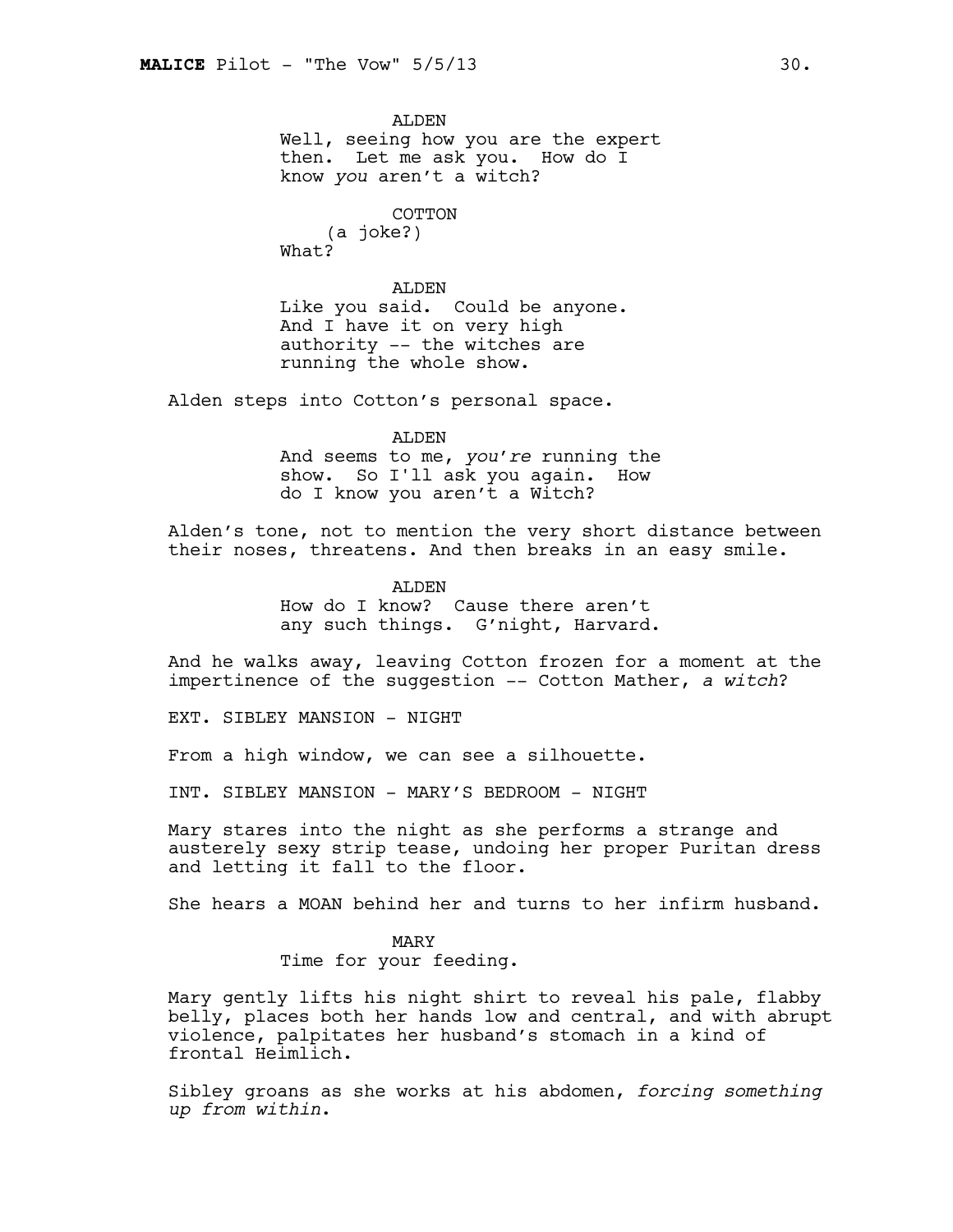Old Sibley opens his gob wider and wider, and gasp-groans as a fat TOAD stretches his throat and emerges from his mouth.

Mary forces Sibley's head back, reaching her long fingers in to ease the toad out of her husband's mouth. It makes a liquid sucking sound as it's finally clear and Sibley gasps.

But Mary pays him no attention. She sits on the edge of the bed and we notice a tiny NIPPLE-LIKE MOLE on the alabaster skin of her inner-thigh.

She brings the Toad's lips to this mark and coos as it takes the bit of skin between its wide lips and appears to SUCKLE.

With the Toad briefly out of his stomach, Sibley is slowly coming awake, as though surfacing from a great depth. He looks around with rising panic:

> SIBLEY Help me! For God's Sake, someone help me!!

But before he can be heard, Mary roughly SHOVES the living toad back into the old man's mouth. He gags and retches - trying to force it back out --

> MARY Don't fight it, George. You know it only hurts more. Let him in.

He struggles -- and then submits in order to breathe, as the toad works its way back down.

> MARY You enjoyed your time as puppet master, pulling all our strings. How does it feel to have someone else in charge?

As the toad descends inside, his consciousness goes with it, his vision filled with Mary's smiling face leaning over him.

> MARY You'll come to like it, George Sibley. In time, you all will.

As she straightens up we catch sight of her rising in the ornate wall mirror -- though it is not Mary we see --

But the foul Hag.

CUT TO BLACK.

**END OF ACT TWO**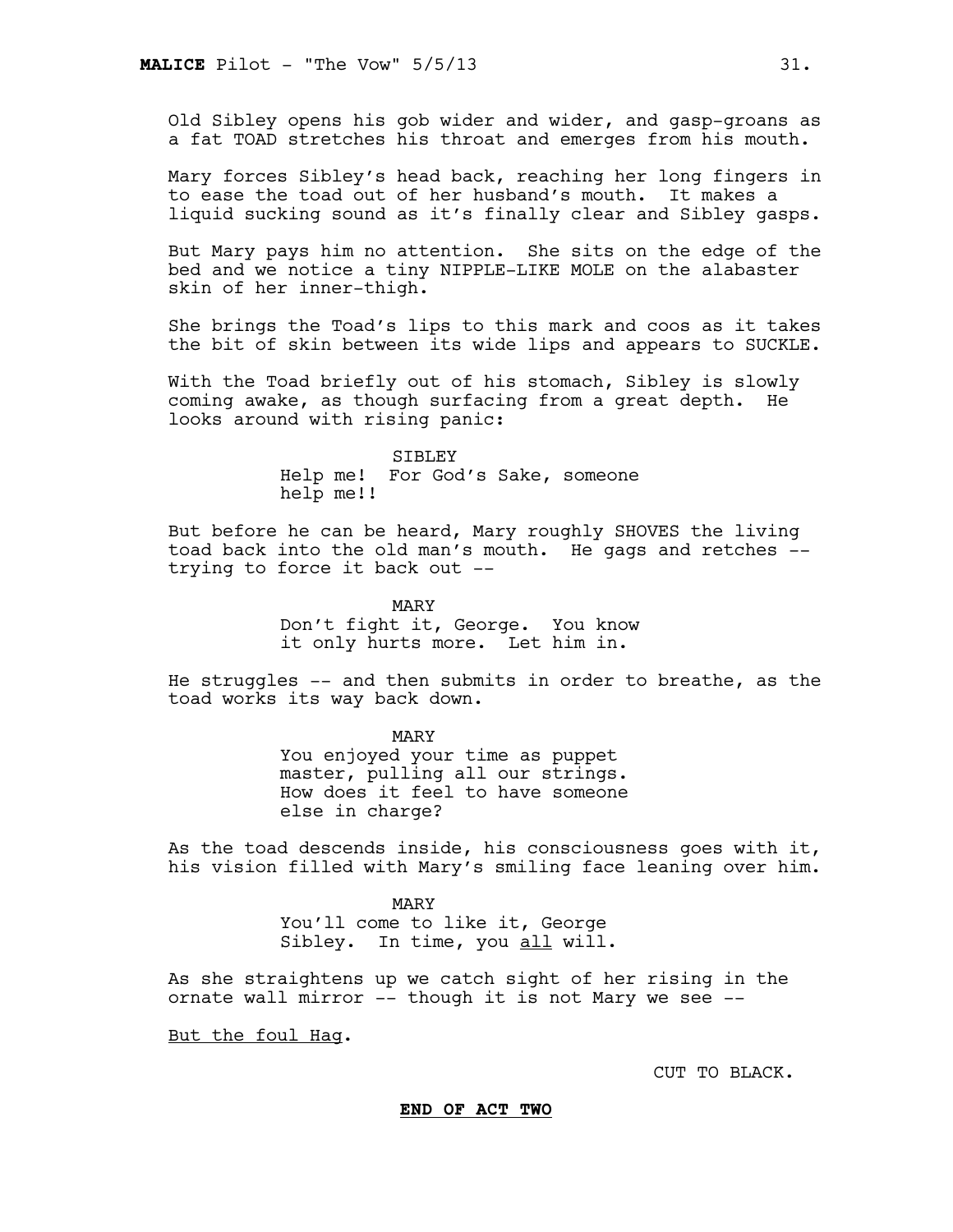## **ACT THREE**

FADE IN:

INT. MERCY'S BEDROOM - LATE AFTERNOON

The corners of the room are lost in gloom. Mercy Lewis in her simple white shift, legs and arms bound to the posts with enough slack to raise herself up. Cotton leans over her.

> COTTON Where do the Witches meet?

MERCY In the woods.

COTTON

How many?

MERCY

Thirteen.

COTTON Men and women?

MERCY

Yes.

COTTON From Salem?

## MERCY

Some.

Mercy is growing distressed. Cotton presses.

COTTON

Who are they?

#### MERCY

I -- I can't see their faces. Like, like they have the heads of animals... a stag... a pig... a wolf...

COTTON But you know who they are?

MERCY

(beat) Yes.

COTTON Their names.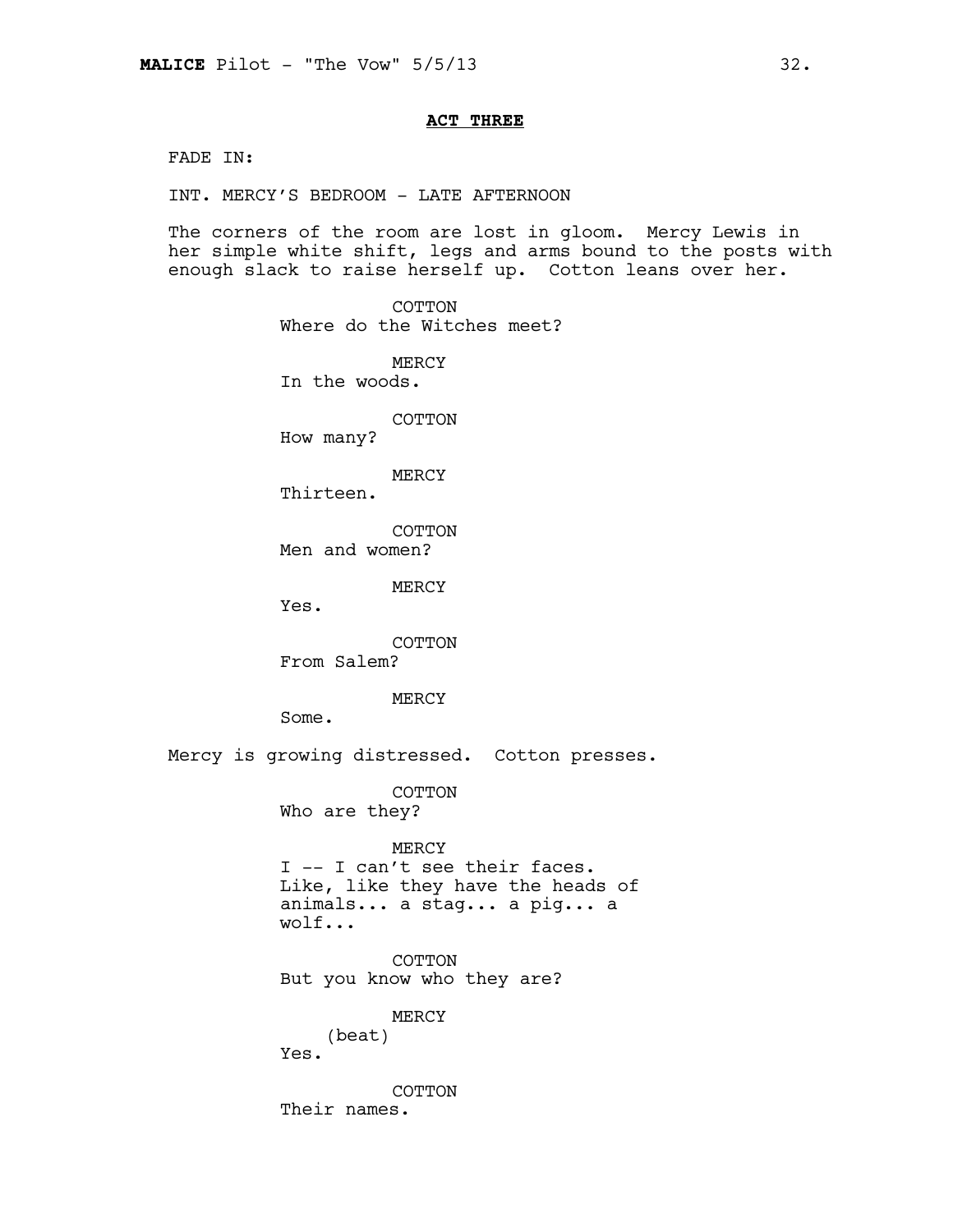Mercy winces and twists her body, as though trying to break free of her restraints. Her shift falls slightly, exposing her thighs. Cotton can't help but notice.

> COTTON Why won't you tell me their names?

MERCY They won't let me!

COTTON

Tell me!

MERCY

I can't  $--$ 

Something constricts Mercy's throat, causing her to choke. Her body convulses, causing her shift to fall a little more.

#### COTTON

The names!

The shift falls lower, revealing her milky inner-thighs. Cotton fixes on it. Her shift drops lower, closer --

For a subliminal second, Mercy's smooth thighs are mottled with the Hag's withered, loose-hanging flesh -- and between them a large, writhing ANIMAL TONGUE that seems to taunt us.

> HAG'S VOICE *This what you want? Go fuck your whore, Mather. This one's mine!*

Cotton reels back -- Mercy heaves up, dropping her shift back over her legs and straining her upper body towards Cotton - gagging, retching, as if desperately trying to release the names locked in her throat.

Cotton braces the poor girl, who VOMITS A THICK TORRENT OF BENT AND BLOODY NAILS.

Mercy coughs the last of them from her mouth in wild-eyed agony before falling back onto her pillow. Cotton eyes the impossible mess staining the bed, picks up a rusted nail.

> REV. LEWIS (O.S.) It's hopeless.

Cotton turns, startled. Mercy's Father stands in the shadows, hands clenched in prayer.

> REV. LEWIS She can't tell us who torments her. They won't allow it.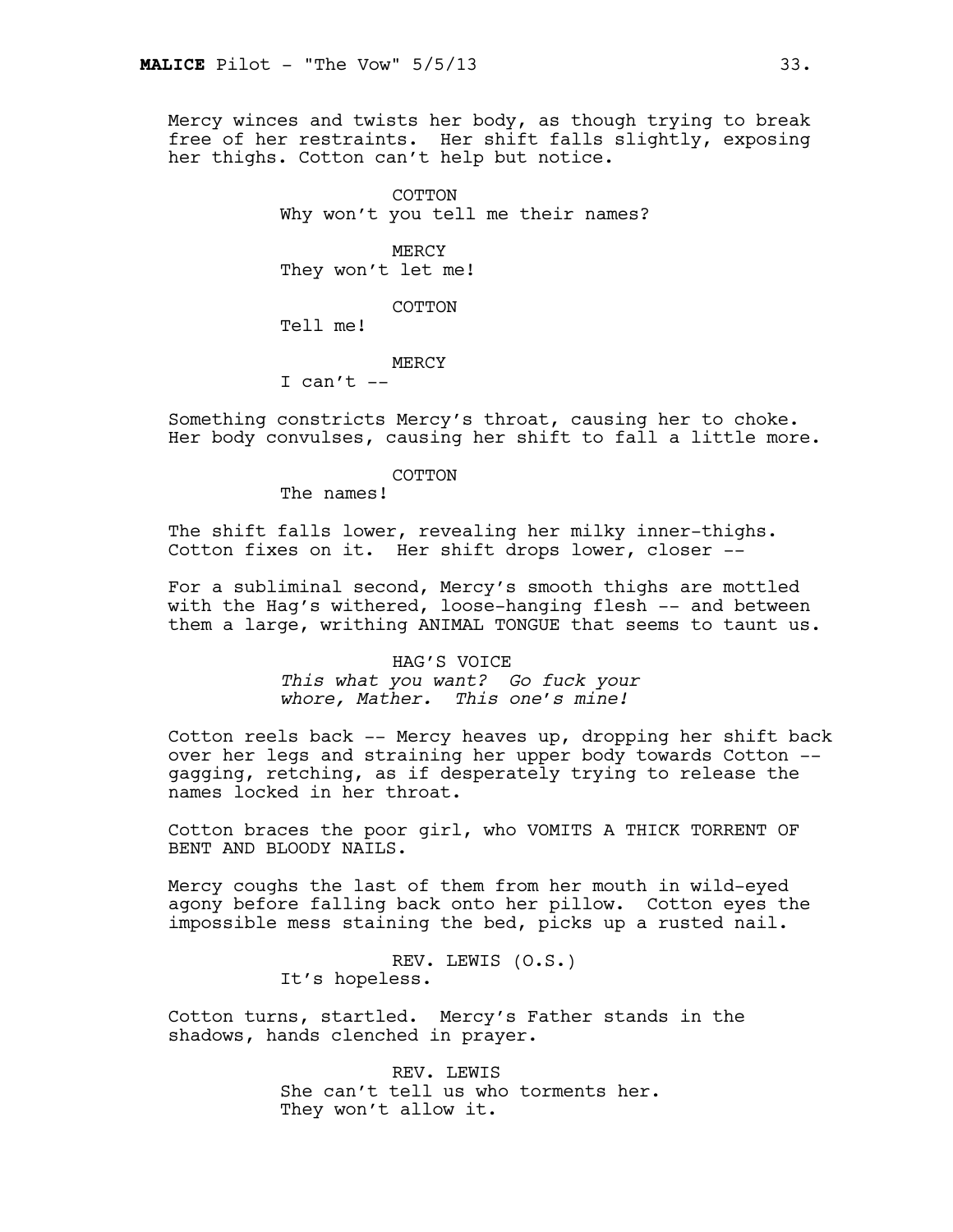Cotton drops the bent nail into his pocket.

**COTTON** Then she'll have to show us.

REV. LEWIS

How?

COTTON Tomorrow. We will put Mercy -- and this whole town -- to the test. And perhaps meet a Witch.

INT. ALDEN FARMHOUSE - LATE AFTERNOON

Alden dresses before an old MIRROR. We glimpse his naked back and chest, cords of muscle beneath sun-worn skin. But most striking are the horrific scars that cover his body.

SHOCK CUT:

*Alden, naked, bound to a tree in the woods at night. Surrounded by what at first appear to be DANCING DEMONS torturing him -- but which the flickering firelight shows to be INDIAN WARRIORS in paint, tattoos, scarring, and masks.*

BACK TO SCENE:

Alden pulls on his shirt and tries to comb his unruly hair.

INT. SIBLEY MANSION - MARY'S BEDROOM - EVENING

The brown hands of her unseen servant place the necklace around Mary's neck. Mary strokes the pendent we can't see at the end of the chain, and then tucks it into her bodice.

> HALE (O.S.) A toast. To Mrs. Sibley --

INT. SIBLEY MANSION - DINING ROOM - LATER

Mary at the head of a lavish spread, catatonic husband at her right side. A nursemaid spoons a pale green broth into his Master's flaccid mouth. To Mary's left is Magistrate Hale and Mrs. Hale and their daughter Anne.

> HAL<sub>E</sub> -- who's shown us that true piety and true beauty amount to the same worship.

All toast to Mary Sibley. Opposite her, seated beside Alden, Cotton can barely keep his eyes off Anne.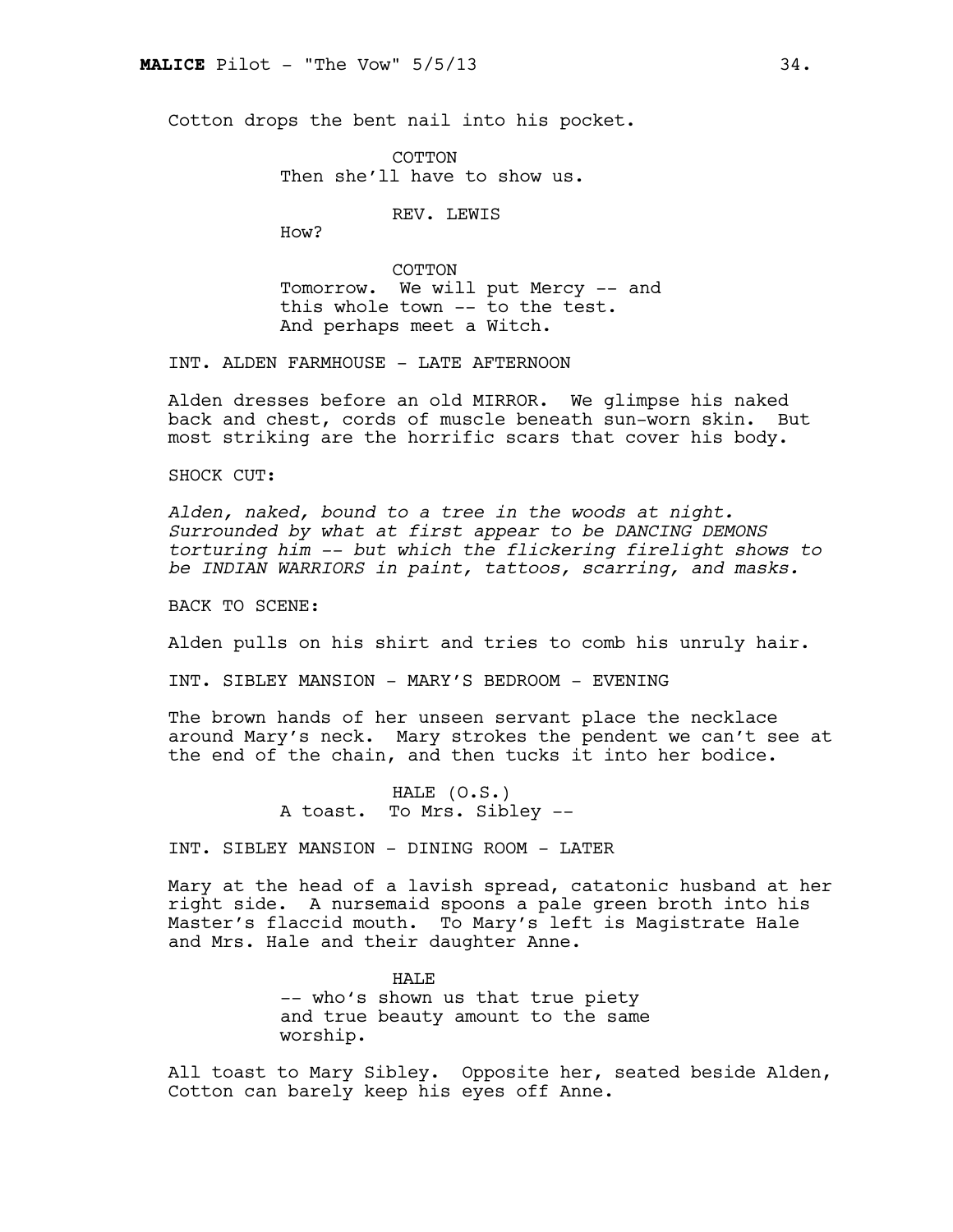COTTON (staring at Anne) Indeed. Beauty is the last miracle allowed in an ugly, fallen world.

Hale breaks the rather awkward silence that follows Cotton's version of a compliment.

## HALE

(to Alden) Captain, I imagine the only women you encountered in your journeys were covered in war paint.

ALDEN They wore little paint -- and even less clothes.

Mary reacts to that. Anne too -- her expression filled with romantic fantasy.

> ANNE Indian women can be so beautiful - so... natural.

MRS. HALE Natural? *Unnatural*, I'd say. Soulless heathens.

ANNE

Oh Mother.

#### COTTON

(patting Anne's hand) I can assure you the Indians *do* have souls, just as we do.

ALDEN I'm sure the Indians will be relieved to hear that.

Anne laughs throatily, which deflates Cotton and distresses her Mother -- and Mary.

Mary watches the man who used to be hers attracting little glances from the young beauty who so resembles what she once was. And she does not like it.

> MARY And what about Witches? Do they have souls, too?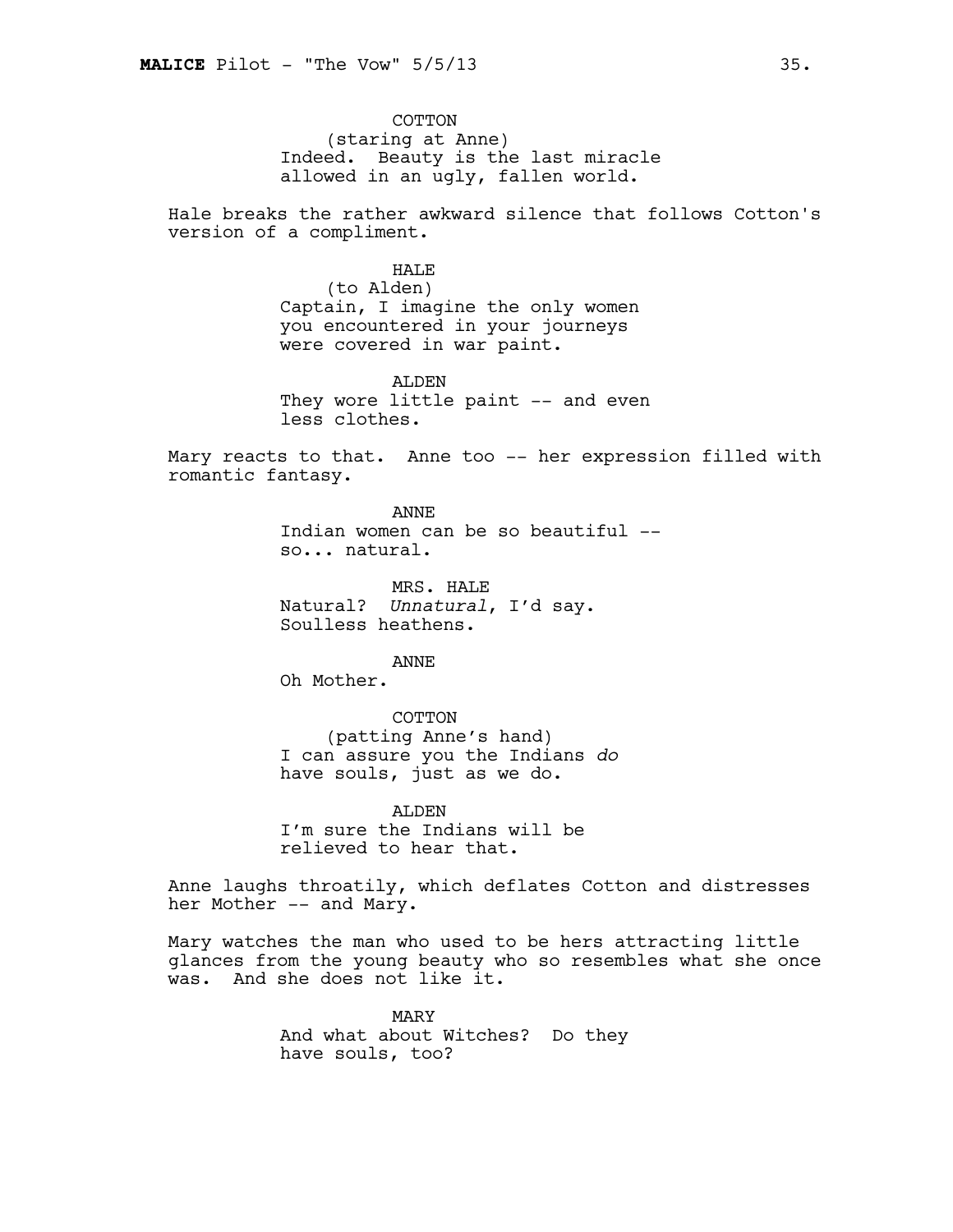COTTON

They do. But they've deeded them to the Devil himself -- in exchange for powers, and all they desire.

MARY

A contract?

COTTON

Indeed.

MARY

Ironic. As I believe by law we don't allow a woman to enter into a contract but through the agency of her husband.

COTTON Not all witches are women.

ANNE

And what do you think, Captain Alden?

ALDEN Some things just beggar belief. I guess I put Witches in that category. Like an honest Frenchman, a free-spending Dutchman... or a faithful Woman. Things I'll believe in, if and when I meet one.

The barest flicker of anger on Mary's face.

HAL<sub>E</sub> I worry far more about the town's vulnerability to French and Indian attacks than I do Witches.

Over this, Anne drops her napkin and bends to get it.

HALE What's your opinion, Captain? Just how vulnerable are we?

Alden pauses when he sees Anne on her knees under the table, smiling seductively up at him. She puts a finger to her lips -- shhh.

Anne reaches out and begins to stroke Alden's crotch.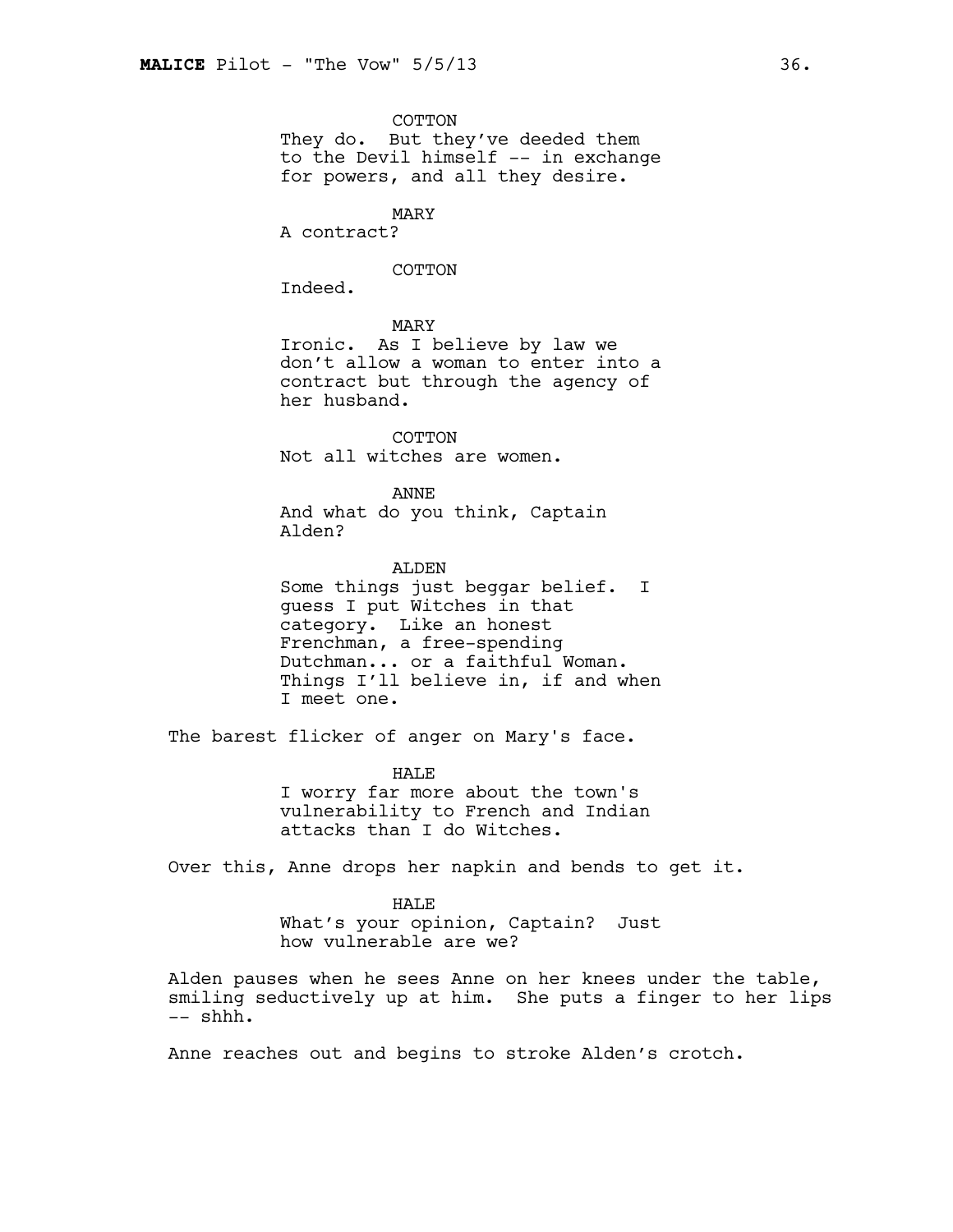Alden glances up to see if anyone can see this. But when he looks back down, it's not Anne grasping at his cock but Mary. She gently nibbles at his hard-on with her teeth.

## HALE

Captain?

And just as quickly, Mary's gone. Alden looks up, disoriented -- was he hallucinating?

Mary, down at the head of the table, stares directly at him like a cat who just swallowed a bird -- as though she knows exactly what odd images just invaded Alden's thoughts.

> MARY Are you all right, Captain Alden?

ALDEN (rattled but covering) I think so. Just... this rich food didn't agree with me.

MARY Some fresh air might help.

Mary stands to lead the way...

EXT. SIBLEY MANSION - BALCONY - NIGHT

Alden goes out onto a small balcony that overlooks Salem. Mary follows, closing the French doors behind them. She studies him as he takes in the view.

It's the first moment these once passionate lovers have been alone together in more than ten years -- though they are not *really* alone.

INT. SIBLEY MANSION - CONTINUOUS

From inside, Magistrate Hale observes Mary and Alden through the glass. He seems to be studying their body language.

EXT. SIBLEY MANSION - BALCONY - CONTINUOUS

The air between them is so charged it seems they might fight or fuck right there.

> MARY I heard you were killed.

ALDEN How long after you married Sibley?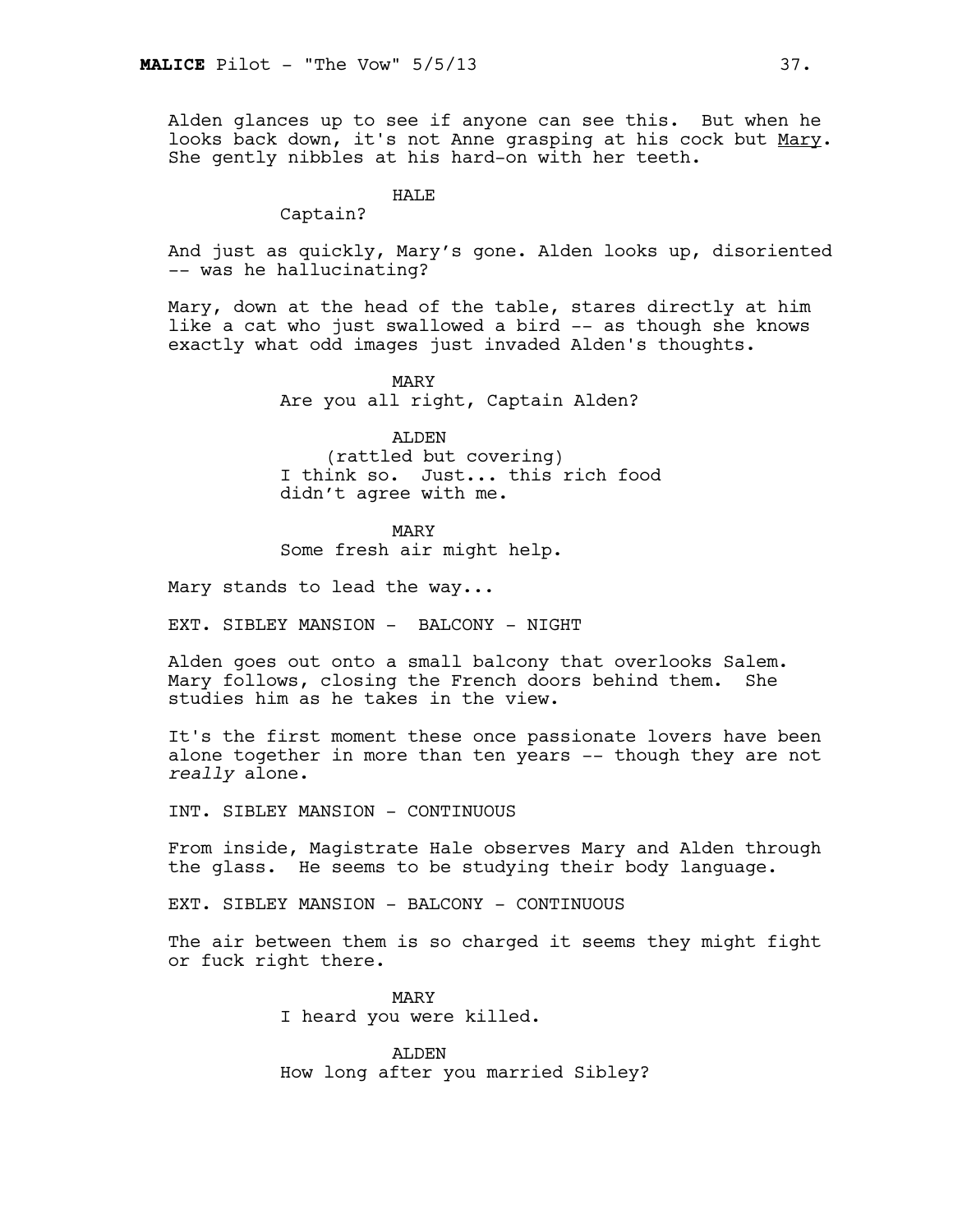MARY (ignoring that) I remember being told once that the war couldn't last a year.

Alden realizes they can be seen, if not heard.

## ALDEN

(quietly) Wasn't up to me.

Their faces remain placid to anyone watching, but their low voices fire with intensity --

MARY

No. But it was you who stopped writing. Yet I waited for you. Years and years without a word...

He hesitates, trying to keep all emotion from his face, as if they were exchanging pleasantries about the weather.

> ALDEN I -- couldn't write.

Mary's smile belies the anger in her voice.

MARY Of course. Too busy saving the country.

ALDEN Not exactly. I was captured.

Alden is almost unable to get the words out, and his lips barely move as he does.

> ALDEN I only recently -- escaped.

He looks down and she follows his glance -- to his open palm at the worn silver half-coin lying there.

ALDEN

(coolly -- quietly) *Mashkawi-ikido*. That's what their priest man called it. Wouldn't let the others take it from me. Said vows were sacred. And the universe itself kind of a fabric of vows. Breaking them carries consequences. And causing others to break 'em was nearly as bad. (MORE)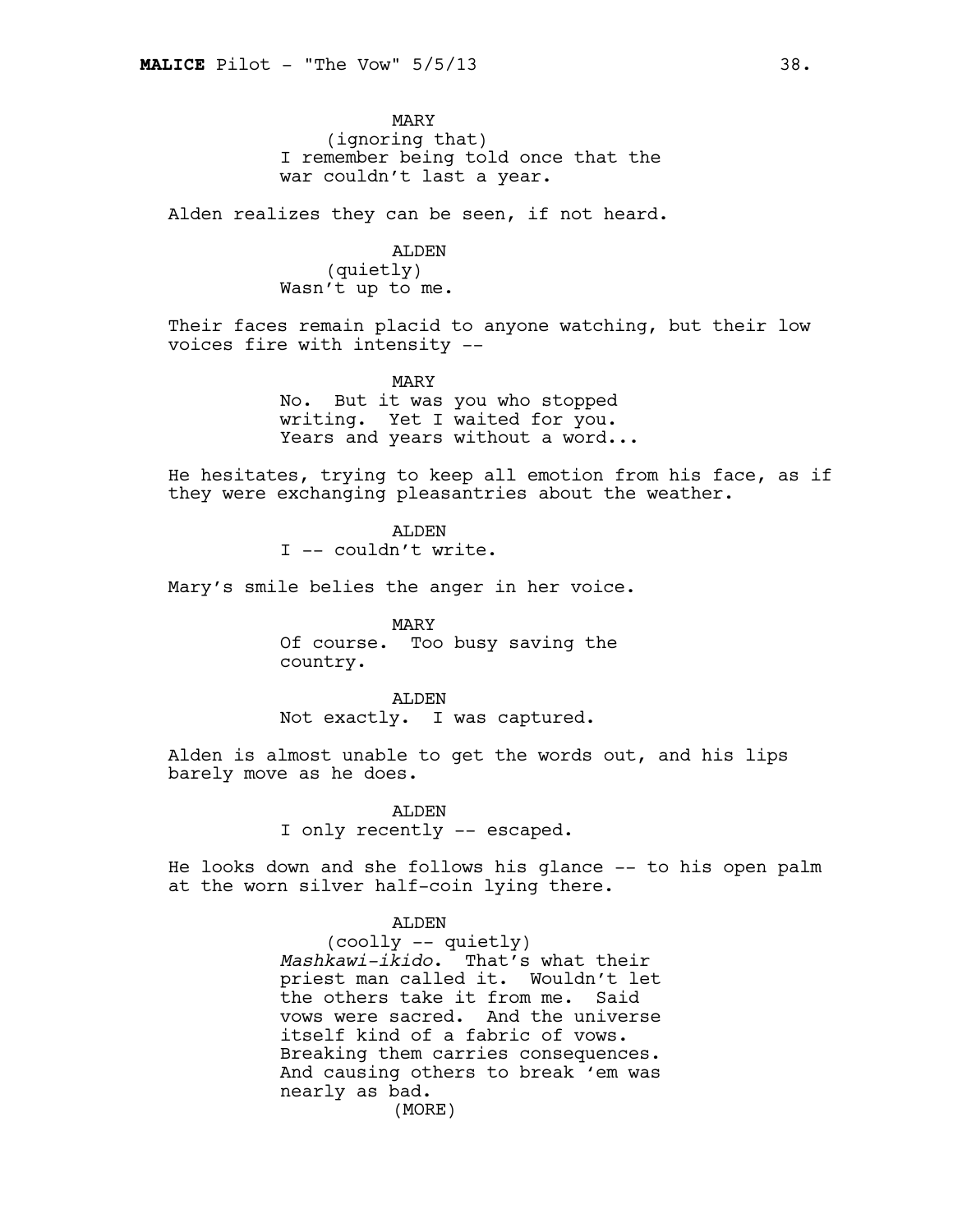Course, might just be a half a silver coin. And you got no shortage of coins *now*... ALDEN (CONT'D)

Mary holds her smile in place but her eyes flood, as Alden's stone walls of emotional reserve suddenly burst --

#### ALDEN

(now quietly fierce) Come with me. Now. Tonight. Take nothing but yourself. I have some money from my service. In a bank in New York. We can be together -*anywhere* -- anywhere but here.

MARY Here. Where we were born. Where you said we'd die...

ALDEN *Together*. Without you it's nothing to me. Unless you aren't -- you -anymore.

While Mary's heart battles her head, her arms reach out of their own accord towards him --

MARY

(a quiet torrent) You don't understand -- You can't --I can't -- It's so complicated -- I don't know where to begin --

She looks at him and for a second we see something we've yet to see in the adult Mary -- a hint of fear -- even desperation.

> MARY He'd never let me. They'd --

Before she can finish, she catches movement out of the corner of her eye --

Magistrate Hale opens the French Doors -- putting the dagger in Alden's moment.

> HAL<sub>E</sub> Even you, Mrs. Sibley, have no right to monopolize a guest like Captain Alden. I've brought him a rare, wondrous thing -- a ceegar of tobacco all the way from Guyana to smoke over some brandy.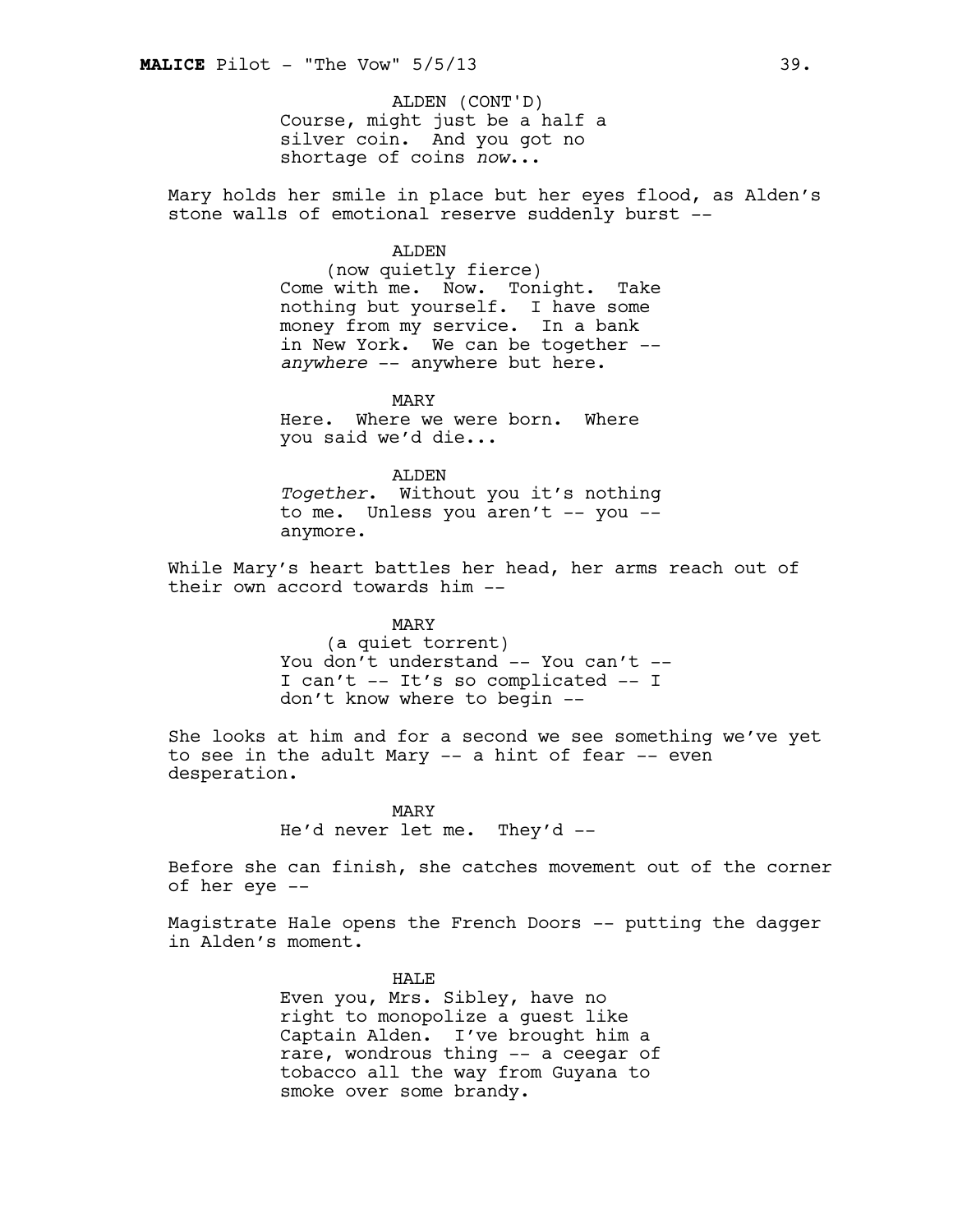Alden smiles stiffly and shoves the coin into his pocket.

ALDEN I'm afraid all this civilized eating and drinking has laid me out, Magistrate. A smoke and I'd have to steal Mr. Sibley's wheeled chair to get home.

He looks to Mary, and leaves it an open invitation --

# ALDEN

Best if I get going...

-- a last light of hope hidden in his eye. For a splitsecond we sense that Mary might just leave with him -- but her expression goes cold.

MARY

Goodnight, Captain Alden. I hope you enjoyed your homecoming.

-- a light we see blown out as Alden swallows his rising emotions and steps back inside.

Hale casts an arched eye at his hostess, but sees only perfectly composed features.

CUT TO:

INT. MARY'S BEDROOM - LATER THAT NIGHT

Mary weeps at a small table by the window, beside a glass bowl filled with water and floating carnations.

Her beautiful stoic face is streaked by tears -- a decade's worth of pain resurfacing.

And as that pain resurfaces, we see a strange thing: the vivid red and white carnations floating in the water beside her begin to wither and rot.

And as her emotions rise, the water in the pool begins to ripple, the glass itself vibrate until the glass EXPLODES just as Mary rips a chain from around her neck and throws it across the room.

Her servant silently bends to collect the chain, at the end of which hangs -- Mary's half of the silver coin.

The silent servant turns and we finally see her face --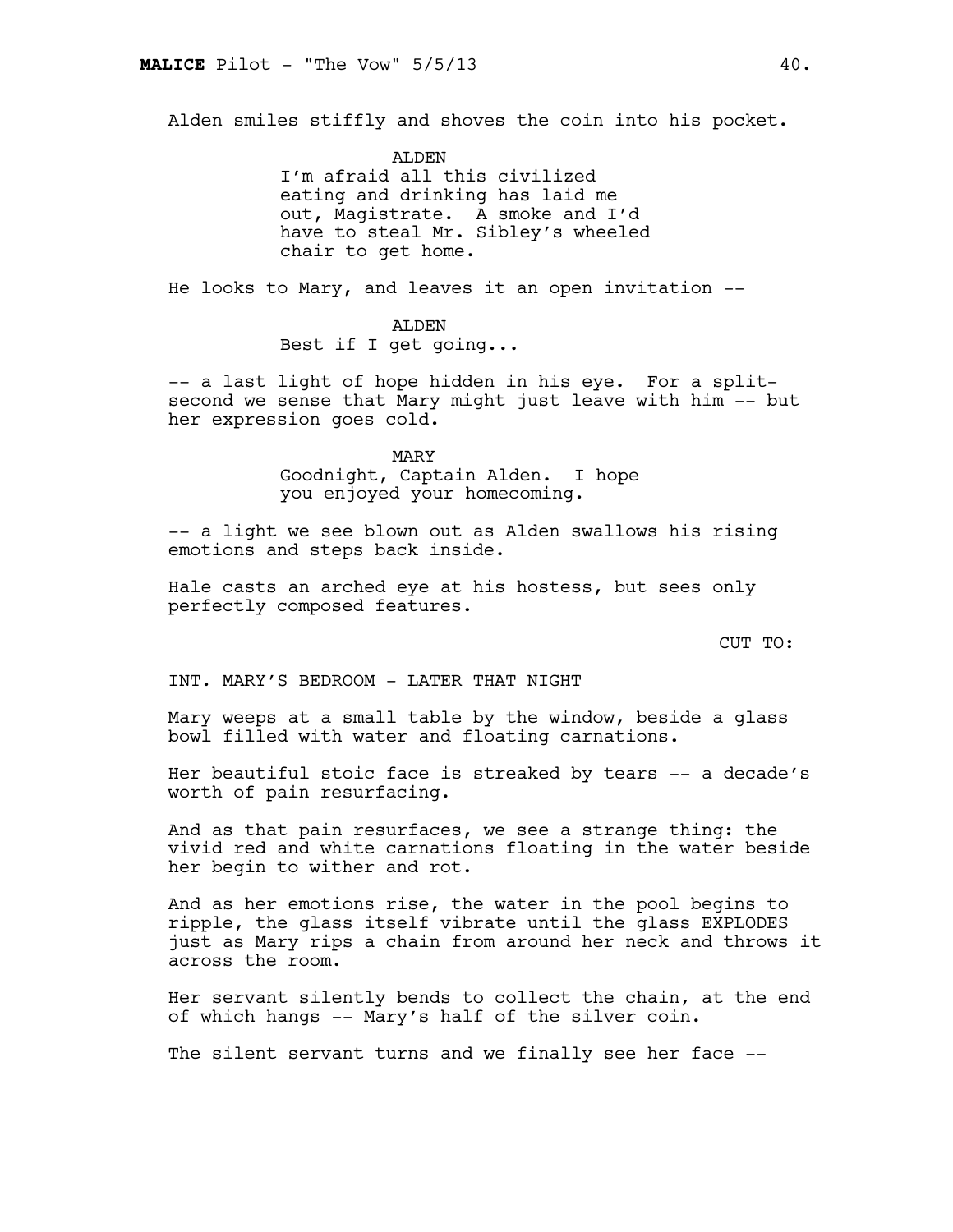TITUBA Stop your weeping, Woman. That boy don't deserve those tears.

It's TITUBA, the cinnamon-skinned girl slave. *Impossibly, she hasn't aged a day since we last saw her ten years ago*. A creepy maturity belies her appearance.

> MARY They aren't for him. They're for the girl I was.

TITUBA That girl belongs to somebody *else* now.

She begins to run a fine tortoise shell comb through Mary's tresses -- a bit roughly.

> TITUBA Somebody mighty jealous.

That desperate fear flickers across Mary's face --

TITUBA (softer now) Was it *he* left you to the wolves? No, Child. It was he that saved you from the wolves. And raised you up. Up where you belong --

As Tituba speaks, Mary draws herself up, straightens her shoulders and regains her regal bearing.

> TITUBA Now dry your eyes. Leave your anger and pain with the *Kenaima*, let him feed on it. Has *he* not been true to his vow? Are not your enemies now your slaves? Do you

not have everything you desire?

MARY Almost everything.

As if on cue, the sound of BOOTS on STEPS outside. Mary glances out the window in time to see a broad-brimmed hat of a man stepping to their door --

INT. SIBLEY MANSION - DOWNSTAIRS - A BEAT LATER

Mary pulls open the heavy door, but it's not Alden. It's Giles Corey. Smiling through his missing teeth.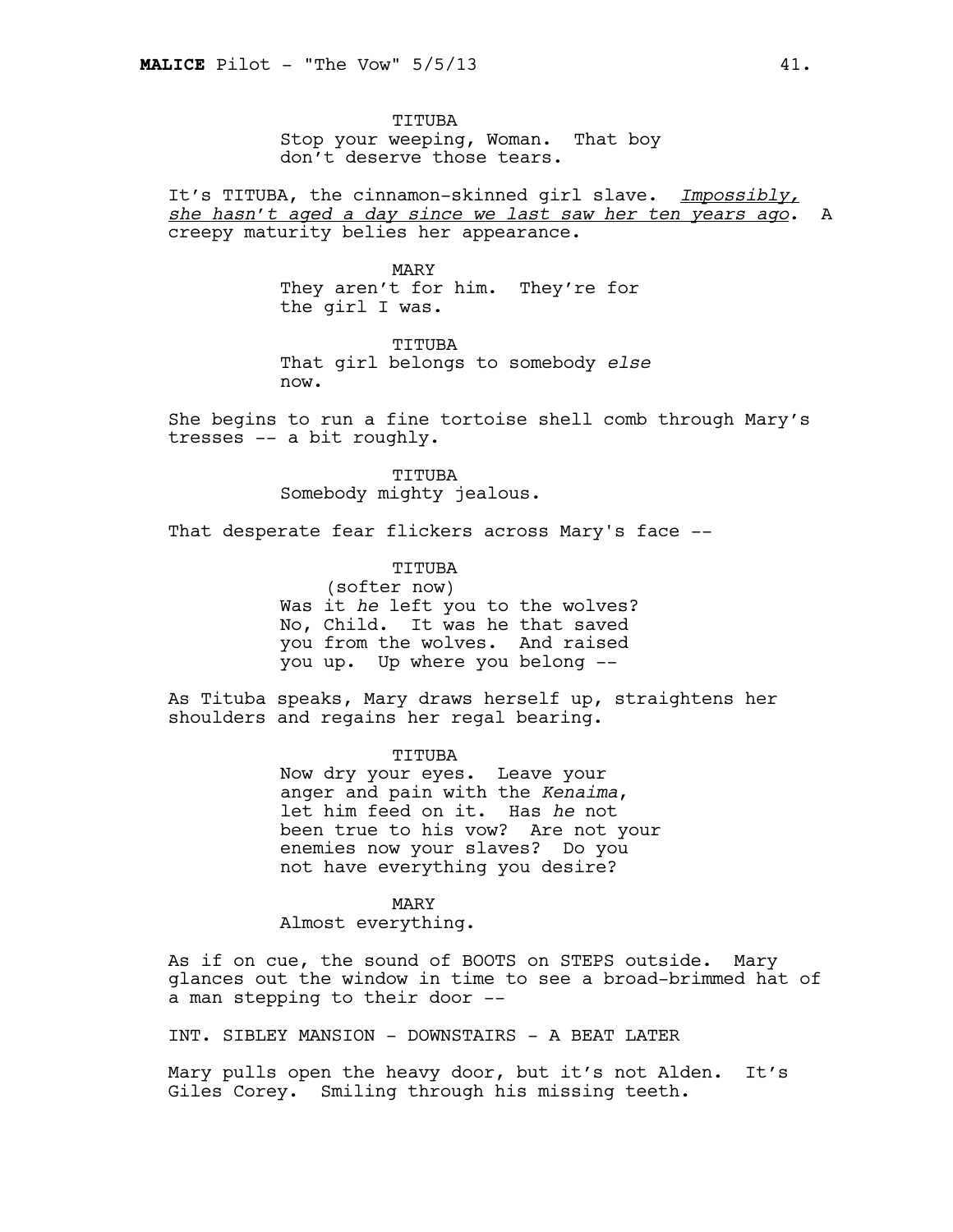INT. SIBLEY MANSION - PARLOR - NIGHT

Mary sits, trying not to cringe at the stains that Giles' blood and mud-stained deerskin is leaving on her furniture.

> GILES I had a small farm. First it broke my heart and then my back. As you and I both know, the heart heals.

He looks at her pointedly, earning a wintry smile.

GILES But the back never do. Took up trapping. A meagre living. Ruined the Indians and it's ruining me.

He pulls a small bottle from his coat pours a dollop into the tea cup. Something menacing in his manner keeps Mary from objecting -- or interrupting.

> GILES Thing about trapping is, your good catch comes at night. But by morning, it's someone else's meal. Me -- I stay close to my traps.

MARY Fascinating Mister Corey, bu--

GILES That's why I was there.

MARY

Excuse me?

GILES The night you did it. You and your Cinnamon Girl.

A chilling silence. She knows exactly what night he's talking about.

> MARY You waited a long time.

GILES Nobody's business 'til now. But that was John Alden's baby you buried out there.

She doesn't deny it.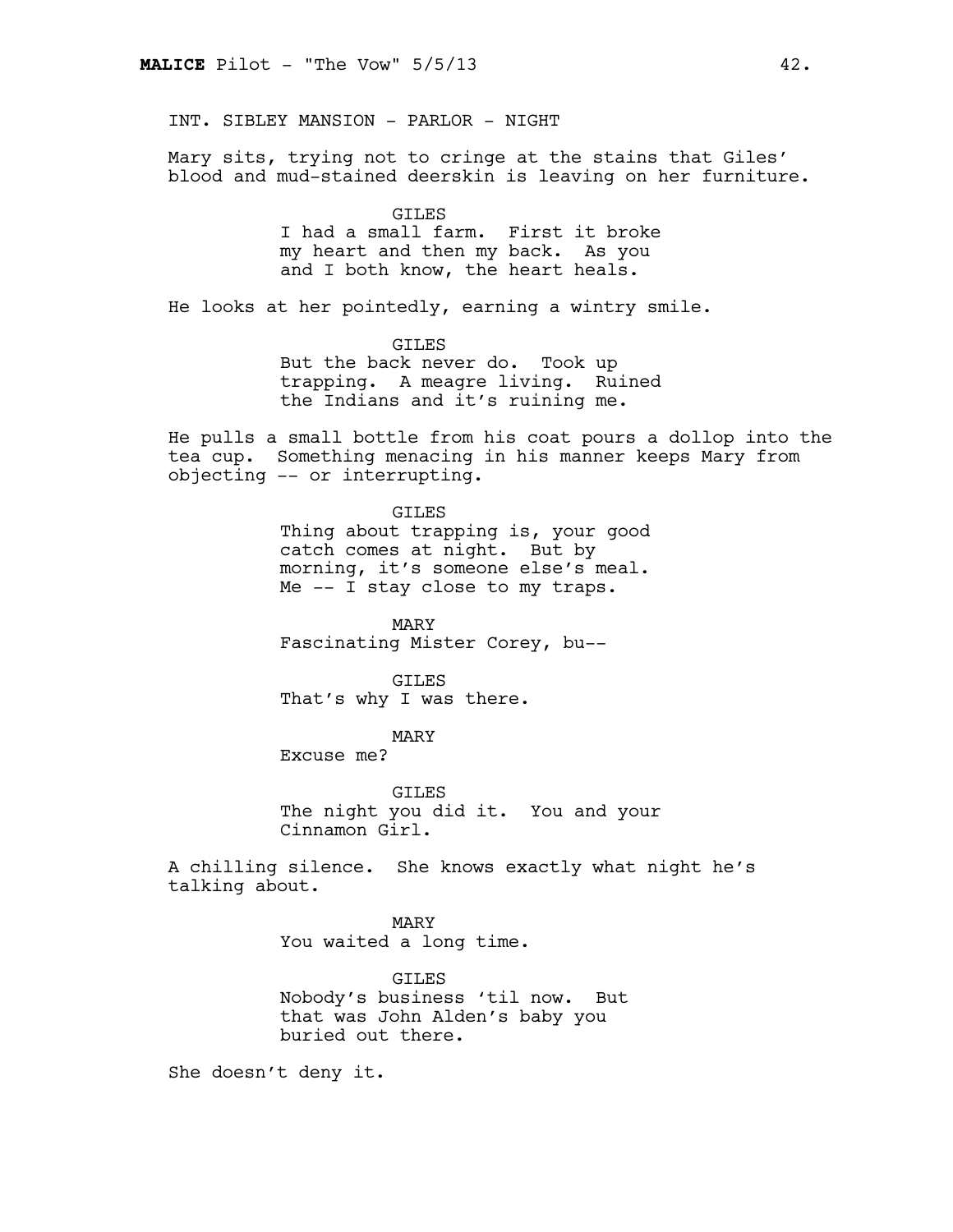GILES The way he feels about you, he has a right to know. Now you going to tell him? Or am I?

CUT TO:

#### EXT. ALDEN FARM - NEXT MORNING

Alden shoulders his deerskin bag, and at the edge of the road he looks back at the empty house, storing a last look.

EXT. SALEM - GRAVEYARD - MORNING

Moving past the gravestones -- stopping finally before a wide stone with twin sets of stone wings and two names:

John and Sarah Alden.

Born in the County of Essex in England and died in the town of Salem, Massachusetts. Alden bends down over his parents' grave. A quiet moment as he pays his respects.

Odd sounds break the moment -- SCRAPING, then BRITTLE SNAPPING, and a string of BLASPHEMOUS PROFANITY.

Alden peers over a nearby tombstone to find Anne Hale - who's snapped a charcoal making a grave rubbing onto a large notebook. He looks down at a rather fine, and for the day ultra-realistic, sketch of a horse.

#### ALDEN

You're good.

Anne looks up, pleased by the sight of him.

ANNE Reverend Lewis says drawing is Idolatry. Like worshipping nature or something.

ALDEN There are worse things to worship.

She reaches out and takes his big chin in her small hand, turning his head to catch the light.

> ANNE I'd like to draw you. Especially your scar.

ALDEN No time to sit for a portrait, I'm afraid. I'm on my way out of town.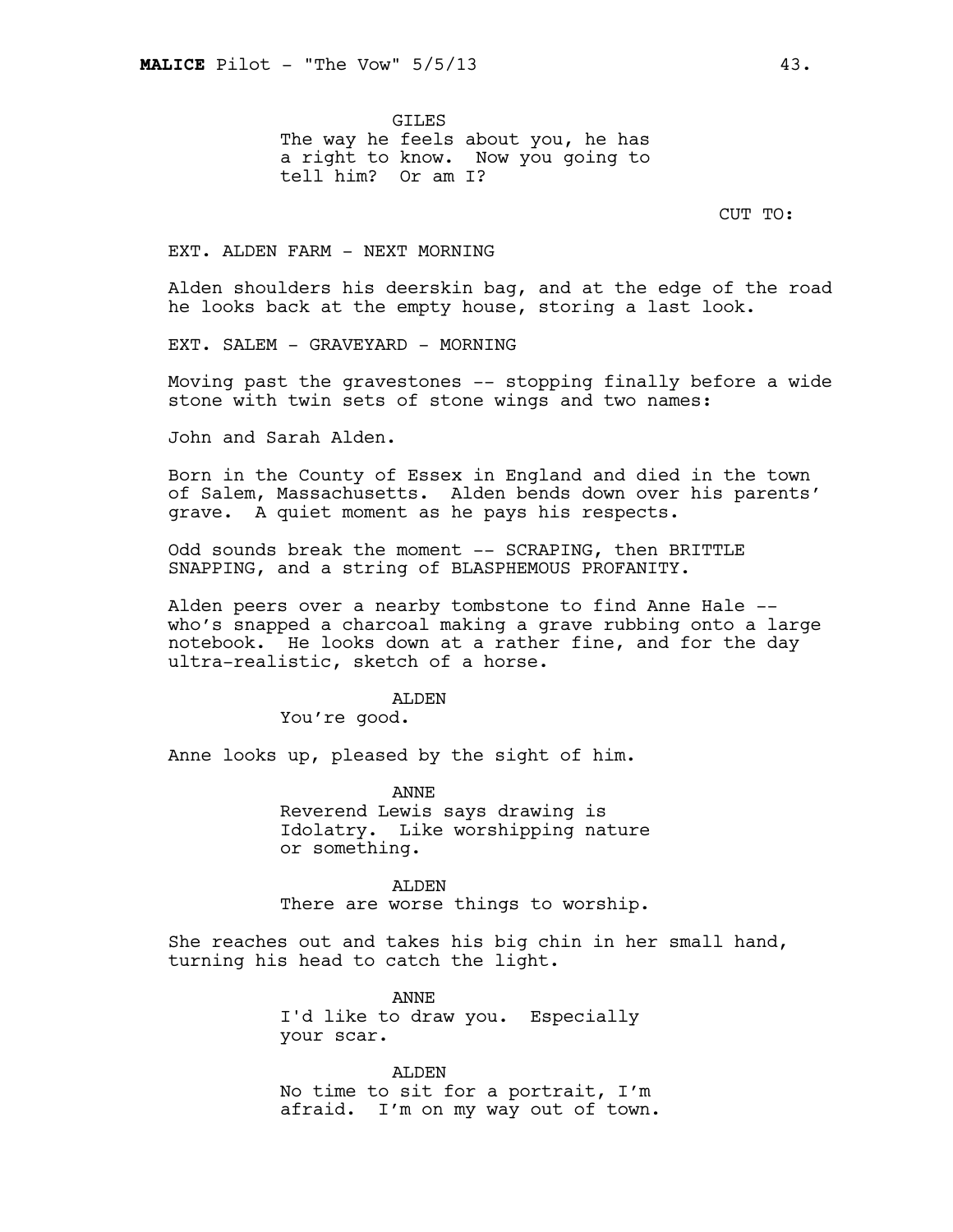ANNE So soon? Afraid of Witches? Or being taken for one?

Just as he feels the sweet heat radiating from Anne, Alden gives her a little smile and moves off.

Anne studies him as he walks away, then gathers her broken charcoals and steps out from around the old Mausoleum --

-- only to step straight into Mary. Anne's startled.

#### MARY

I didn't mean to frighten you.

ANNE I wasn't frightened. Just surprised.

# MARY Yes. Of course. A girl brave enough to rub gravestones.

ANNE I'm not afraid of death. I'm afraid of not living.

MARY That's because you know nothing of death. And less of life.

Mary's hand strokes Anne's long, loosening chestnut hair -- a charged movement that takes the young girl by surprise.

> MARY I can teach you. About life. And death. And many things in between.

Anne's like a deer in the lamp. Unable to move or breathe.

MARY Let me teach you a first lesson. Know what killed nearly every woman buried here?

Mary gestures at the stone skulls and skeletal angels adorning the graves.

> MARY *Love*. Most died in childbirth. You see, Love is to a woman what War is to a man. The most deadly thing they'll do. (MORE)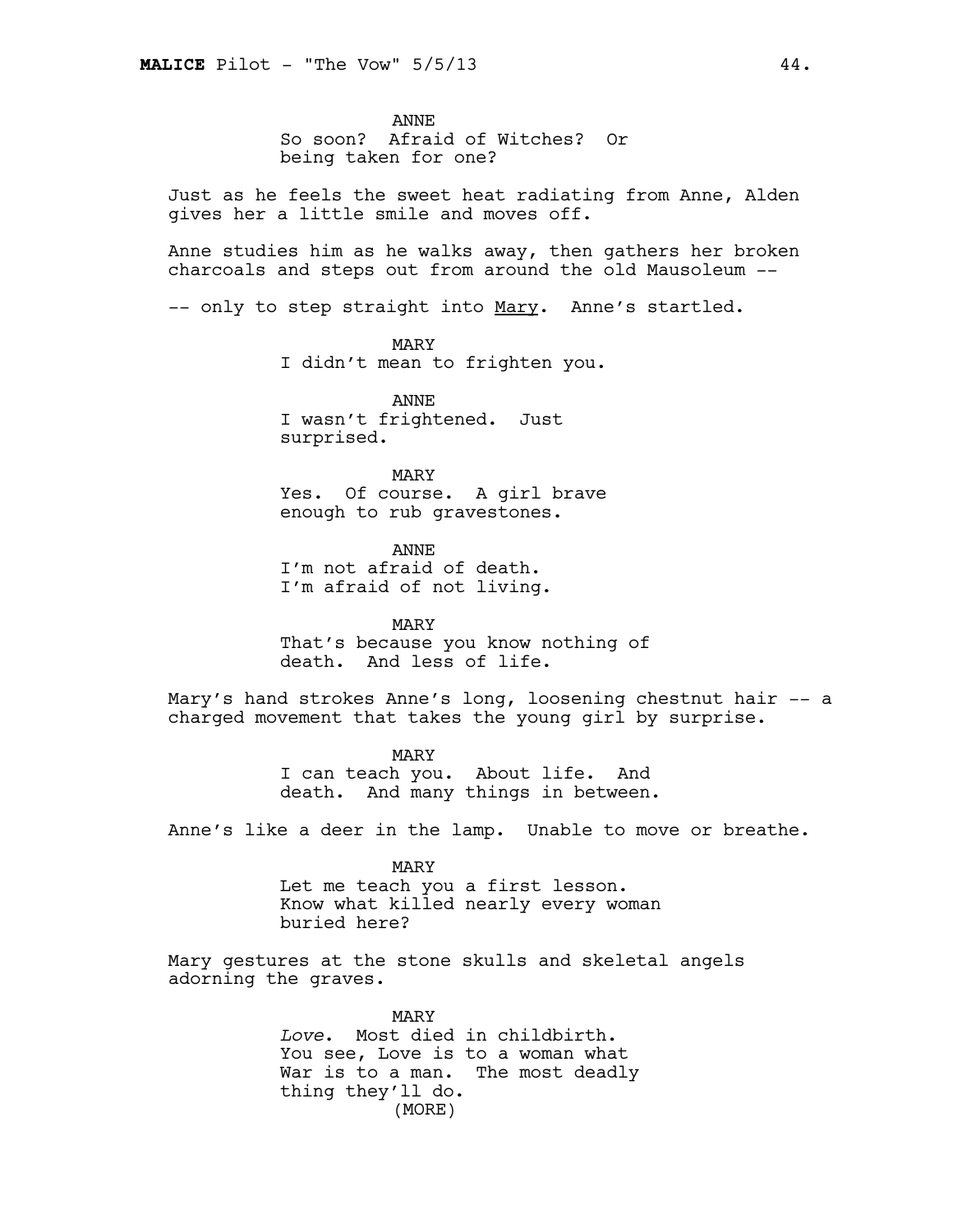Only a fool runs quickly to War. Or love. Best watch yourself. MARY (CONT'D)

ANNE Thank you, Mrs. Sibley. I can only aspire to your happy wisdom.

She clutches her pad tightly and walks off. Mary watches what could almost be her younger self walking proudly away - then glances down at her own hand -- and *the long chestnut hairs* wrapped around her finger. Anne's hair.

Mary hides her hand, and the hairs, in her lace hand-warmer.

CUT TO:

EXT. SALEM - MARKET - DAY

Buzzing with farmers, fishermen, and every kind of ware seller. A sudden commotion in the crowd as people move out of the way to let a WAGON rattle through the market. And sitting on the back of the wagon --

MERCY LEWIS

All eyes in the market on Mercy, with a rope around her waist, the other end held by Cotton. Mercy looks around at her former friends and neighbors. And they instinctively shrink back from her. Her taut, rigid face almost smiles at the power. We see flies crawling on and around her mouth.

> **COTTON** Though she cannot name a name, or point to them. She will show us.

Cotton leads her through the crowd like a customs officer might lead a contraband-sniffing dog. Mercy's movement is stiff and spasmodic, like a broken doll, and is accompanied by odd creaks and scrapings from inside her joints.

People turn away from her gaze, but quickly look back as she passes -- fascinated and terrified at the notorious girl.

Mercy almost seems to enjoy her twisted fame -- this power to make people cower and move just by looking at them.

But then, her eyes lock on someone -- someone who doesn't look away -- and suddenly she's on a bee-line.

As people back away from her, we can see she seems to be heading straight toward --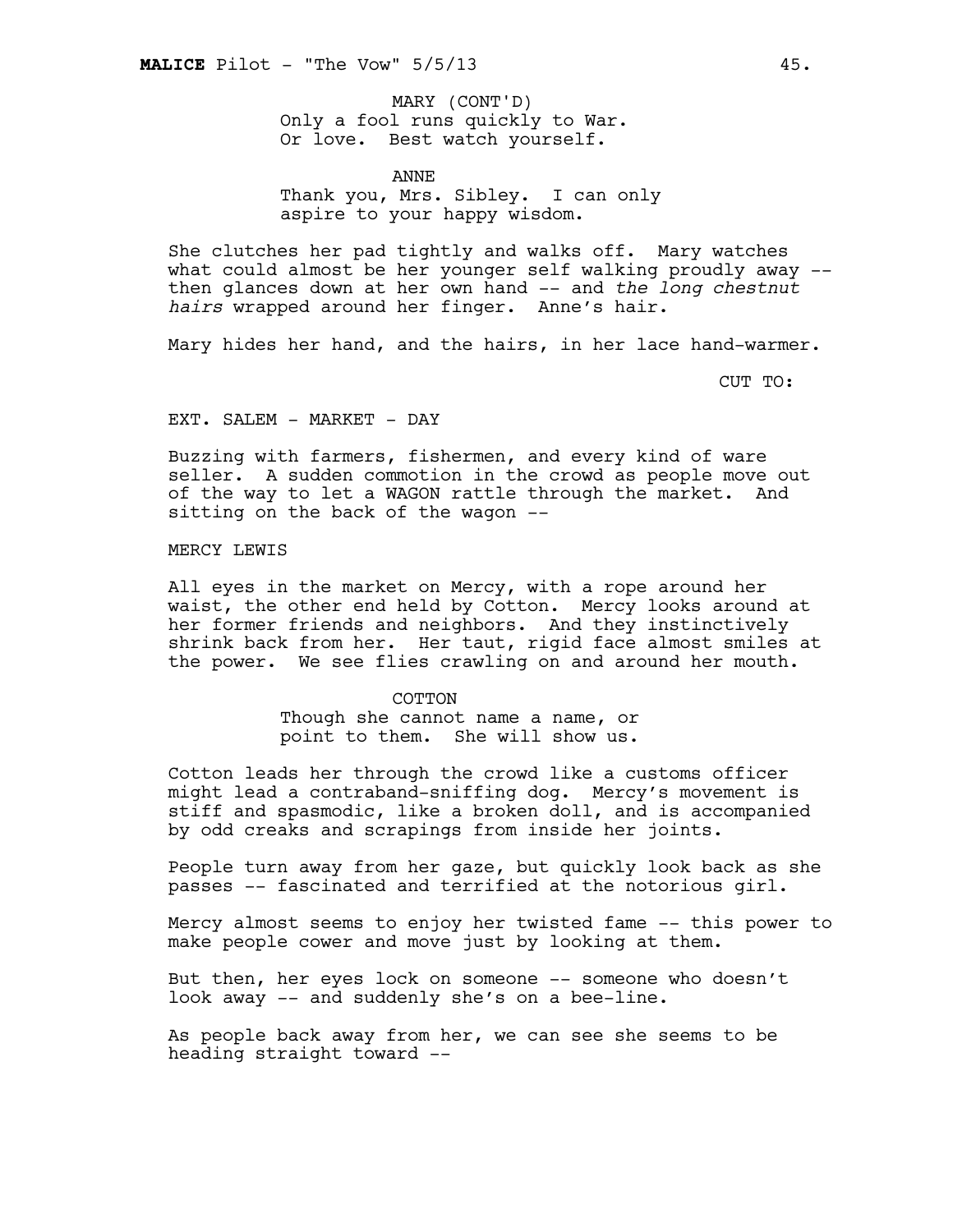MARY SIBLEY

By a stall selling expensive imported glass. Mary doesn't turn away -- she continues to look right into the girl's impossibly black eyes.

Suddenly Mercy's head pivots 180 degrees, nearly snapping her own neck, she SCREAMS an inhuman screech and walks as rapidly as her contorted and constricting limbs will allow -- toward a booth where still-bloody furs hang from a wooden frame.

Mercy falls to her knees and begins to convulse, shoves her fingers in her mouth and bites down hard.

Before Cotton can stop her, she chews off the tip of her little finger and SPITS it out -- hitting a man in his back. She screams again and now the crowd is screaming too.

She points at the man. Every eye in the place turns to look at the owner of the stall, the man at whose very feet Mercy has fallen:

Giles Corey.

CUT TO BLACK.

### **END OF ACT THREE**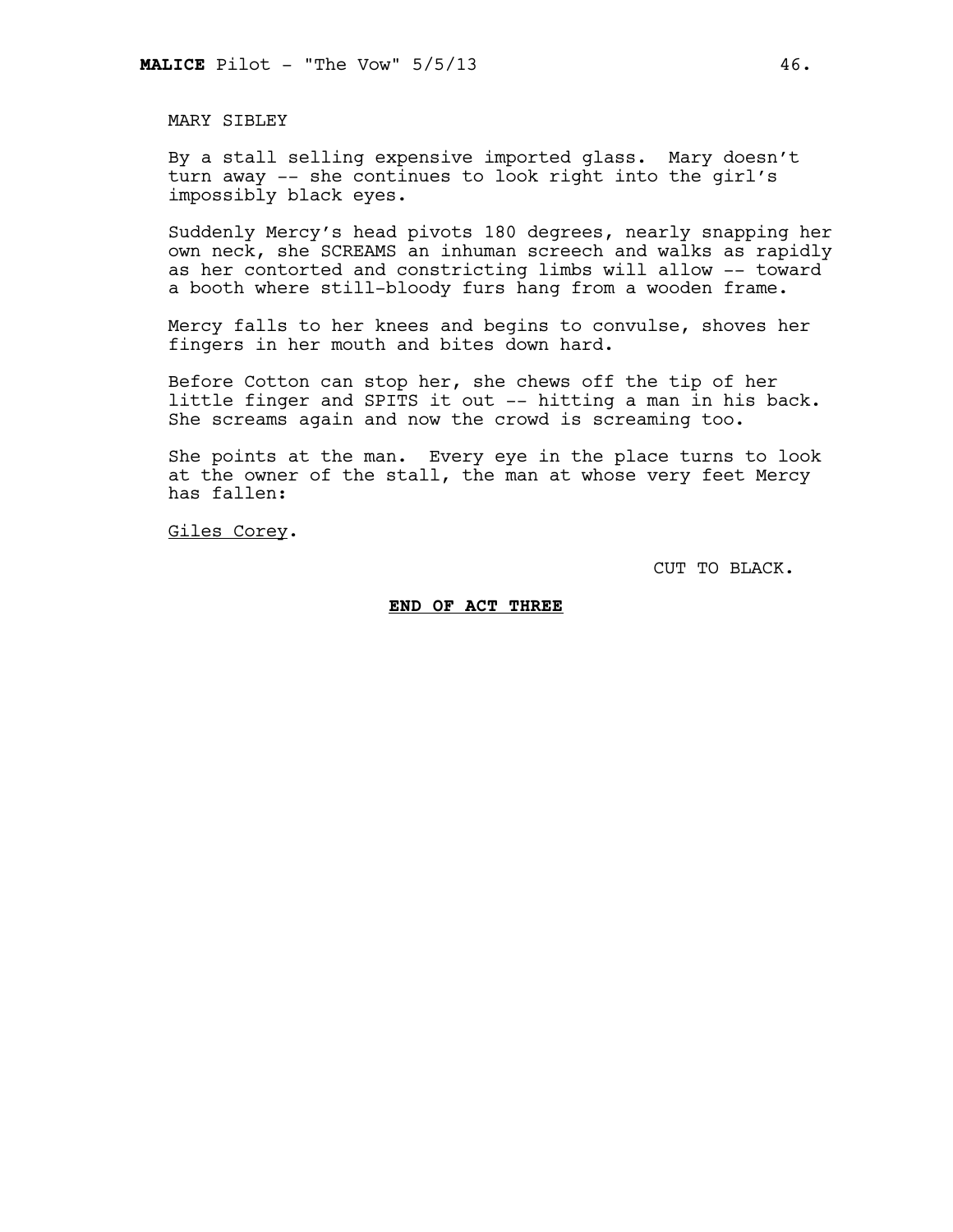## **ACT FOUR**

FADE IN:

EXT. SALEM HILL - DAY

Alden takes a last look back at the town he once planned to die in -- and walks away.

The sound of horse and wagon, and the sure knowledge of the dust to follow, makes Alden step out of the road. But the wagon stops -- leaving the dust cloud to pass over Alden --

> ISAAC (O.S.) Need a ride, Captain?

As the dust clears, Alden sees Isaac with the reins in one hand, and a flintlock pointed straight at him in the other.

CUT TO:

EXT. SALEM - COMMON - DAY'S END

As the sun sinks behind one of the seven gables, the shadow of the Sibley House rolls cross the Common like spilled ink.

And at the apex of that shadow, almost pulling it like a royal train behind her, Mary Sibley walks past gangs of people exchanging rumors and anxieties as word has spread: *They've caught the Witch! Burn the Witch!* 

Mary ignores them and steps into --

INT. SALEM GAOL - CONTINUOUS

A tense scene: Giles Corey flanked by militia men, Cotton Mather getting nowhere interrogating.

> MARY Is this him? The Witch?

COTTON (flustered) I think so. All the books say, if the victim--

MARY Never mind your books. Is this the witch?

COTTON (uncertain) He won't plead either way.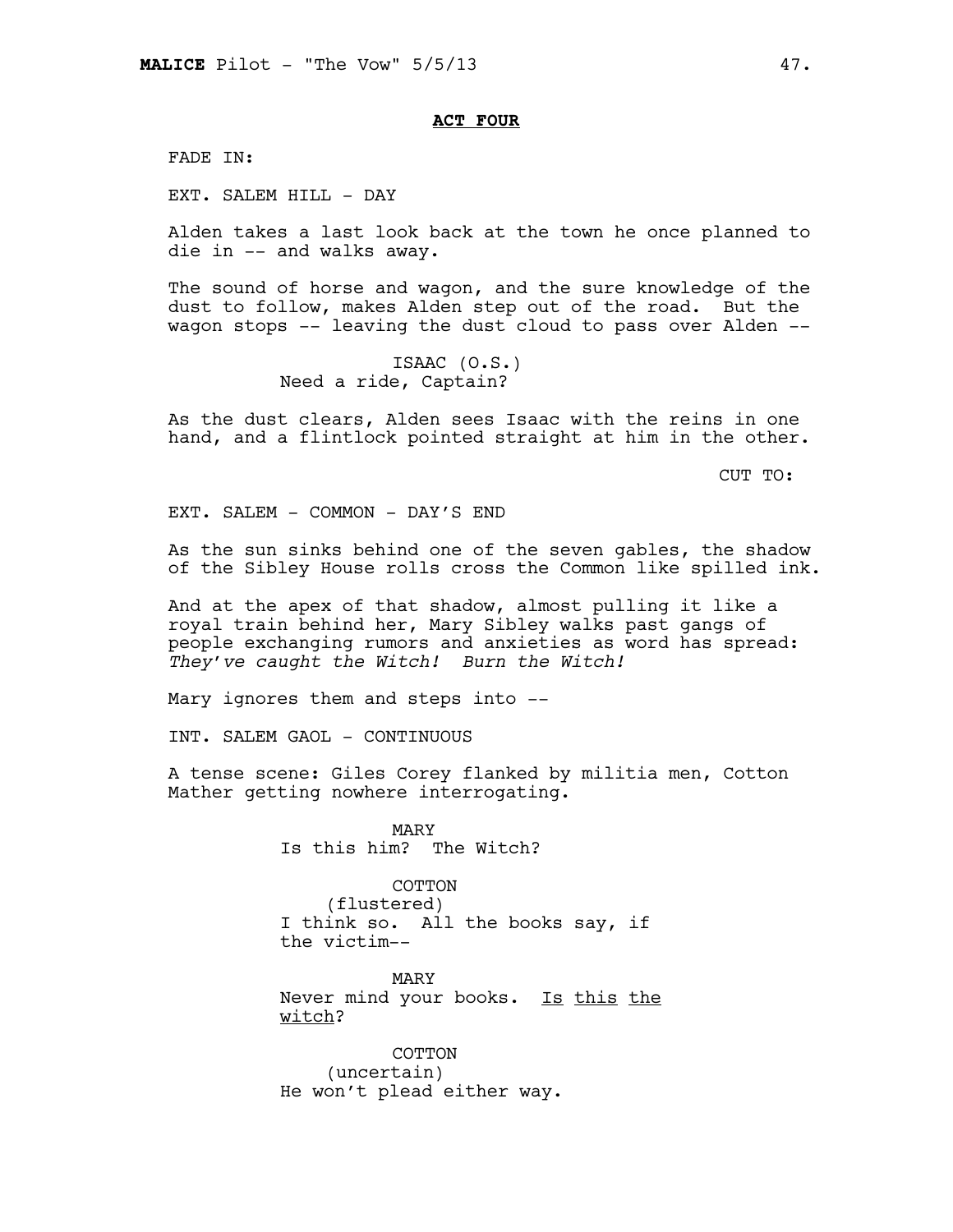Mary turns her cold eye on Giles, with no acknowledgement of their last meeting.

> MARY Is that so?

GILES Won't dignify the accusation. If you can call a young girl's fit an accusation.

He's a brave man. A proud one. And a crafty one.

GILES Only thing I have to say I'll say to Captain John Alden.

He directs this comment at Mary, as though to say "don't fuck with me". Mary ignores him, looks to Cotton.

> COTTON I've sent men for Captain Alden, but I'm told he's left town.

It's news to her. And by the look of it -- not good news. But she stays focused.

> MARY Just obtain a plea.

COTTON And if he remains silent?

MARY

You've been granted power. Use it. Press him for an answer. Let the same devil that holds his tongue hold the stones.

She sweeps out of the small, dirty Gaol. Behind her, Cotton nods to the two militia men who each take one of Giles' old, sinewy arms.

> COTTON Mister Corey, *How do you plead?*

**GTLES** Done toldja. Got nothing to plead. Just find me Captain Alden and I'll have plenty to say.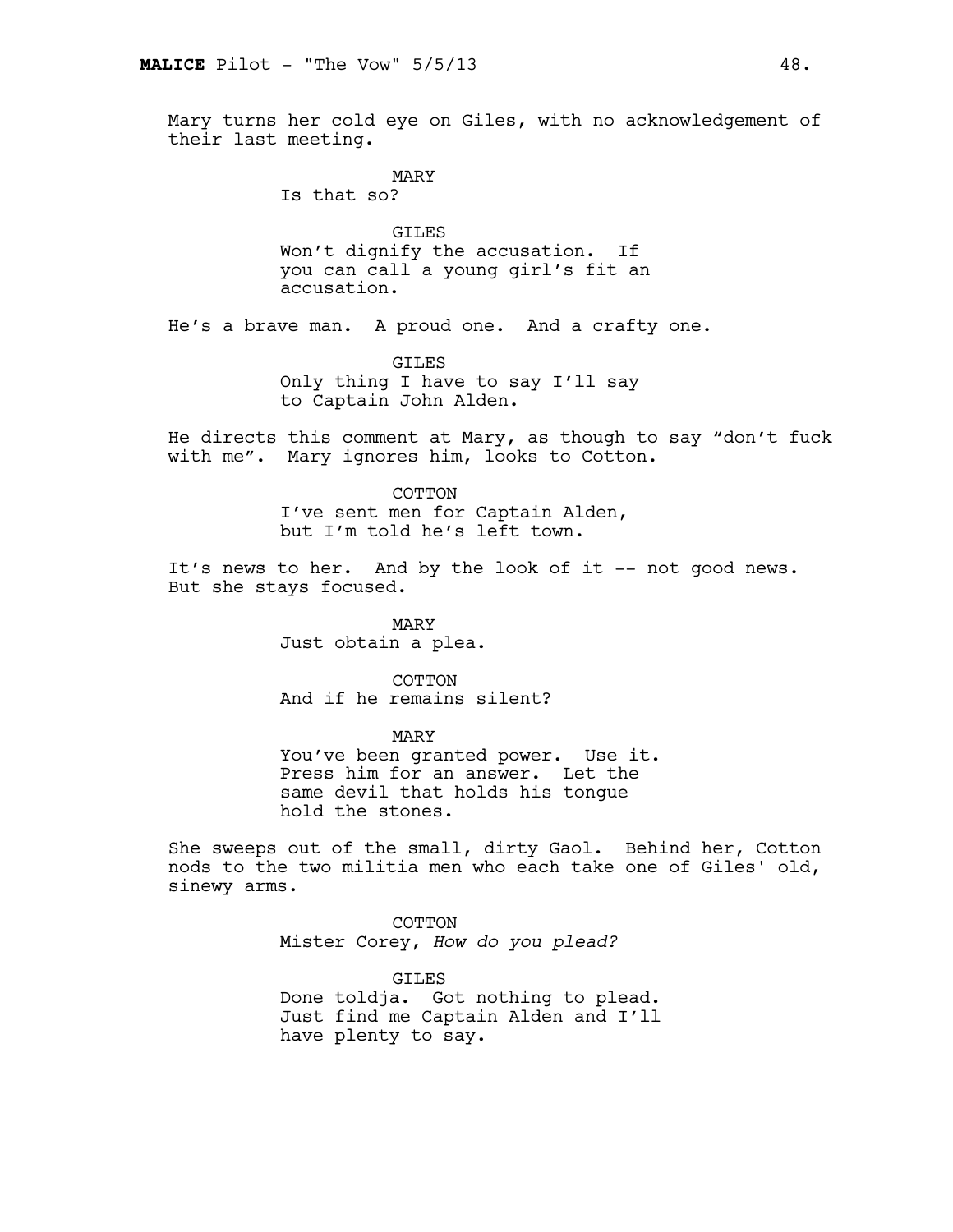EXT. DAGON WAY - LATER

A dirt road off the main Old Salem Road that cuts around Mt. Dagon and skirts the deep woods. Isaac's in the wagon, flintlock pointed at the back of Alden's head as he drives.

> ALDEN (hitting another rut) You know Isaac, the road's seen better days, and a flintlock's a touchy thing. Mind putting that down or pointing it someplace less -- vital?

Isaac keeps the gun trained.

EXT. SALEM - SIBLEY MANSION - NIGHT

Tituba opens the door even before Mary climbs the steps.

TITUBA Hurry -- you'll be late.

INT. SIBLEY MANSION - MARY'S BEDROOM - MOMENTS LATER

Tituba applies a salve to Mary's soft skin and daubs her lips and dips into her mouth.

Tituba removes a rounded piece of wood from a velvet bag. Like a thick, short broom handle, polished smooth with years of rubbing with oils. We don't see what Tituba does with this stick -- *but it sends ripples of pleasure through Mary*.

Her entire body seems to be alight by a charge through her spine. Her back arches in response to Tituba's movements, her eyes roll back, her hair is visibly blown back by an unseen wind --

And at the peak of this orgasmic movement, in mid-writhe on the bed, mouth open, eyes wide and white, Mary freezes, without even a breath's movement -- a living statue of herself.

EXT. THE WOODS - NIGHT

The old dirt road doesn't so much end as taper down to a foot path where Isaac leads Alden on foot into the deep woods.

> ALDEN What are we doing here Isaac?

ISAAC First time I saw them, I thought I was dreaming. (MORE)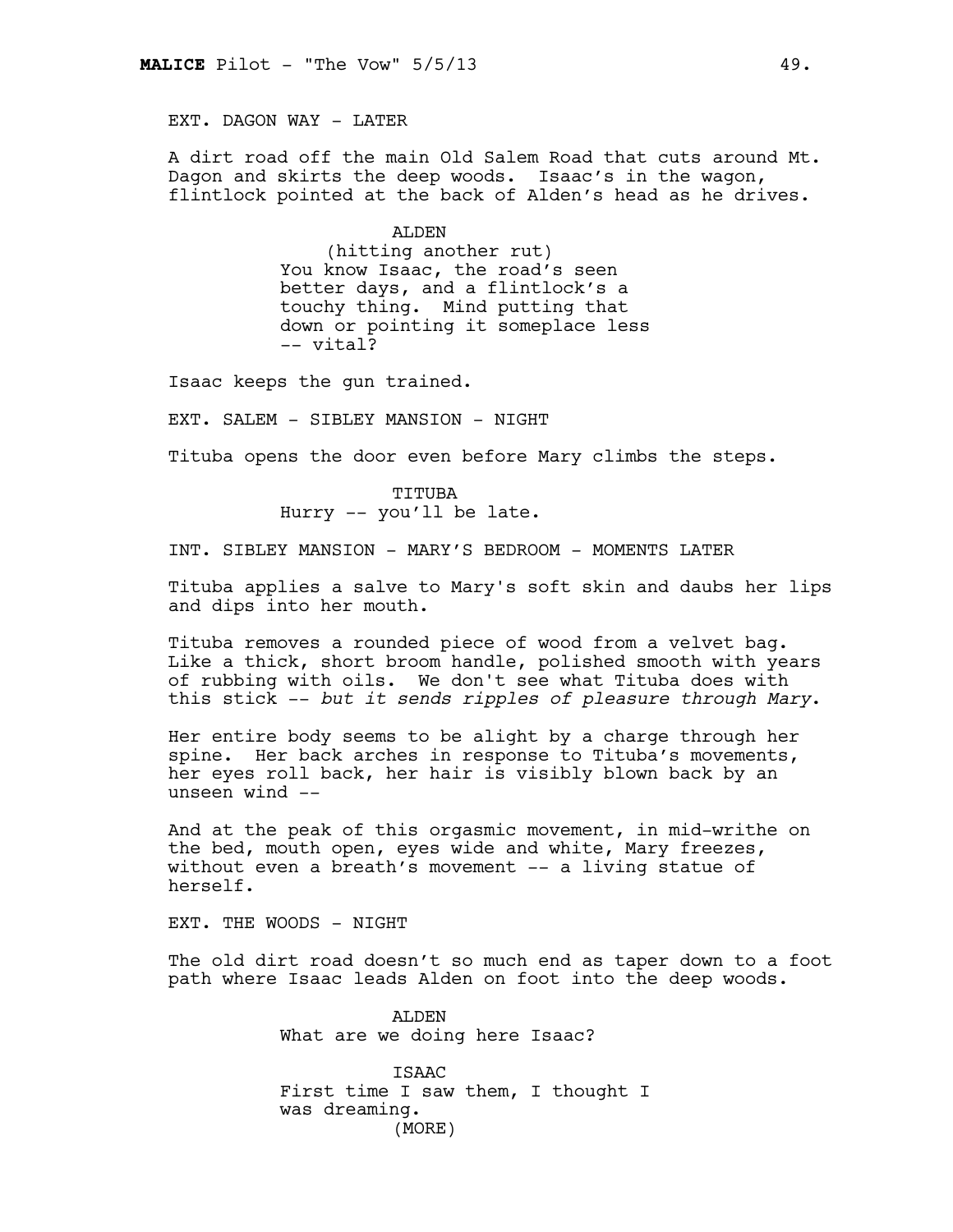# ISAAC (CONT'D)

So I cut myself -- to test. (shows ugly scab on palm) Weren't no dream. I know people think I'm touched. Shit -- if you had a fucking F burned in your forehead you'd be a little touched too. But I ain't stupid. I know things. And I can follow the Moon and stars. So I came back. Night after night. And what do you know? 28 nights later, the Dark of the Moon, same place, same time - well, some things just got to be *seen* to be believed.

These deep woods at night are dark as a cave.

## ALDEN

Say you managed to convince me witches exist. What makes you think I'd give a shit?

## ISAAC

Because I know you, John Alden. And I remember -- when the whip tore into my back -- I looked out and saw your face. No fear, no lust, not even plain relief that it wasn't you up there. No, all I saw in your eyes was an angry fire - fire of Justice. And fire like that don't go out.

Alden ignores this -- reaches his hand out and feels a tree in front of him.

> ALDEN If your Witches meet here, they got better night eyes than I do.

Isaac crouches and waves at Alden to do the same.

**TSAAC** They don't need night eyes. The night *is* their eyes. Look at this.

He beckons Alden to squat down and see -- a thick patch of strange mushrooms growing out of the black mulch of the forest floor. These aren't your usual mushrooms -- but cauliflower-sized excrescence of milky fungal flesh which seems to glisten a translucent oily red.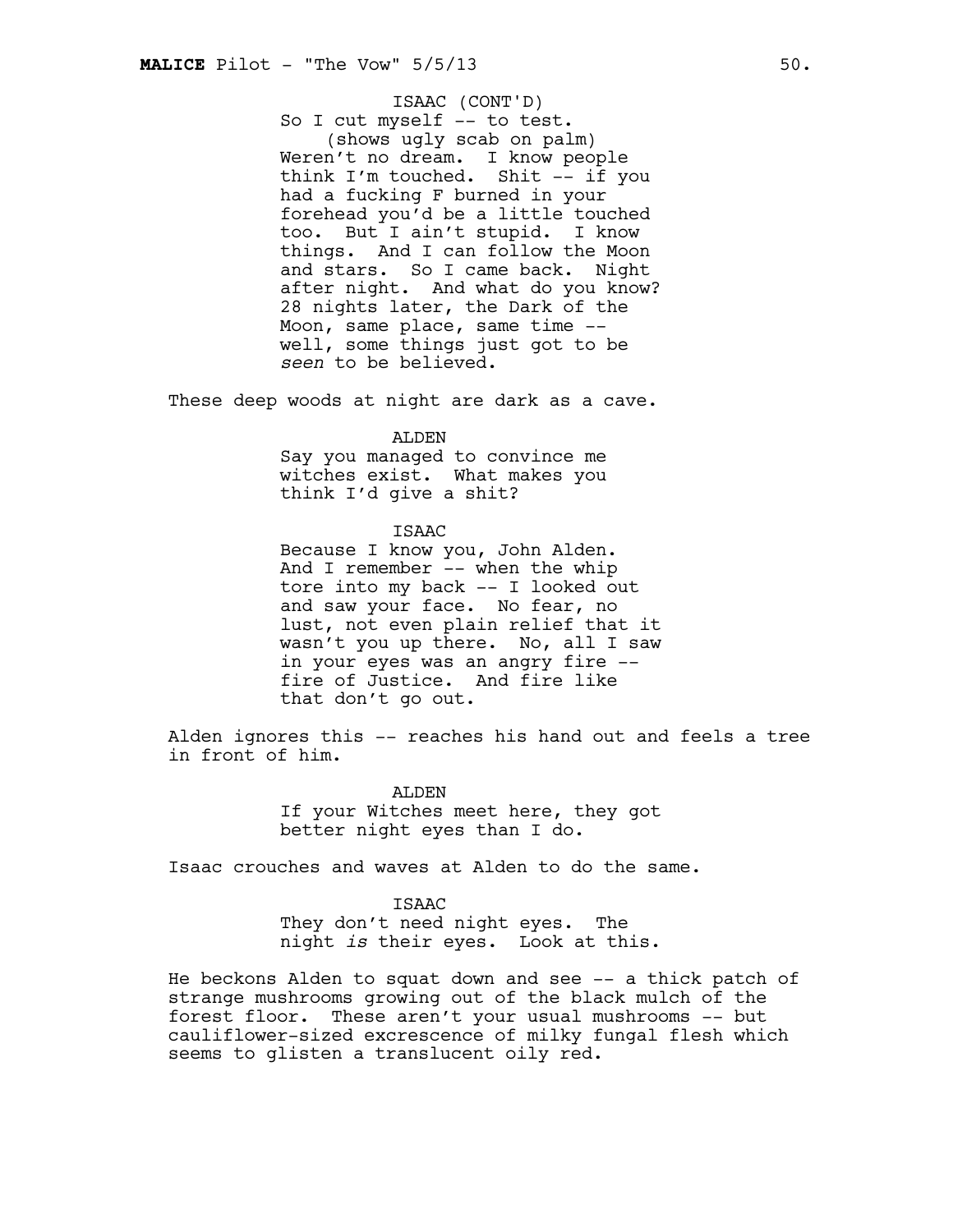Isaac pokes the end of the flintlock into the weird fungous and slowly pulls it out -- strands of sticky fluorescent goo connect it to the earth.

> **TSAAC** One night, I seen 'em cover their whole naked selves in this shit.

In lieu of an answer, Alden swiftly flattens Isaac's nose with his fist and grabs the flintlock from his hand. Isaac drops to the ground, dazed. Before Alden can check to see if another blow is necessary --

-- he sees an approaching GLOW. He takes cover. A HORSE goes by -- the human-shaped rider has the head of a PIG. Pigman holds a lantern in one hand as he goes. Alden moves to follow unseen --

EXT. CLEARING IN THE WOODS - NIGHT - CONTINUOUS

The Pigman rider dismounts.

Alden tries to get closer in the shadows, crouches behind an enormous BLACK TREE, gnarled branches reaching into the night. And from each of these branches hangs small bundles of dried sticks and mud, like crude little dolls.

Beyond the tree, the Pigman hurls the lantern into a clearing -- WHOOSH -- it hits the ground and sets a BONFIRE alight with the effect of a FLASH BOMB.

Alden's knocked to the ground by it.

As he recovers, we begin to hear MOANS from somewhere in the darkness. Alden stays low, crawls forward on the dark earth, trying to see who's back there without himself being seen.

A SCUTTLING on the ground in front of his face -- a lizard freezes and looks at Alden -- with eyes sewn shut.

The blind lizard scuttles off. Alden raises up on his elbows and as his eyes adjust to the dark, it's clear these are not MOANS of pain -- but *pleasure*...

The Pigman's FIRE burns in a circle around a large darkness from which the liquid moans of ecstasy rise. More than a dozen naked men and women in a kind of natural, shallow, black mud bath.

Touching, licking, stroking, kissing, sucking, fucking. A dozen people having the most intense orgy since the reign of Caligula.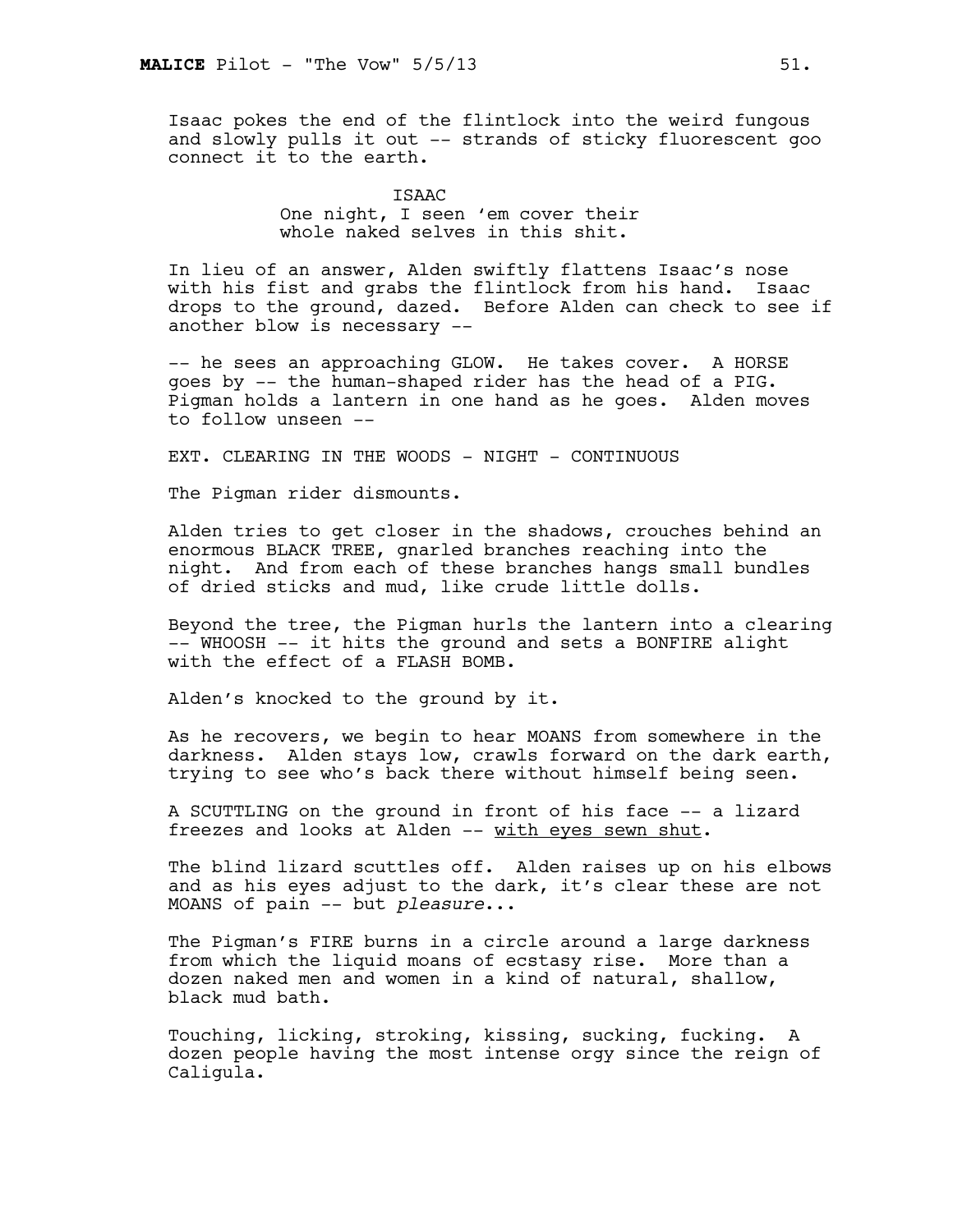Alden can't believe his eyes: Each couple intensely, even infinitely, absorbed in their own pleasure, as they also reach out all around them to touch and connect with the others, coupling, now tripling and beyond...

...and as the slippery bodies intertwine, *the warm, viscous, velvet black fluid is rising around them*, making their sliding and thrusting, their penetrations and tangles, all the wetter in the flickering, shiny darkness. Until, it's impossible to tell where one body ends and another begins.

As Alden peers into this erotic vortex it takes all his will not to fall in. From the wet, sex-soaked black pit, eerie whispers rise:

> CHANTING VOICES *Walpurgisnacht. Pestilentia. Maleficarium. Cruor Innocentia...*

And as the words rise, so rise THIRTEEN WITCHES, male and female, all naked and dripping with black ichor. Each wears a SEVERED ANIMAL HEAD -- wolf, stag, pig, etc.

*Just as Mercy Lewis described.* 

Twelve of them have hands all joined in the middle, all holding something together. And though they all drip with the black ichor they rose from, the thing which they hold is spotless -- a large WHITE DOVE. Wings spread by twelve of the witches. Its little heart visibly beating beneath the white feathers.

The thirteenth witch -- her beautiful body dripping black, face masked by the head of a Stag -- presses a long, sharp fingernail into the breast of the white bird.

Until with a spurt of RED ON WHITE, the nail suddenly penetrates the dove's breast --

At that terrible moment, they sense Alden and turn, as one, directly toward him.

And then twelve of the thirteen VANISH into thin air -- the man with the head of a swine is the only Witch left. Alden reacts to the impossible sights, takes aim with his pistol.

## ALDEN

Stay back!

Pigman rushes him. Alden FIRES, hitting him in the ear. The Witch squeals horribly and disappears --

-- leaving Alden alone in the deepest part of the woods, made all the darker by the roaring bonfire behind him...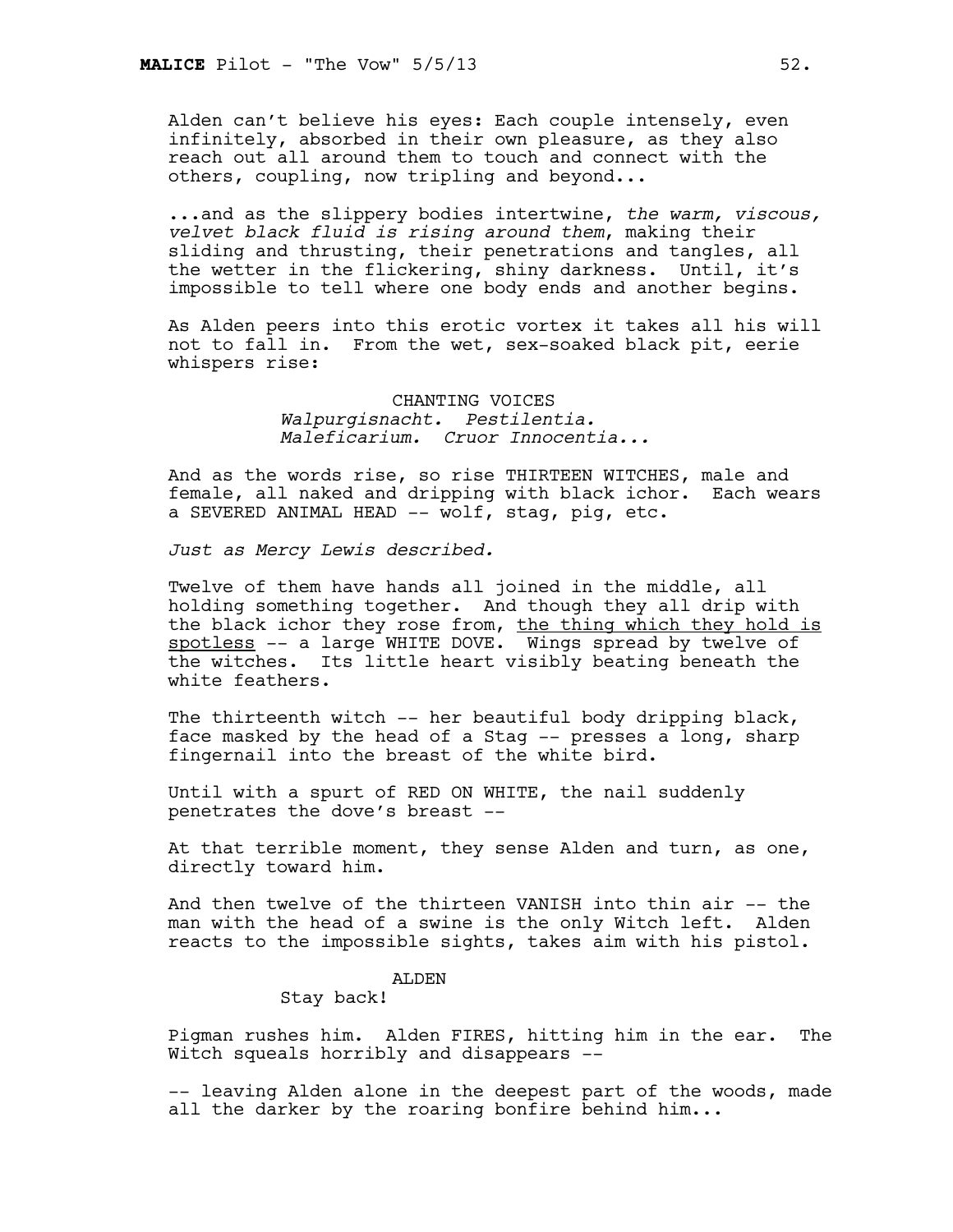INT. SIBLEY MANSION - MARY'S BEDROOM - NIGHT

The living statue of Mary suddenly comes alive with a sharp gush of breath. Tituba rushes to her side.

TITUBA

What is it?

MARY The circle was broken.

#### TITUBA

By who?

Mary's face is unreadable. Did she see Alden?

EXT. THE WOODS - CONTINUOUS

Alden's eyes adjust to the darkness and he sees he's by the black tree -- the one with all the little *dolls* hanging form the gnarled branches.

Standing beneath them now, in the flickering bonfire light, he can see them more clearly. They are not all the same, but each unique. A tiny patch of cloth, or some artifact to identify them -- the end of a cigar, strands of hair, etc.

For a mad moment it seems this blackened tree contains little ragged dolls of all the people of Salem. And the words of Isaac come back to him --

> ISAAC (V.O.) They want Salem. And won't stop 'til they fixed us all.

> > ALDEN

Isaac.

Alden looks around in the darkness for the driver he knocked unconscious nearby.

In the fading light of the bonfire he finds him. He's rolled onto his stomach. But there does seem to be some movement - is he breathing?

Alden reaches out and gently turns Isaac over --

-- but he is the human equivalent of a rotten hollowed log - and that movement was not breath but the heaving mass of bugs, grubs, and beetles that have impossibly devoured him.

CUT TO BLACK.

#### **END OF ACT FOUR**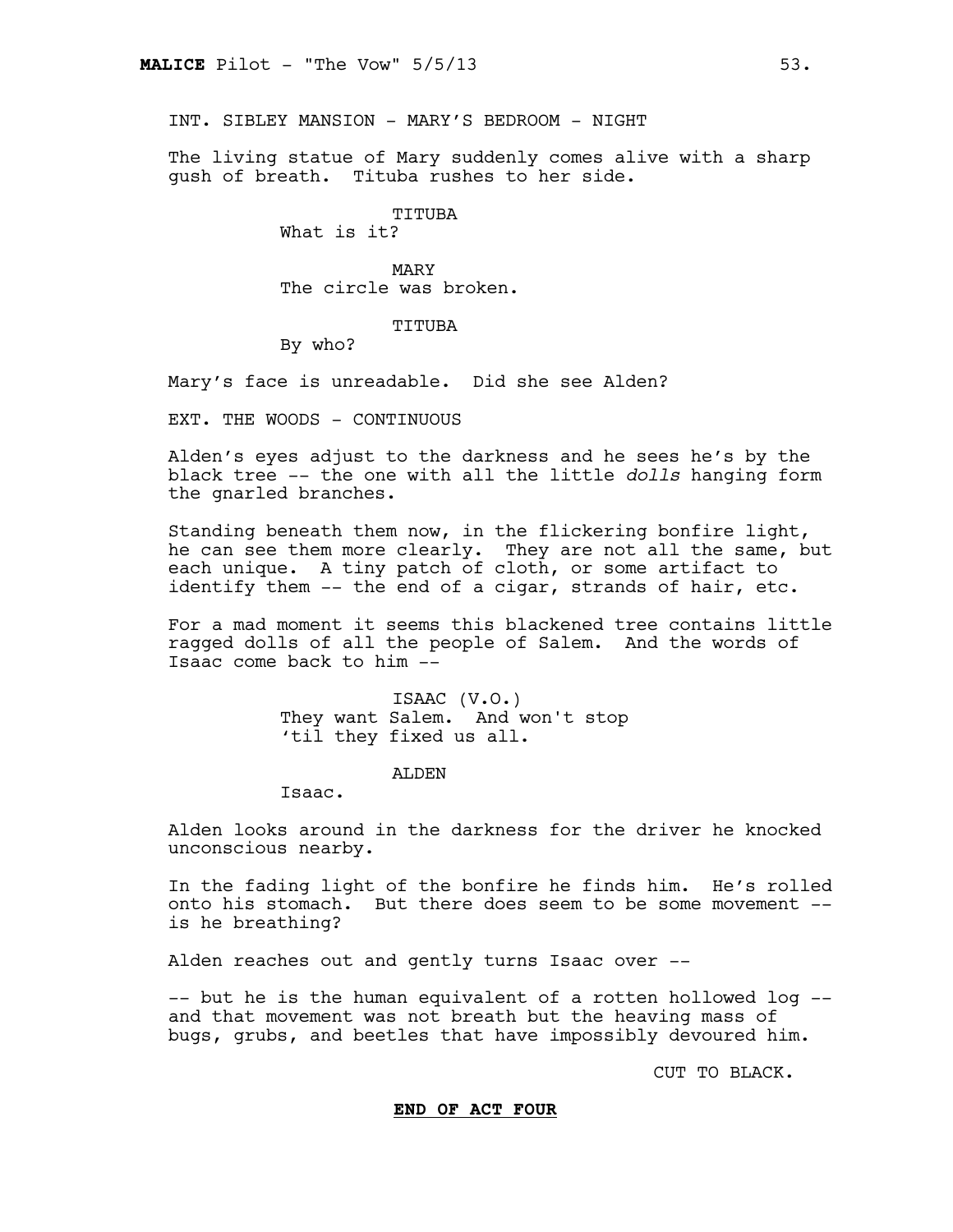## **ACT FIVE**

FADE IN:

EXT. SALEM - COMMON - NIGHT

In the center of town, the Witch Panic is in full-swing. An ever-growing crowd gathers around Giles Corey, who's been tied and staked to the ground. Cotton Mather stands over him. The bailiff and two militia men lift HEAVY STONES from a cart.

The atmosphere is beyond tense. Many not happy to see one of their fellow citizens dragged like a roped bull into the Common. Others want blood. A palpable sense of people on the edge of becoming an altogether different beast -- a mob.

> COTTON Please. I don't want to do this.

> > **GTLES**

Then don't.

COTTON Just plead. It's not a difficult question. Are you guilty or not?

Giles doesn't respond. People are yelling insults, arguing. A small fight breaks out.

> CROWD *Set him free! Hang the Witch! You can't make him answer! Let 'em go to Hell! etc.*

Cotton kneels down beside Giles -- practically *begging* him.

COTTON Be reasonable, man. I have the power to *press* you for an answer. Just say the words, guilty or not guilty. And we can stop all this.

Cotton gestures at the deadly carnival atmosphere, and the clot of stout men who stand by the pile of stones.

> GILES If I say I'm guilty you'll hang me before dawn. If I say I'm not, I throw my fate in the hands of you cocksuckers. I'll hold my peace and trust in the Lord.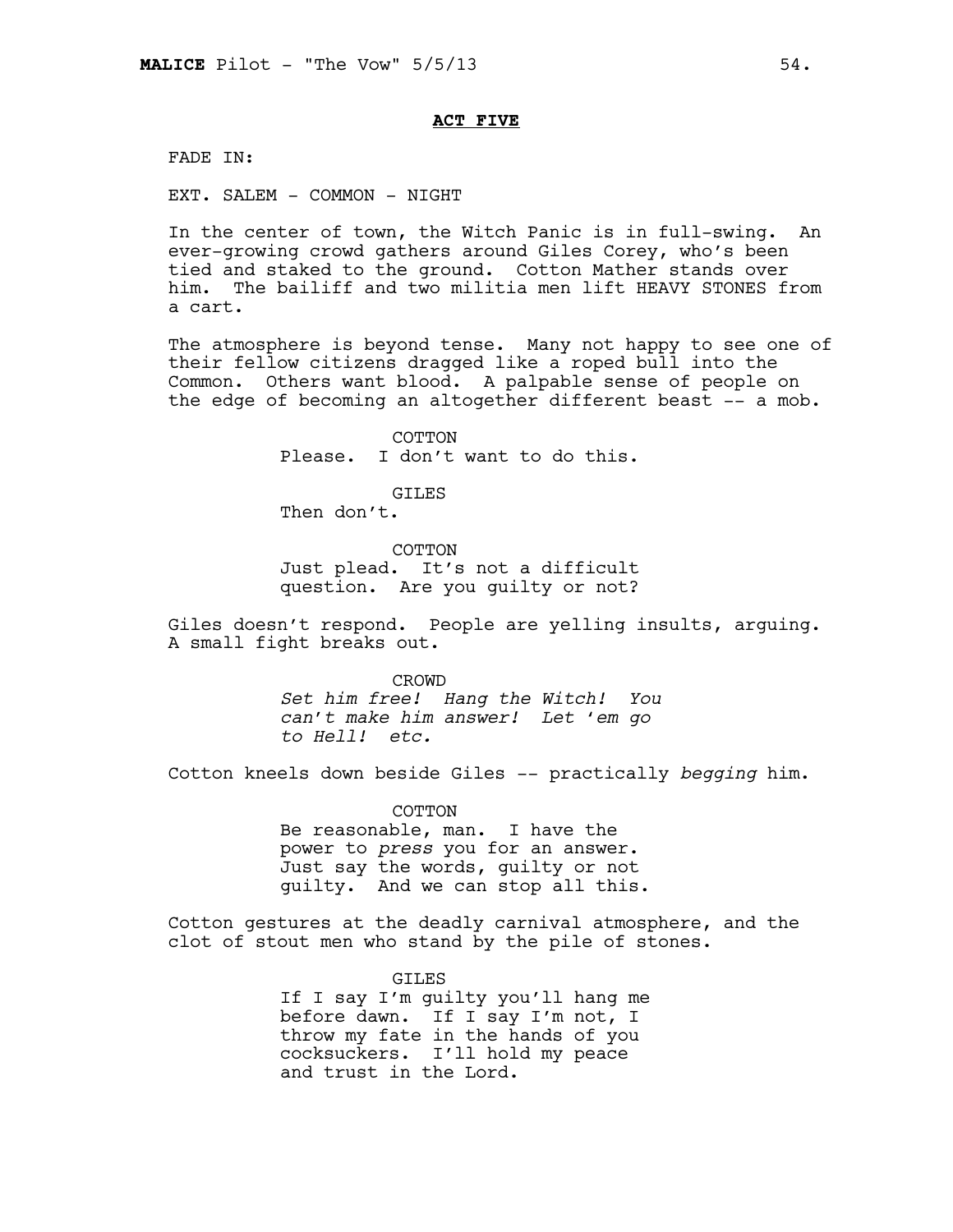He winks at Cotton. And actually draws some laughs and hoots from the crowd.

Cotton won't be humiliated. He nods to the stout men. And the first lot of stones are placed on the board atop Giles' grey-haired chest.

Giles looks stoic, but the weight audibly forces all the breath out of him. And must hurt like hell. He looks to Cotton.

> COTTON Have you something to say?

Giles nods. Cotton bends down.

GILES (defiant whisper) *More stones*.

EXT. SALEM HILL - NIGHT

On the highest point Alden can see Salem below -- some kind of crowd in the Common. He looks down the road away from town. And at the dark woods where he saw -- all he saw.

Isaac was right. He can't walk away this time.

EXT. SALEM - ROAD - CONTINUOUS

As Alden comes over the hill toward the Common, he hears shouts and jeers. Something is happening and, by the sound of it, something ugly. He takes off running.

EXT. SALEM - COMMON - A BEAT LATER

Cotton stands frozen as the strange and terrible scene rages around him. Alden runs into view, starts pushing through the crowd.

> ALDEN What's going on?! Giles!

A Militia Man moves to block his way but Alden shoves him back. The men continue to pile stones on Giles' chest. The wood platform creaks under the weight.

#### ALDEN

Get off him!!

He races for Giles, frantically pulling stones off his friend -- but it's all too late. With a horrible wet crunch, Giles's chest finally gives way and he's fatally crushed beneath the weight.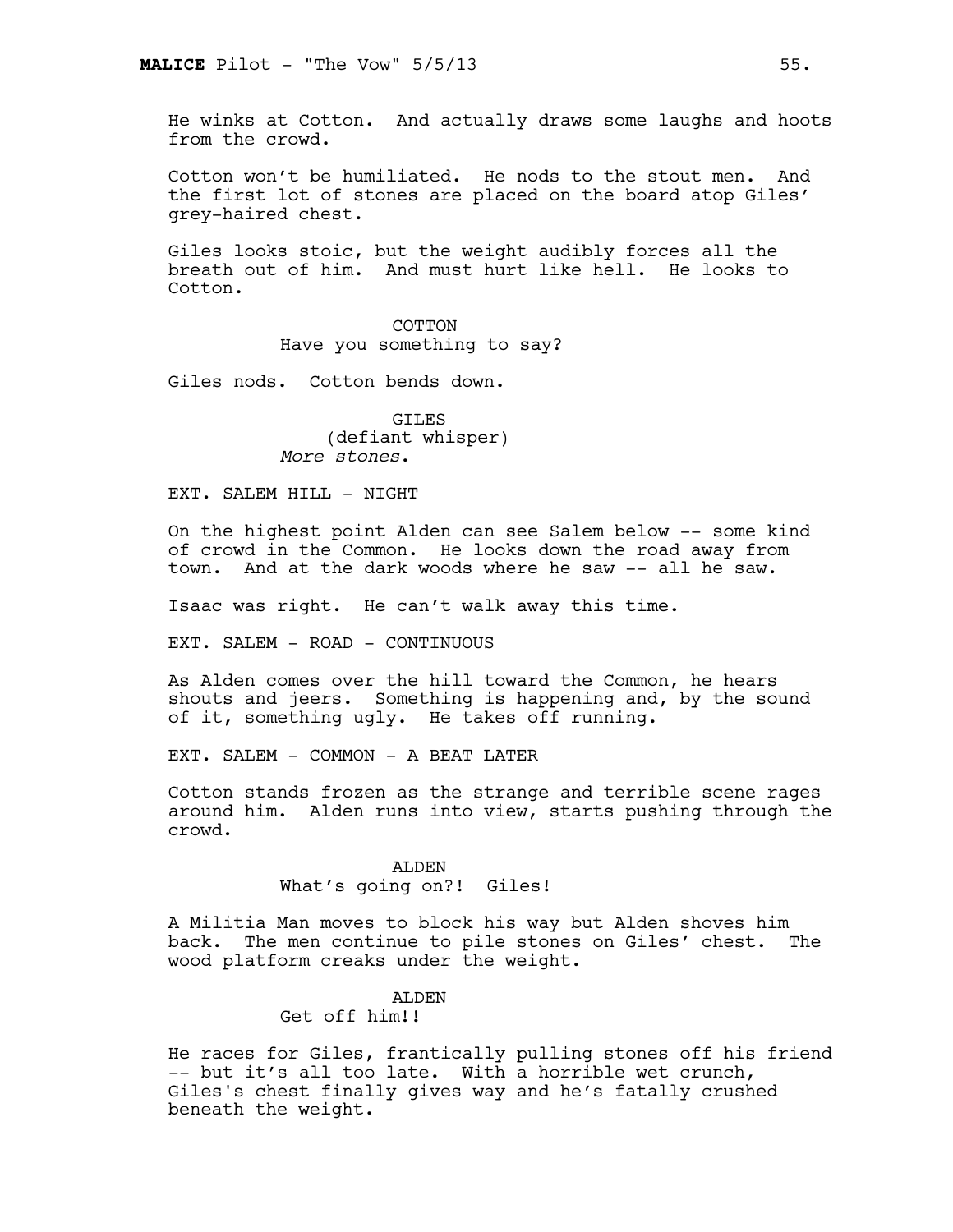TIME SEEMS TO SLOW DOWN:

Blood spatters onto Cotton's face. He wipes it away then stares in horror at his hands -- and his shirt -- realizes he is *covered* in Giles' blood.

He looks up at the high window where Mercy Lewis squats in a window box, staring down with an idiot grin at Cotton covered in Giles' blood.

Cotton falls to his knees.

Alden, mad with rage as he attempts to pull his friend from the rubble looks up from the crushed body wildly -- as if searching for who is responsible -- and sees -- Cotton.

# ALDEN

# *Sonofabitch!*

Alden goes for him but gets held back by two militiamen. He struggles for a beat, then tenses, as if feeling a familiar chill behind him. He turns to face the looming bulk of the Sibley Mansion that lords over Salem --

-- to the balcony where Mary Sibley surveys the horrific scene below. Mary sees Alden staring at her and they lock eyes.

EXT. SIBLEY MANSION - BALCONY - CONTINUOUS

Mary loses all her breath. To see the man she loved -- still loves -- look at her with such unbridled hatred is devastating. Her cool demeanor begins to fracture...

Then a shadow from behind falls across her as Tituba steps onto the balcony to bring her *mistress* back inside.

As Mary turns to go in, her placid mask is firmly back in place, though Tituba studies her closely as they enter --

INT. MARY'S BEDROOM - CONTINUOUS

 -- only to be assaulted by the sound of a door SLAM. They turn to see Magistrate Hale, Anne's Father, livid with rage.

> HALE Do you have any idea what you backwoods muskrat bitches have done? You're going to expose all of us!

Hale's ear is bleeding from a gunshot wound where Alden shot the Pigheaded witch -- and he's wearing the same clothing.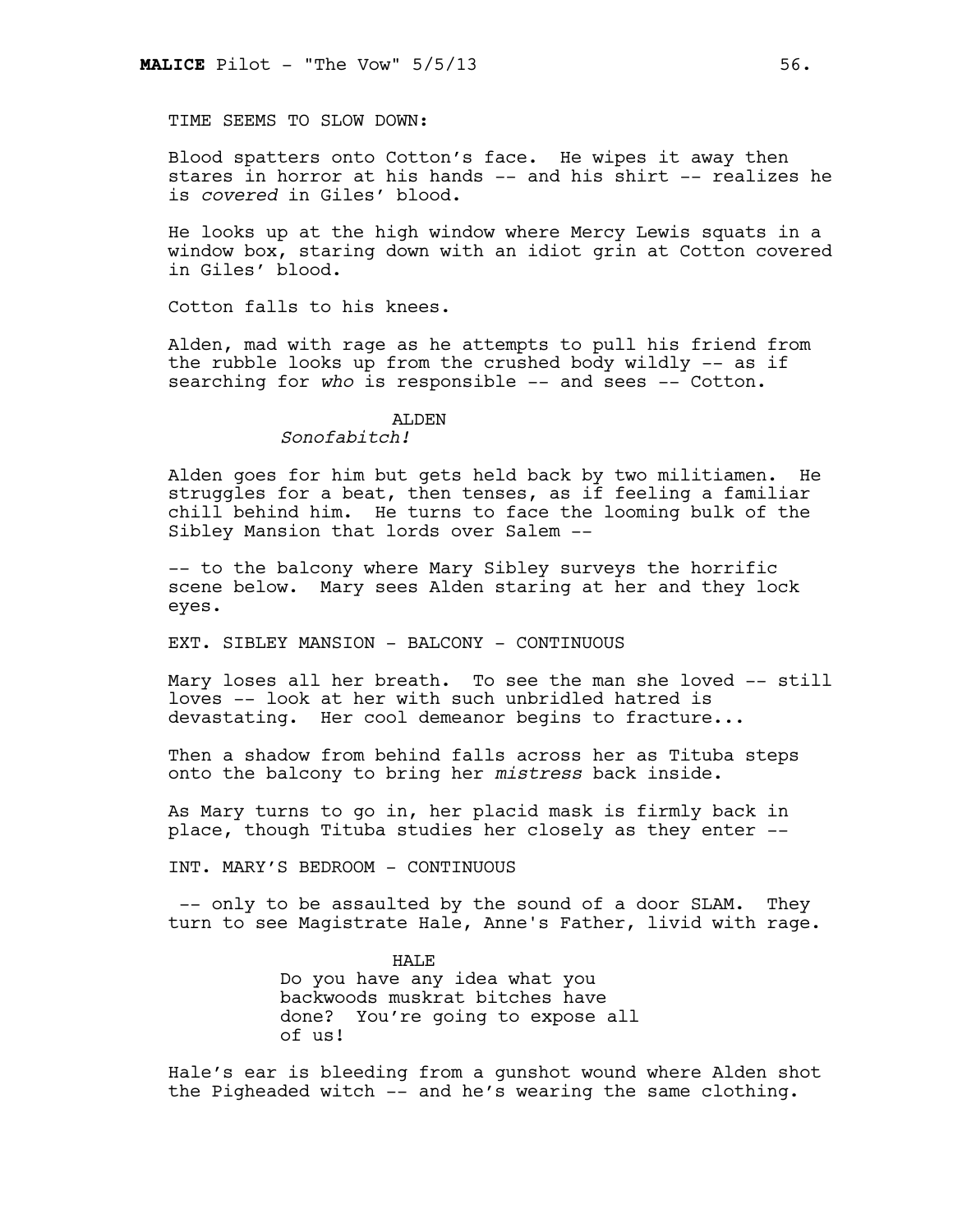## MARY

(coolly dismissive.) The Reverend's Daughter belongs to me. I decide what names come from her lips, and at whom she points her finger. Something *you* would do well to remember.

#### HALE

The **arrogance!** You've brought a *witch hunt* to our very door!

#### MARY

Exactly what I vowed I would do. Gotten the slack-souled citizens of Salem -- God's very Chosen people - to do what we could never succeed in doing: spill innocent blood. *Cruor Innocentia.* Do you know what that means, Mister Hale?

By the look on his bloodied face, he's beginning to -- the scornful rage he wore is slowly fading.

> MARY Perhaps you Old World witches, born in the burning times, are simply too scared -- or too scarred -- for this New World.

She studies Hale with a condescending eye.

#### MARY

For hundreds of years Witches dreamt of performing the *Grand Rite*. But so much blood is needed. It's been impossible to do without being caught -- until now.

She turns back to the near-riotous scene below.

MARY

Now the good citizens of Salem are doing it for us. And they'll keep shedding Innocent Blood in their fear, their trembling, their - *panic* -- until the *Grand Rite* is achieved.

HALE A mighty vision. I salute you. But the mightiest visions are the most fragile until achieved. *Someone* interrupted us tonight. (MORE)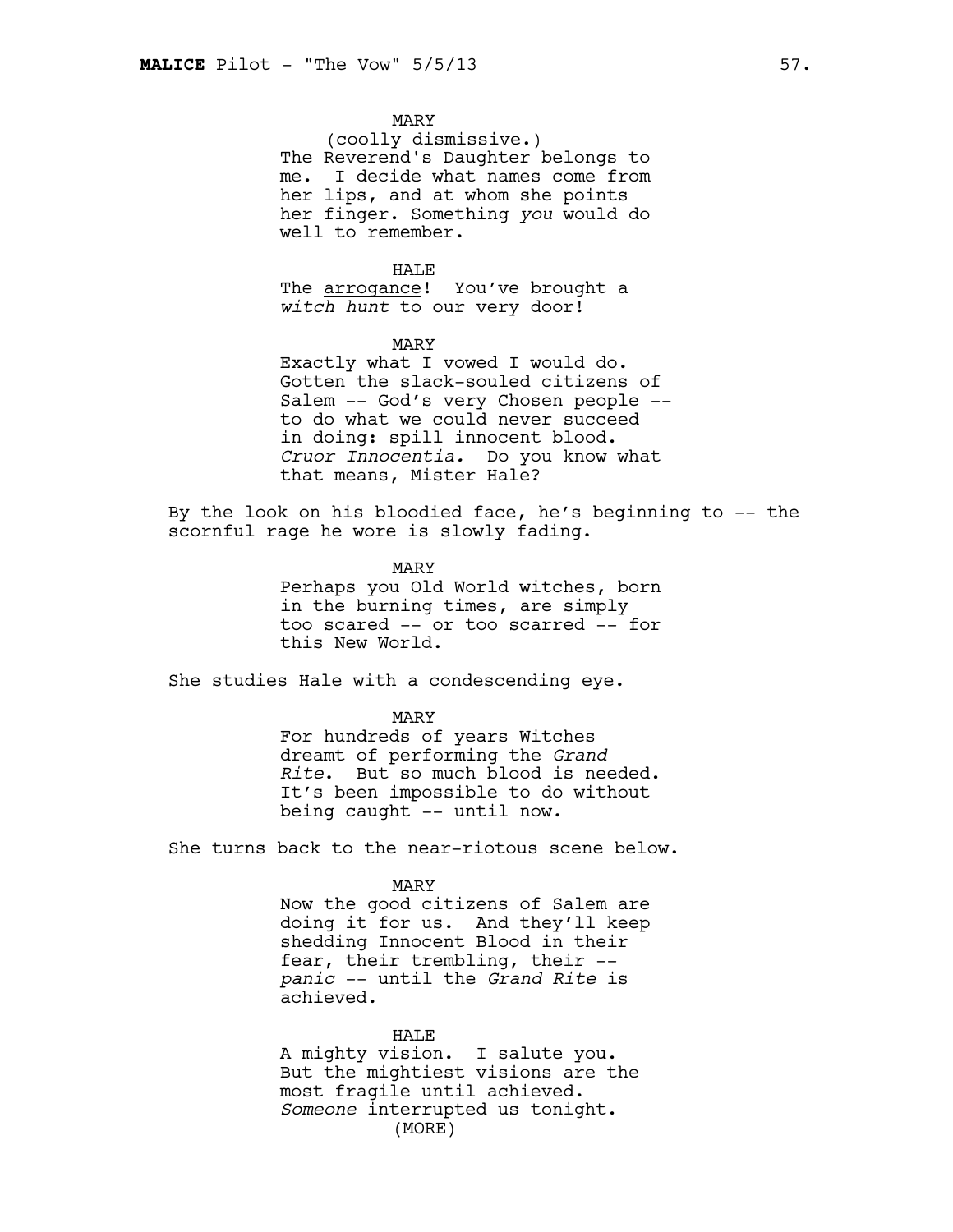(then) Did you see who it was? HALE (CONT'D)

Mary hesitates at this. Tituba watches closely.

MARY No. But every shadow in town conceals eyes and ears that belong to me. There's no place to hide in Salem.

DISSOLVE TO:

EXT. DIVINING ROD - LATER THAT NIGHT

The Old Bawd is turning away a crowd of men young and old.

OLD BAWD Sorry gents. All full up.

FRUSTRATED SAILOR C'mon Maud. You got at least a dozen dollymops in there.

OLD BAWD All the Girls are busy. Guess it's true. Death makes people horny.

INT. COTTON'S LOVE NEST - CONTINUOUS

All the girls *are* busy, though there's only one customer -- Cotton. At the moment he lies face up amidst a pile of writhing, warm female pulchritude. Yet he seems to be taking no pleasure. Or already taken too much, perhaps in futile attempt to stop his churning, guilty mind.

A flame-haired Beauty rises from the tangle of nude limbs.

GLORIANA Lost your lust for life? Don't tell me that you are full up.

**COTTON** No -- some holes cannot be filled.

She crawls towards him, offering her own places to be filled.

GLORIANA Really my Lord? Which holes are those?

COTTON The ones we dig for ourselves.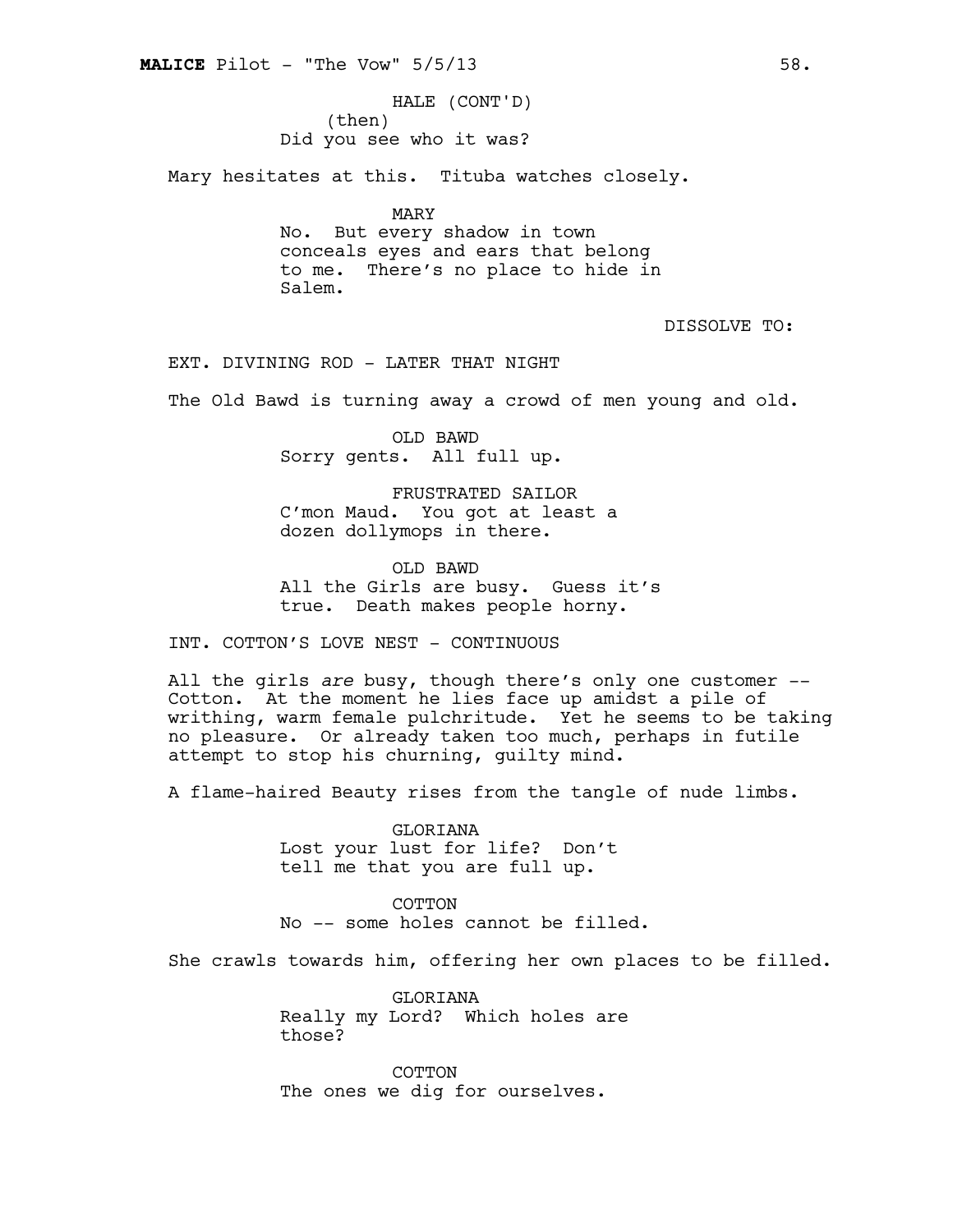LOUD SHOUTING from the hallway outside, POUNDING FEET, followed by a SPLINTERING DOOR. Cotton jumps to his feet.

As the door BURSTS OPEN:

Alden stands there, a pistol in his hand and fire in his eyes.

The whores scatter, leaving the naked Cotton backed wide-eyed against the bed. We fear for a moment Alden is there to exact revenge for the death of his friend. He levels the flintlock at Cotton.

> ALDEN If Giles Corey was a Witch then you were born a girl. (flintlock aims lower) Or you're gonna die as close to one as this flintlock can leave you.

# COTTON

(rattled) I'm sorry about your friend. Perhaps he *was* innocent. But you must understand, I gave him every opportunity to plead --

ALDEN (cutting him off) I saw them. Just like you said Mercy Lewis described them. Animal heads and all.

Cotton stops at this, listening now.

ALDEN I don't know what they were. But I know they were real. I shot one of them. They bleed like you or I. (beat) Get dressed.

COTTON

To what end?

ALDEN Though it pains me more than I can say -- I need you. You have the moral compass of a meat ant, but you know something about Witches.

COTTON I don't know *what* I know. I know there's evil.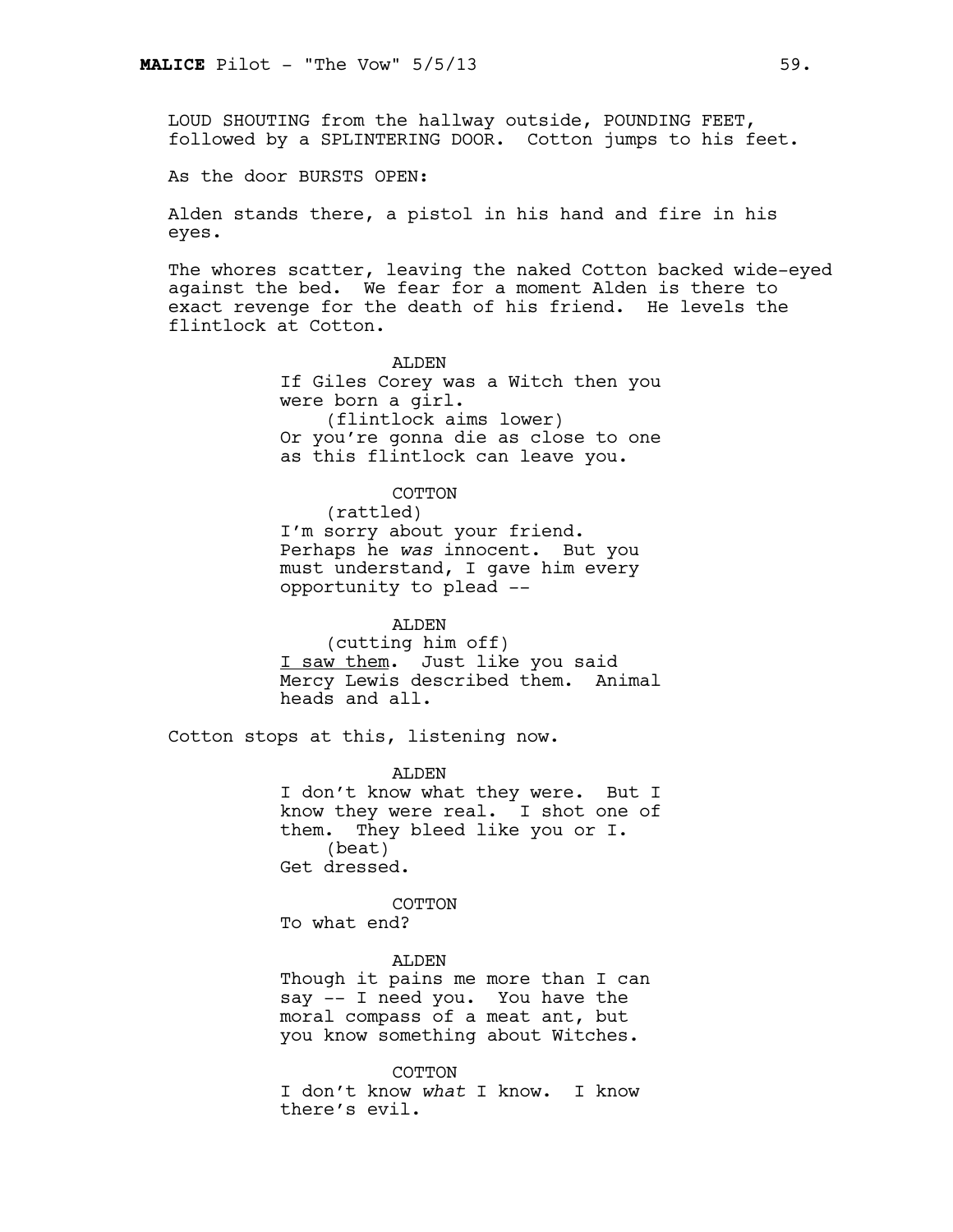ALDEN You ain't the first man to tell me so tonight.

COTTON But how do you wrestle evil when -- (at his own nakedness) -- it's already in you?

ALDEN My father did me the great service of living a life of quiet obscurity. A good man. But not exactly a hard act to follow.

Alden puts his hand out and pulls Cotton to his feet.

#### ALDEN

There are no bigger shoes in the whole damn country than the ones everyone expects *you* to fill. Your grandfather founded this place. Your father still runs it. But I don't give a flea's fuck what your name is, or who your father is... (then) If you're right -- if there really *is* a war on in Salem -- I only care about one thing. Whose side are you on?

EXT. SIBLEY MANSION - NIGHT

Candlelight shines from the master bedroom.

INT. MARY'S BEDROOM - CONTINUOUS

A fine glass cake top -- the very one Mary was holding at the market -- sits on her small dressing table. Only it doesn't hold a cake, but a mouse, a bird, and several black beetles. All very much alive. Small glass bowls contain oils, wax, deep-hued powders.

And, most curiously, all this is arrayed around a small pile of sawdust and several thick strands of hair.

Mary sits before this weird array HUMMING almost inaudibly. As her humming rises, the sawdust on the table begins to vibrate, as though reacting to her voice.

Mary spits thickly into the pile of dust and hair. She bends low over the table and blows ever-so-gently into the disgusting pile. With a curious, almost whistling sound the wet dust and hair seem to CONGEAL.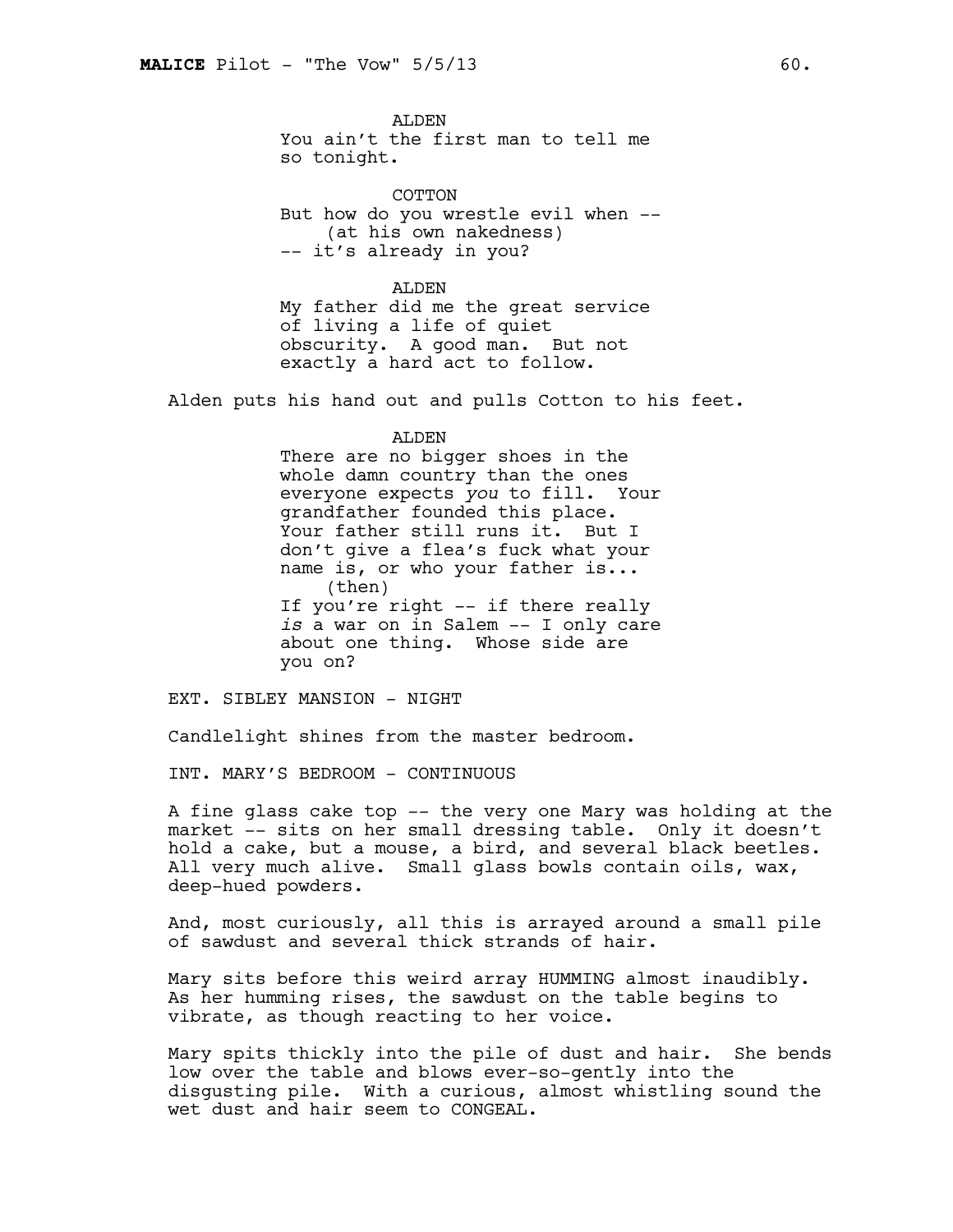Mary reaches beneath the glass top and snatches up the little mouse, feeling its softness and its rapid pulse in her hand before she crushes it in her fist and lets its liquefied essence drip onto the congeal on the desk.

She follows this with sprinkle of fresh-crushed beetles.

Mary wipes her hands and takes up needle and thread. Only the bird remains under the glass. It flutters its wings with concern. Mary uses the horrid mixture of dust and hair and spit and dead things as the stuffing for a homespun DOLL.

She sews up the button-eyed doll, humming quietly, stitch by stitch...

EXT. SALEM COMMON - NIGHT

Cotton and Alden cross the Common towards Rev. Lewis' house.

COTTON One could almost feel sorry for them. Persecuted for centuries. Exterminated like rats. Driven from every country on the continent...

INT. LEWIS HOUSE - A BEAT LATER

Alden ascends the stairs behind Cotton. A candle on the wall spreads flickering shadows like distorted faces watching them. Inhuman moans and creaks echo from a door down the hallway.

> COTTON Don't you see? They got here just as we did. Probably on the very same boats.

Cotton pauses before Mercy's door.

ALDEN But what do they *want*?

COTTON A country of their own.

He opens the door and gestures for Alden to look into --

INT. MERCY'S BEDROOM - CONTINUOUS

Alden stares in silent horror at Mercy Lewis tied to the bedposts -- her body LEVITATING off the sheets. Cotton waves Alden to come closer. Against the strong opinion of every muscle in his body, Alden complies.